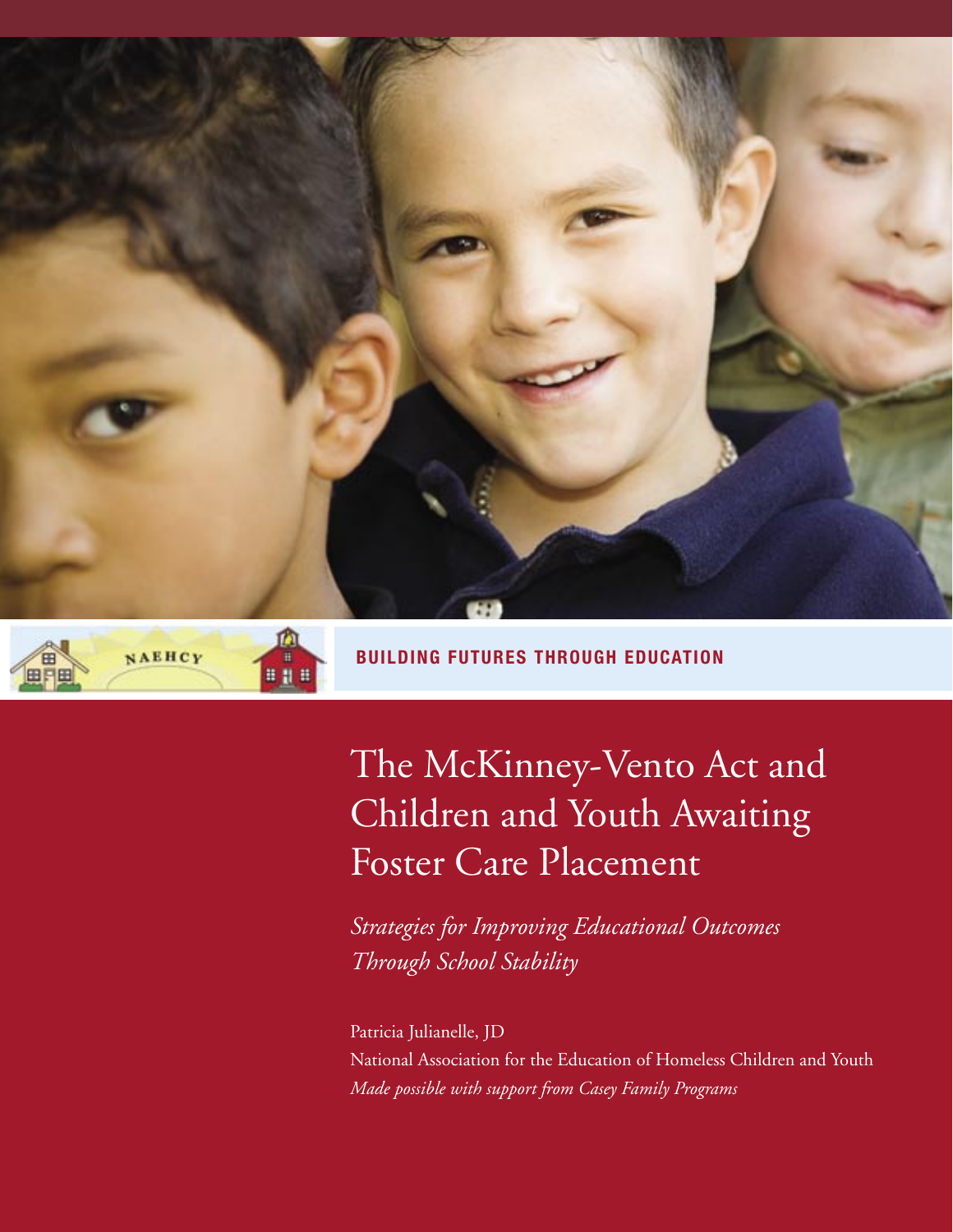# About NAEHCY

The National Association for the Education of Homeless Children and Youth (NAEHCY) is a national grassroots membership association, serving as the voice and the social conscience for the education of children and youth in homeless situations.

NAEHCY connects educators, parents, advocates, researchers, and service providers to ensure school enrollment and attendance, and overall success for children and youth whose lives have been disrupted by the lack of safe, permanent, and adequate housing. NAEHCY accomplishes these goals through advocacy, partnerships, and education. Visit our website at www.naehcy.org.

For more information about this report, contact NAEHCY at info@naehcy.org.

#### **ACKNOWLEDGEMENT**

*This report was made possible with the support of Casey Family Programs, whose mission is to provide, improve - and ultimately prevent the need for – foster care. The findings and conclusions presented in this report are those of the author and do not necessarily reflect the opinions of Casey Family Programs. For information about Casey Family Programs, please see www.casey.org.*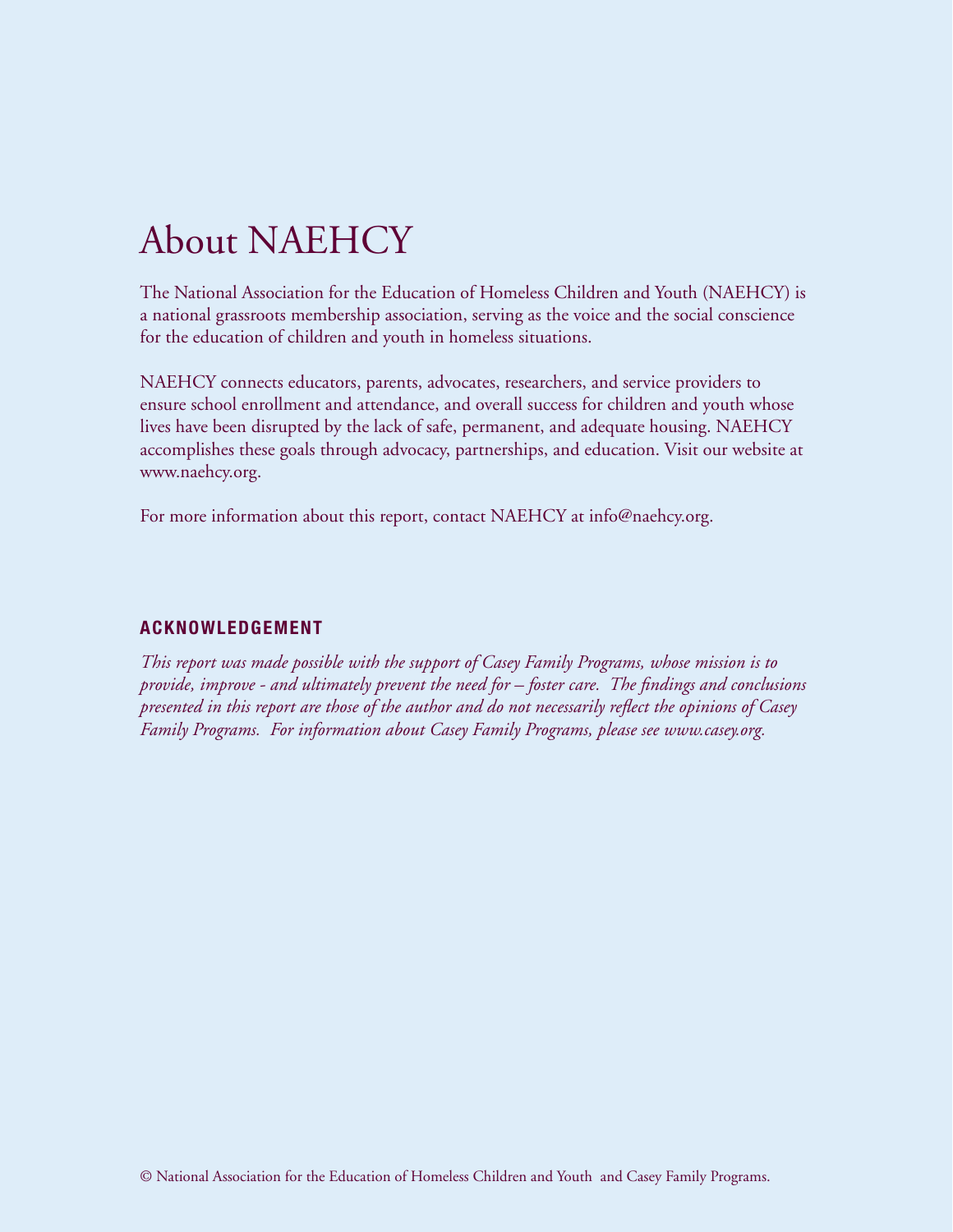# Table of Contents

| <b>Overview of the McKinney-Vento Act</b>                                                                                     |  |  |  |
|-------------------------------------------------------------------------------------------------------------------------------|--|--|--|
| From Law into Practice: Strategies to Maximize<br>the McKinney-Vento Act for Youth Awaiting Foster Care Placement  17         |  |  |  |
| 1. Building effective collaborations between child welfare and education 18                                                   |  |  |  |
| 2. Defining awaiting foster care placement under the McKinney-Vento Act27                                                     |  |  |  |
| 3. Designing and implementing strategies to maximize school stability                                                         |  |  |  |
| 4. Ensuring that education and child welfare agencies have<br>staff with sufficient training and capacity to ensure immediate |  |  |  |
|                                                                                                                               |  |  |  |
| 6. Implementing procedures for schools and child welfare<br>agencies to share information in order to deliver timely,         |  |  |  |
| 7. Treating youth in out-of-home care with dignity,                                                                           |  |  |  |
| From Practice into Law: Policy Recommendations to Support                                                                     |  |  |  |
| 59<br>Conclusion                                                                                                              |  |  |  |
|                                                                                                                               |  |  |  |
|                                                                                                                               |  |  |  |
|                                                                                                                               |  |  |  |
|                                                                                                                               |  |  |  |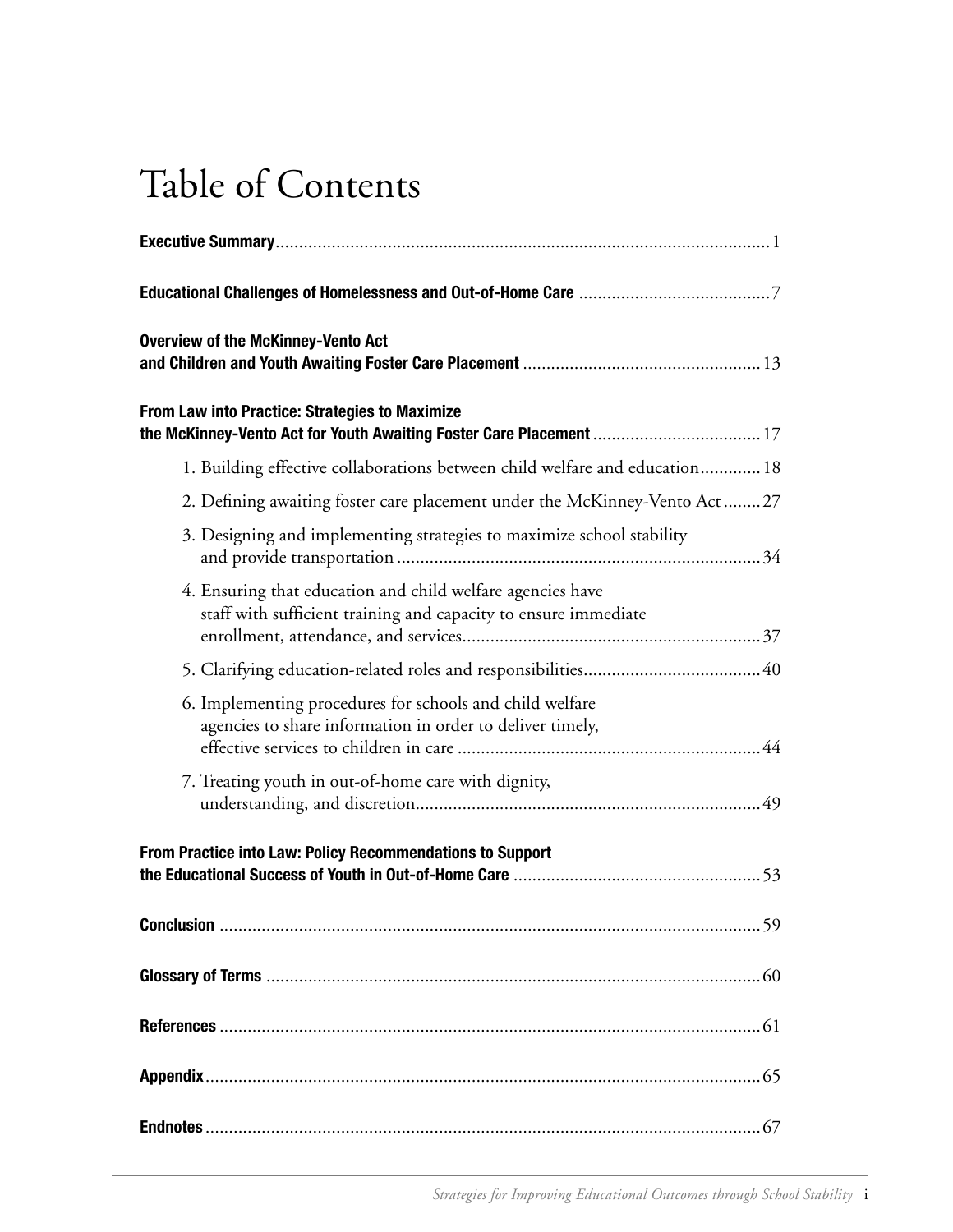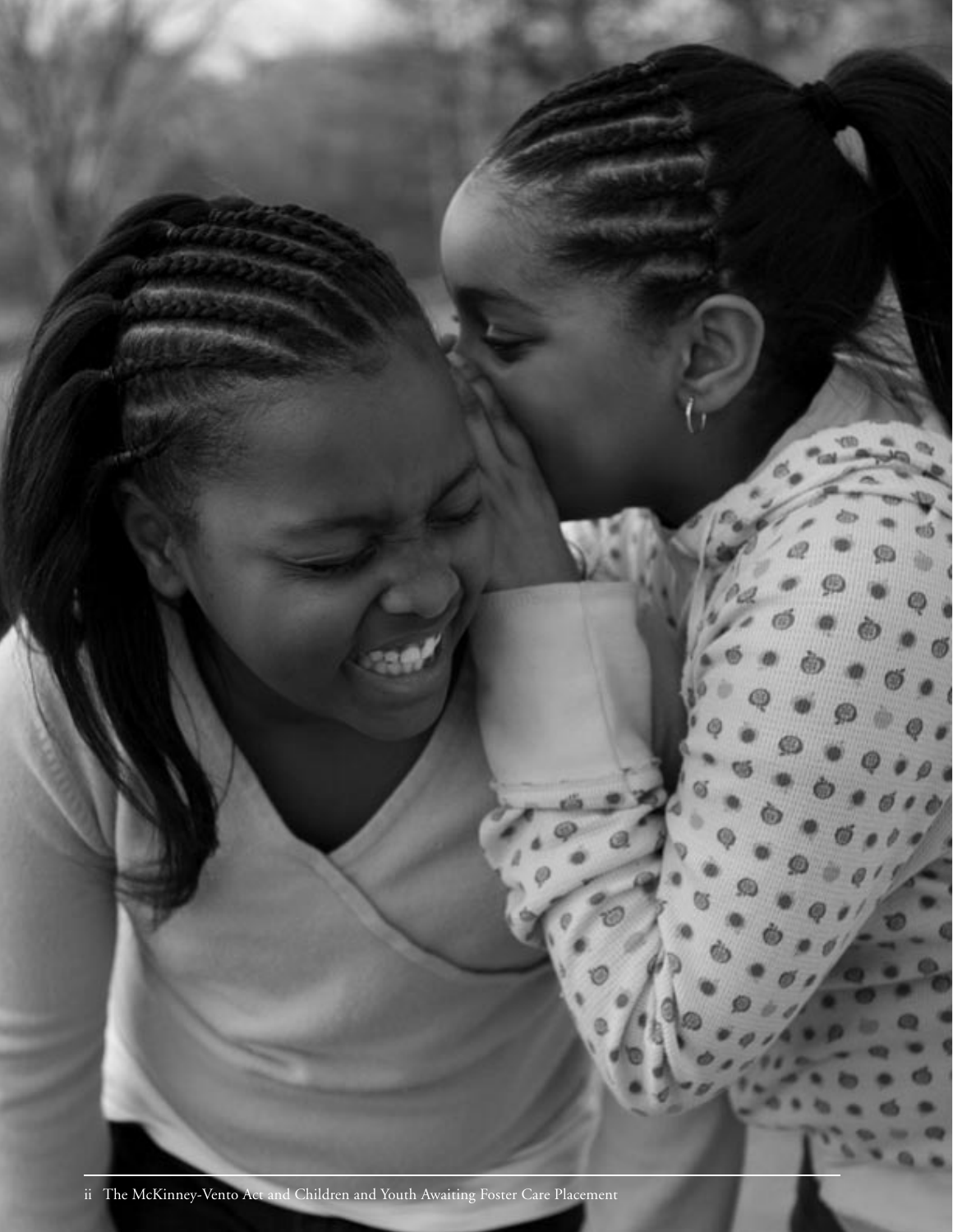## <span id="page-4-0"></span>Executive Summary

 " Education was one of the few stabilities that I had in my life. My hope would be that a family would fill that role, but for me, it was education. That was the greatest gift. Everything else was taken away from me, but education wasn't. Even though it was a battle and a roller coaster, it was a sense of normalcy for me. It made the difference... For foster youth, who lose their culture, sense of self, and identity, education is their ticket to success. It's one of the few things no one can take away from them." — Lupe Tovar<sup>1</sup>

A good education lays the foundation for stability and prosperity in adulthood. It provides young people with the intellectual and emotional tools they need to grow and succeed. Yet for youth experiencing homelessness and those in out-of-home care,<sup>2</sup> a good education is all too elusive.

These youth suffer from extreme instability in their home lives. Children and youth experiencing homelessness move constantly in their struggle to meet their most basic needs, such as shelter, food, health care, physical safety, economic stability, healthy surroundings, clothing, and transportation. Many face these obstacles alone, as abuse and neglect in their families have forced them out of their homes.

Youth in out-of-home care must cope with the stress and trauma of abuse and neglect and subsequent profound disruptions in their family lives, often while in the care of total strangers. Like their peers who are homeless, they too often face high mobility. A lack of available, appropriate resource families and living placements, poor selection or supervision of placements, failed reunification efforts, crises in placements, and changes in the permanency plan for the child, among many other possible factors, contribute to the reality that youth face an average of one to two placement changes per year while in out-of-home placement, in addition to their initial move upon entering care.<sup>3</sup>

Due to their mobility, youth in care and those experiencing homelessness also confront profound instability in their school placements. For example, 28% of homeless children go to three or more schools in a single year.<sup>4</sup> A study in Washington State found that twice as many youth in foster care changed schools as youth not in care.<sup>5</sup> Such school mobility is a formidable barrier for these youth to obtaining a good education. Several studies have shown the devastating effects of school mobility on a child's academic achievement.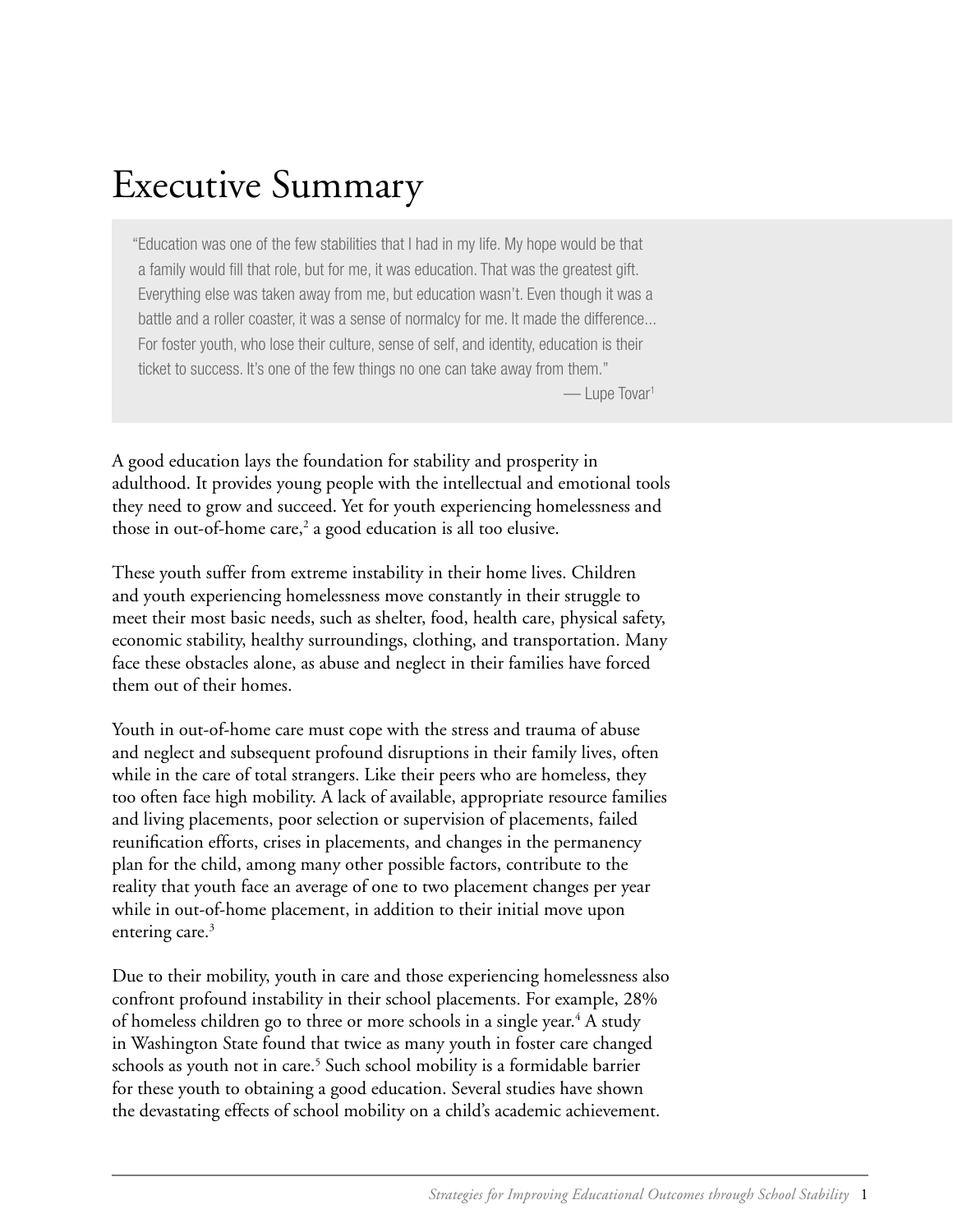Changing schools frequently also challenges emotional development, as the constant disruption of ties to friends and mentors exacerbates the anxiety and trauma the children experience from being separated from their families or from experiencing homelessness.

Subtitle VII-B of the McKinney-Vento Homeless Assistance Act [McKinney-Vento Act] provides rights and services that are specifically designed to prevent these troubling consequences by increasing the school stability of youth experiencing homelessness and of a subset of children who are awaiting foster care placement. The McKinney-Vento Act is a federal law designed to increase the school enrollment, attendance, and educational success of children and youth experiencing homelessness. However, the Act's funding level results in only 6% of school districts nationwide receiving McKinney-Vento funds, although every school district must designate a homeless liaison and ensure that McKinney-Vento eligible students are identified, enrolled, and receiving the support they need to succeed in school.

The cornerstone of the McKinney-Vento Act is school stability: Students who are McKinney-Vento eligible can remain in one school for as long as they remain eligible and until the end of the school year in which they find permanent housing. Students have this right even if their temporary living situation is located in another school district or attendance area, as long as remaining in that school is in their best interest.

Children and youth "awaiting foster care placement" are eligible for the protections and provisions of the McKinney-Vento Act. However, the Act does not define that phrase *awaiting foster care placement*. Therefore, different states and localities have developed their own interpretations. Those interpretations span the spectrum from including only youth in temporary, emergency, or transitional placements to including all youth in out-ofhome care. Regardless of where the youth fall on this spectrum, the Act's implementation for youth in care has been most successful in jurisdictions where child welfare and education agencies have worked together to develop a shared interpretation of, and shared responsibility for, those children awaiting foster care placement.

In fact, any effort to apply the McKinney-Vento Act to youth in out-of-home care requires effective, sustained collaborations between child welfare and education agencies. The educational achievement of their wards and students is a shared goal and responsibility of both agencies. For youth in care to be successful in school, both systems must work effectively. Just as a child's entry into the foster care system and involvement with the child welfare agency does not release schools from providing an appropriate education and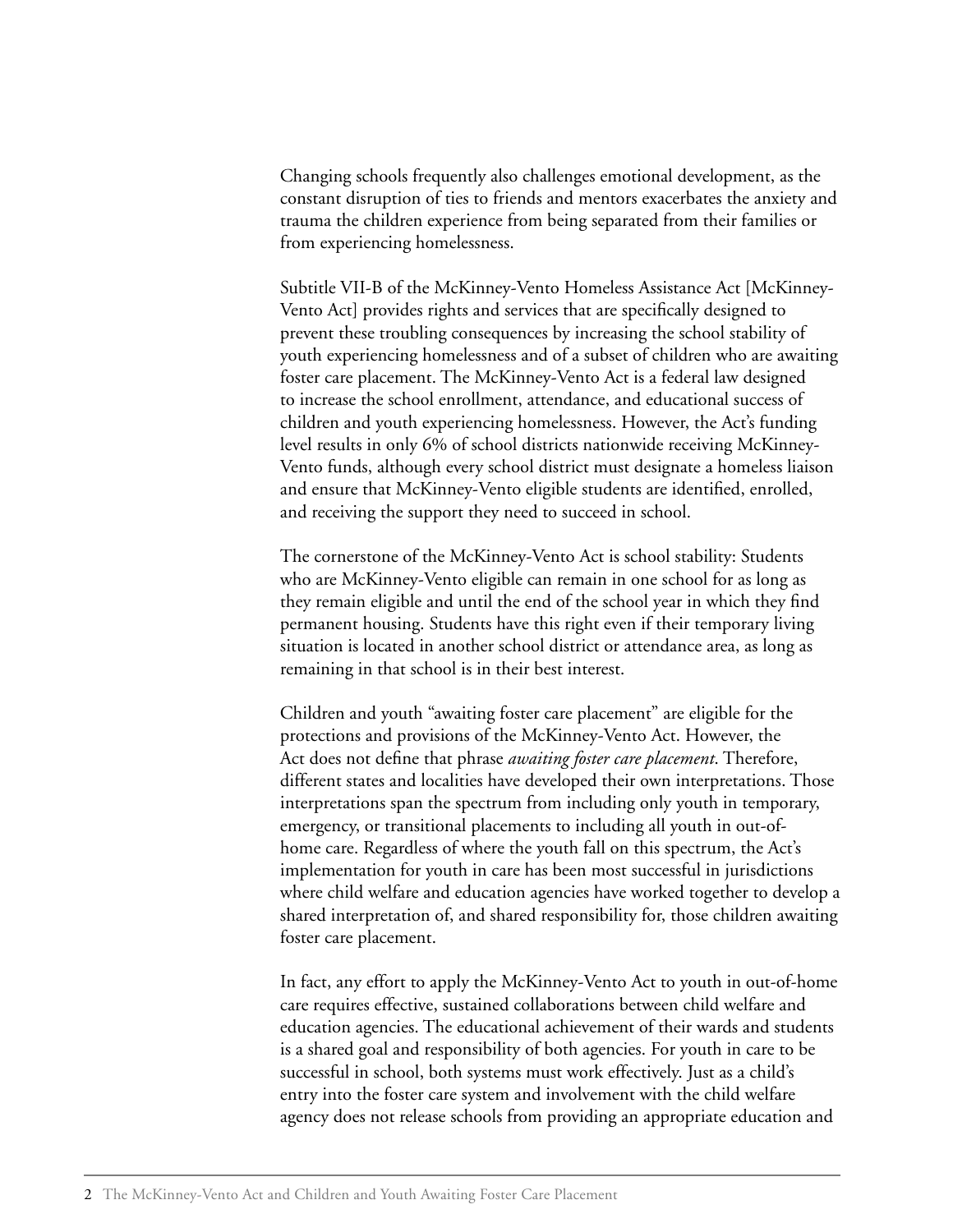meeting the child's unique needs, the McKinney-Vento Act does not relieve child welfare agencies of their responsibilities to support the educational success of their wards. From the initial step of defining *awaiting foster care placement* through all the complexities of implementing rights and services, child welfare and education administrators and staff, at both the state and local levels, must operate in a coordinated, complementary fashion.

To ensure that youth awaiting foster care placement receive all the rights and benefits to which they are entitled, the practitioners interviewed for this publication recommend several specific implementation strategies. The following chart summarizes those strategies.

| <b>STRATEGY</b><br><b>IMPLEMENTATION TIPS</b>                                                                                                                                                 |                                                                                                                                                                                                                                                                                        |  |
|-----------------------------------------------------------------------------------------------------------------------------------------------------------------------------------------------|----------------------------------------------------------------------------------------------------------------------------------------------------------------------------------------------------------------------------------------------------------------------------------------|--|
| Design and implement<br>strategies to maximize<br>school stability and<br>provide transportation.                                                                                             | • Child welfare agencies should strive to find<br>living placements near the child's school of<br>origin, maintain continuity in the child's living<br>situations, and when living changes must occur,<br>plan them such that placement changes occur at<br>breaks in the school year. |  |
|                                                                                                                                                                                               | • Education and child welfare agencies can<br>collaboratively determine the best plan for<br>providing transportation and covering the costs,<br>which may include sharing responsibility.                                                                                             |  |
|                                                                                                                                                                                               | · State and local child welfare and education<br>agencies should seek additional funding for<br>transportation, through grants or other state or<br>local funding streams.                                                                                                             |  |
| Ensure that state and<br>local education and child<br>welfare agencies have<br>staff with sufficient training<br>and capacity to ensure<br>immediate enrollment,<br>attendance, and services. | • Child welfare agencies should identify education<br>specialists within their agencies, with sufficient<br>capacity and resources to attend to education<br>issues.                                                                                                                   |  |
|                                                                                                                                                                                               | • State coordinators and school district homeless<br>liaisons must have sufficient capacity and<br>resources to implement the McKinney-Vento Act<br>for all eligible youth, both those experiencing<br>homelessness and those in out-of-home care.                                     |  |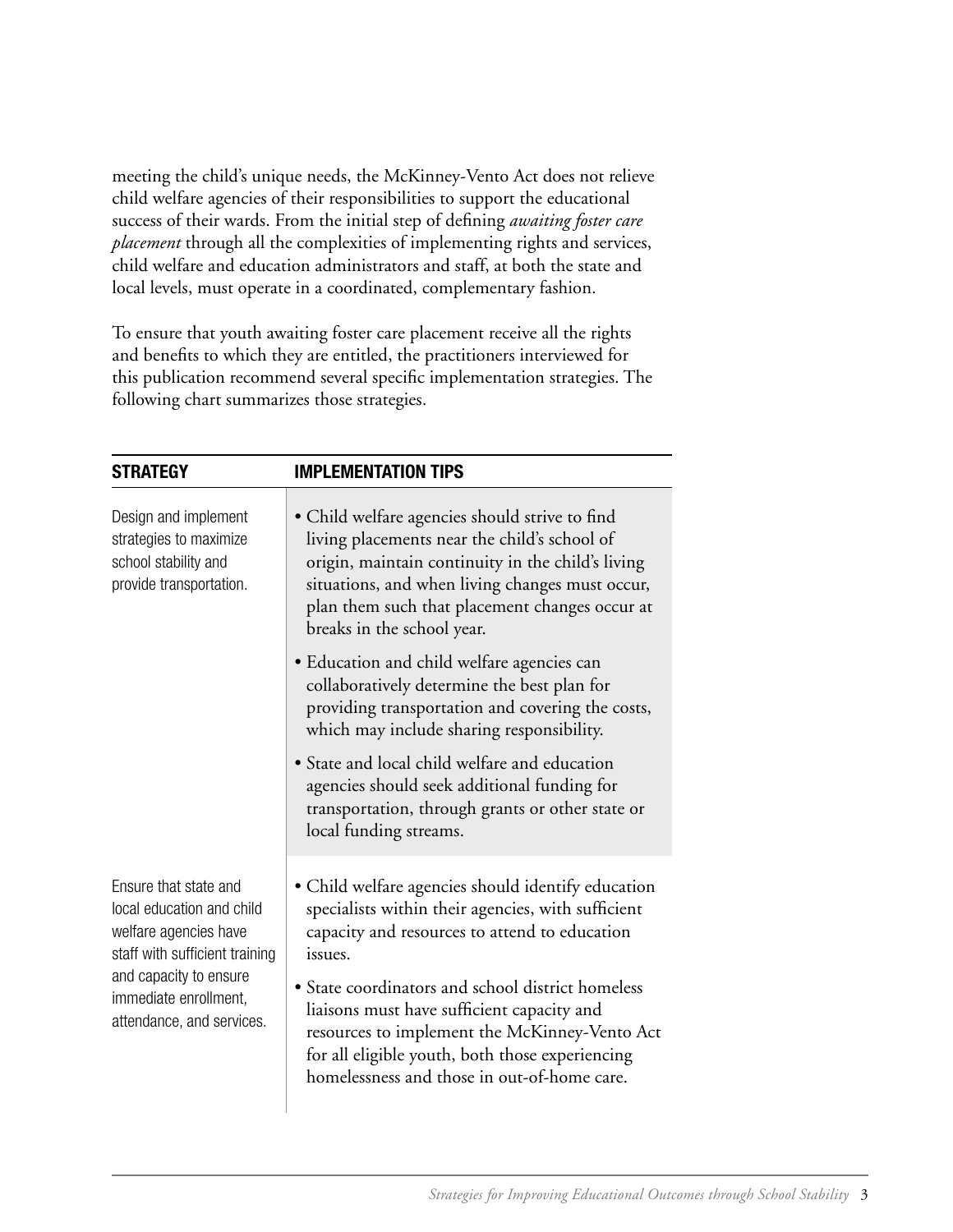|                                                                                                                                                                           | • Individual schools should designate a McKinney-<br>Vento contact.                                                                               |
|---------------------------------------------------------------------------------------------------------------------------------------------------------------------------|---------------------------------------------------------------------------------------------------------------------------------------------------|
|                                                                                                                                                                           | • Training should be provided on the McKinney-<br>Vento Act to child welfare caseworkers and<br>administrators.                                   |
|                                                                                                                                                                           | • Training should be provided to education staff<br>and administrators about the unique experiences<br>and needs of children in out-of-home care. |
| Clarify education-related<br>roles and responsibilities.                                                                                                                  | Together, education and child welfare agencies<br>should:                                                                                         |
|                                                                                                                                                                           | · Specify who is responsible for enrolling youth<br>in school, including following up with necessary<br>information and documentation.            |
|                                                                                                                                                                           | • Specify who is responsible for deciding between<br>the school of origin and the local school,<br>preferably involving a team process.           |
|                                                                                                                                                                           | • Ensure that individual schools and caseworkers<br>are aware of who is empowered to make<br>educational decisions.                               |
|                                                                                                                                                                           | • Specify a procedure for requesting and arranging<br>transportation.                                                                             |
|                                                                                                                                                                           | • Specify a process for quick, accurate responses to<br>questions about the McKinney-Vento Act.                                                   |
| Implementing procedures<br>for schools and child<br>welfare agencies to<br>share information in order<br>to deliver timely, effective<br>services to children in<br>care. | Together, education and child welfare agencies<br>should:                                                                                         |
|                                                                                                                                                                           | • Develop Memoranda of Understanding defining<br>what information to share and establishing<br>protocols for sharing and confidentiality.         |
|                                                                                                                                                                           | • Use technology to share appropriate information<br>quickly and efficiently.                                                                     |
|                                                                                                                                                                           | • Develop joint forms to streamline information<br>sharing.                                                                                       |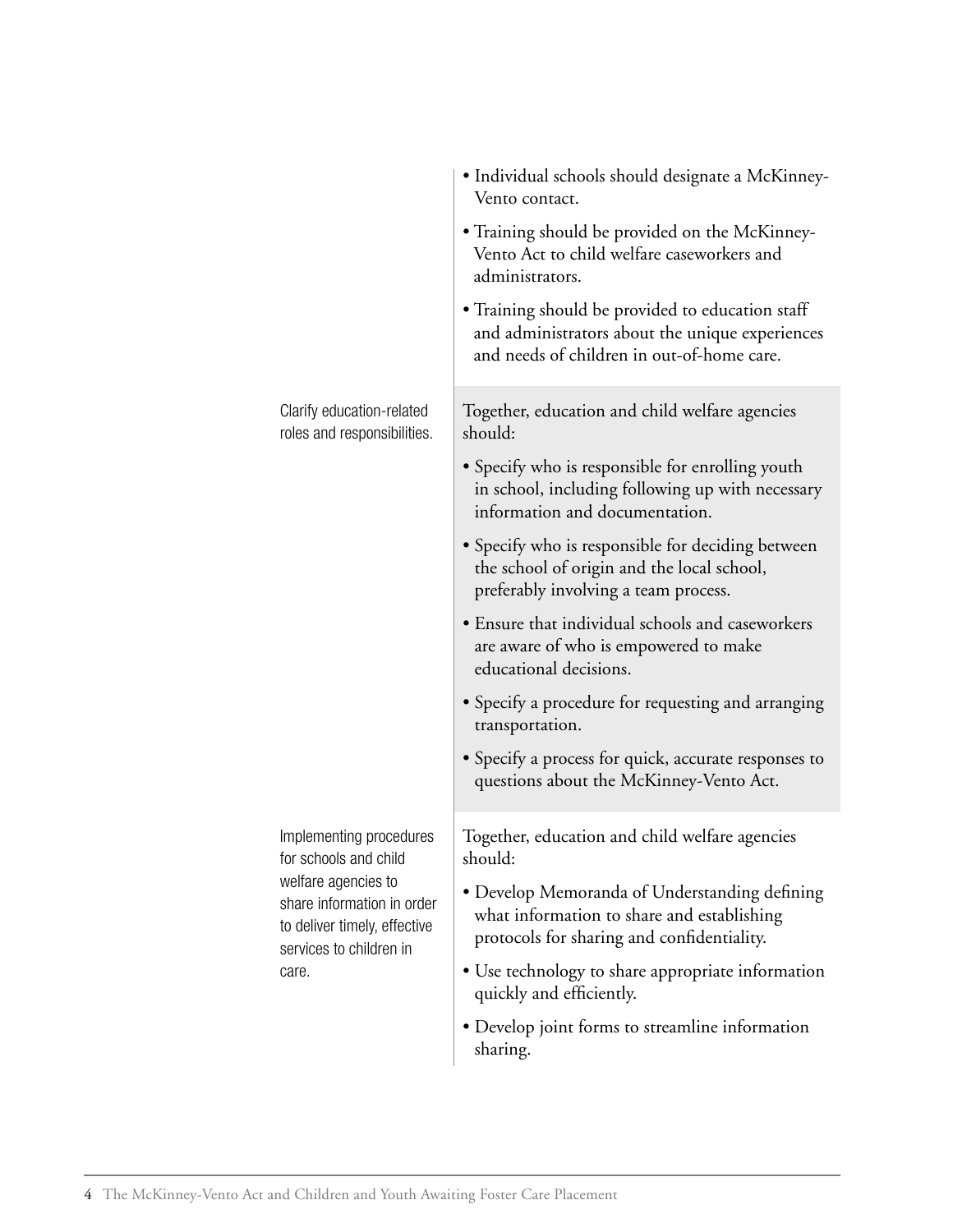Treat youth in out-ofhome care with dignity, understanding, and discretion.

Together, education and child welfare agencies should:

- Keep in mind the real challenges and struggles youth face every day.
- Make flexible exceptions to policies and practices, to accommodate the realities of life in out-ofhome care.
- Talk to the youth themselves, rather than just to caseworkers or foster parents.
- Get input from youth and alumni from care about their educational challenges and about strategies to meet them.

As this publication goes to press, the President has just signed into law the Fostering Connections to Success and Increasing Adoptions Act of 2008. This Act will strongly support the policy and practice recommendations in this report. This new law incorporated the fundamental principles of school stability into federal child welfare law: 1) children should remain in their school of origin when it is in their best interest to do so, and 2) children should be immediately enrolled in school if a move becomes necessary. Also, the Act permits the use of foster care maintenance dollars to support transportation to the school of origin. With these new school stability requirements in child welfare law and the expansion of federal dollars that can be used to support school-of-origin transportation, state and local child welfare agencies now have new tools and supports to use in their collaborations with their education partners that can bolster the implementation of the McKinney Vento Act for youth in out-of-home care.

In addition to the provisions of the Fostering Connections Act and the strategies outlined in this report, several additional policy changes would ensure that all youth in out-of-home care can benefit from school stability and support for academic success. Those policy changes include the following:

1. Amending federal and state education legislation to ensure that all youth in care are able to stay in their school of origin if it is in their best interest, are able to immediately enroll in school, and are receiving all the support they need to be successful in school. Such amendments should complement recent changes to federal child welfare laws, which are summarized in this report.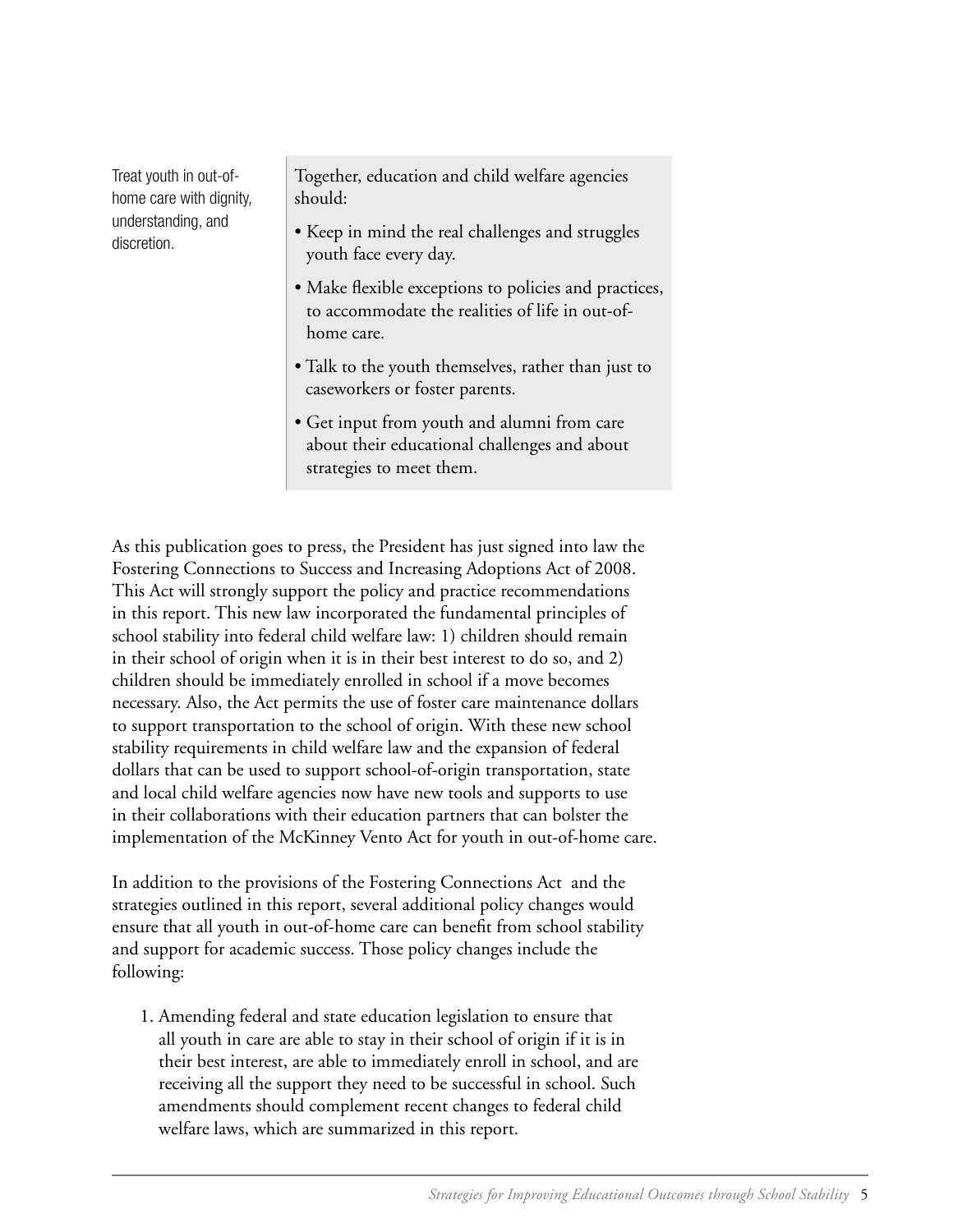- 2. Amending federal and state child welfare legislation to facilitate and support educational success for youth in care. Such amendments also should complement recent changes to federal child welfare laws.
- 3. Ensuring that states and counties establish interagency task forces, steering committees, and agreements.
- 4. Ensuring that both education and child welfare agencies have designated staff with sufficient training, capacity, and resources to ensure immediate enrollment, attendance, and services.
- 5. Clarifying education-related roles and responsibilities and ensuring that school staff know who the educational decision-maker is for each student.
- 6. Implementing procedures for schools and child welfare agencies to share information in order to deliver timely, effective services to children in care.
- 7. Strengthening and fully funding the McKinney-Vento Act to provide appropriate services for all eligible youth.
- 8. Involving youth in out-of-home care and alumni in all policymaking endeavors.

This report describes how eight jurisdictions are defining *awaiting foster care placement* and how they are implementing the McKinney-Vento Act for youth in out-of-home care. It offers concrete strategies for building and maintaining effective collaborations between child welfare and education agencies and supporting the educational success of youth in care. As the jurisdictions highlighted in this publication show, effective collaboration across agencies can increase the academic success and overall well-being of youth in care. However, to ensure that all youth in out-of-home care can benefit from school stability and support for academic success, changes to federal education and child welfare legislation are necessary.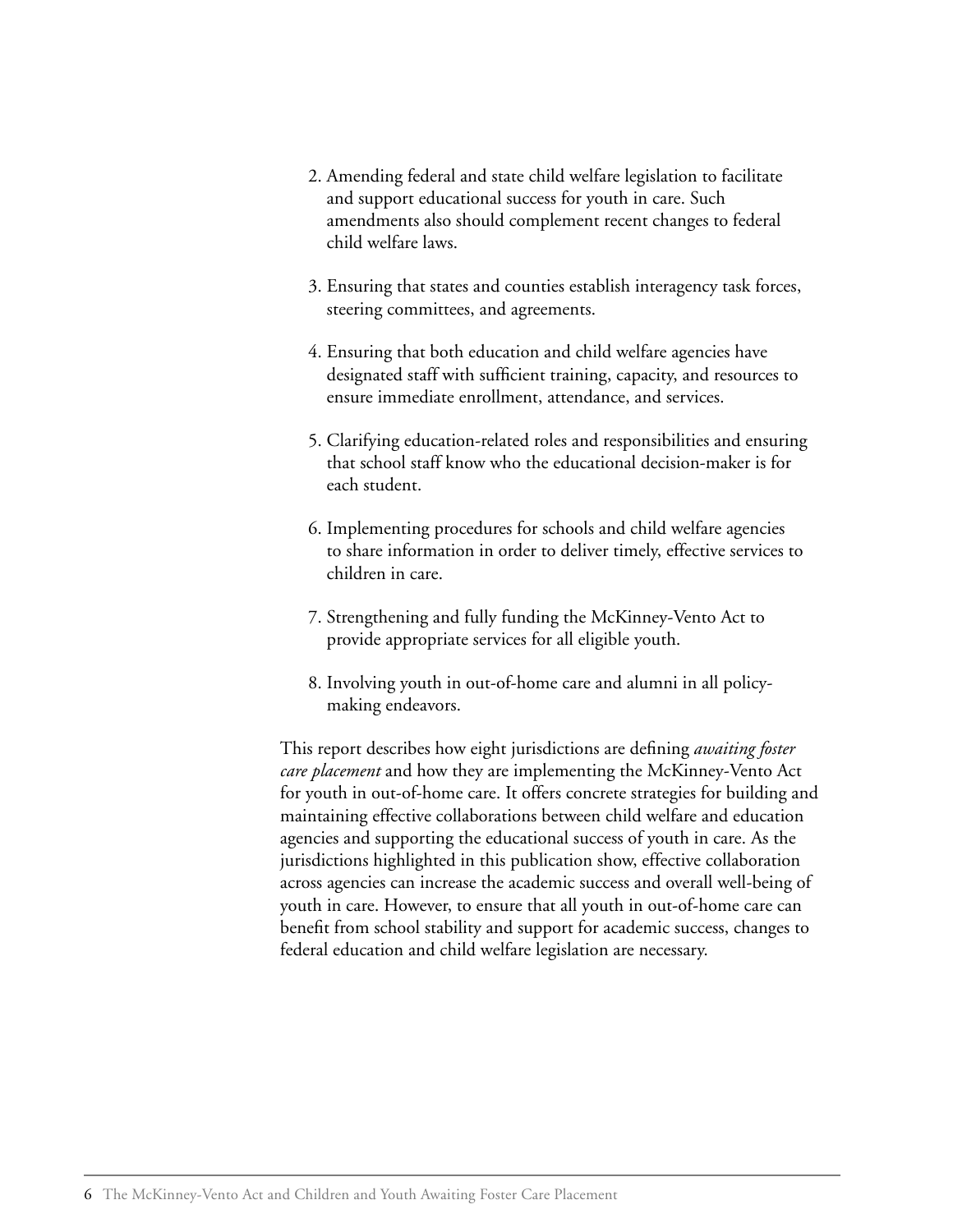# <span id="page-10-0"></span>Educational Challenges of Homelessness and Out-of-Home Care

" Moving and changing schools really shattered my personality. I feel like there are all these little things I picked up from all of the different schools, and I feel all disoriented all the time. There's no grounding. I always just feel like I'm floating... Every time I moved I felt less and less important."6

" Imagine what could happen if foster youth could stay in one school—how much they could blossom, if someone gives them that opportunity."

—Lupe Tovar<sup>7</sup>

This report explains the educational challenges of youth experiencing homelessness or in out-of-home care. It describes the McKinney-Vento Act and shares successful strategies that state and local education agencies and state and local child welfare agencies can implement to support the educational stability and achievement of youth in out-of-home care. The report also offers policy recommendations for expanding youth's opportunities to meet their educational goals.

## Mobility: The consequence of homelessness and out-of-home care

Homelessness is a lack of permanent housing resulting from extreme poverty; the mean income of families experiencing homelessness is less than half the amount that demarcates the poverty line.<sup>8</sup> Additional factors that contribute to homelessness include health problems and domestic violence. It is estimated that at least 10% of all children living in poverty will experience homelessness over the course of a year, i.e., over 1.35 million children.<sup>9</sup>

While many young people experience homelessness as part of a family, other youth in homeless situations are on their own. They may have been forced to leave home by their parents or have run away from home due to severe dysfunction in their families, including grave risks to their safety and wellbeing.10 It is estimated that between 1.6 and 2.8 million American youth run away or are forced to leave home each year.<sup>11</sup>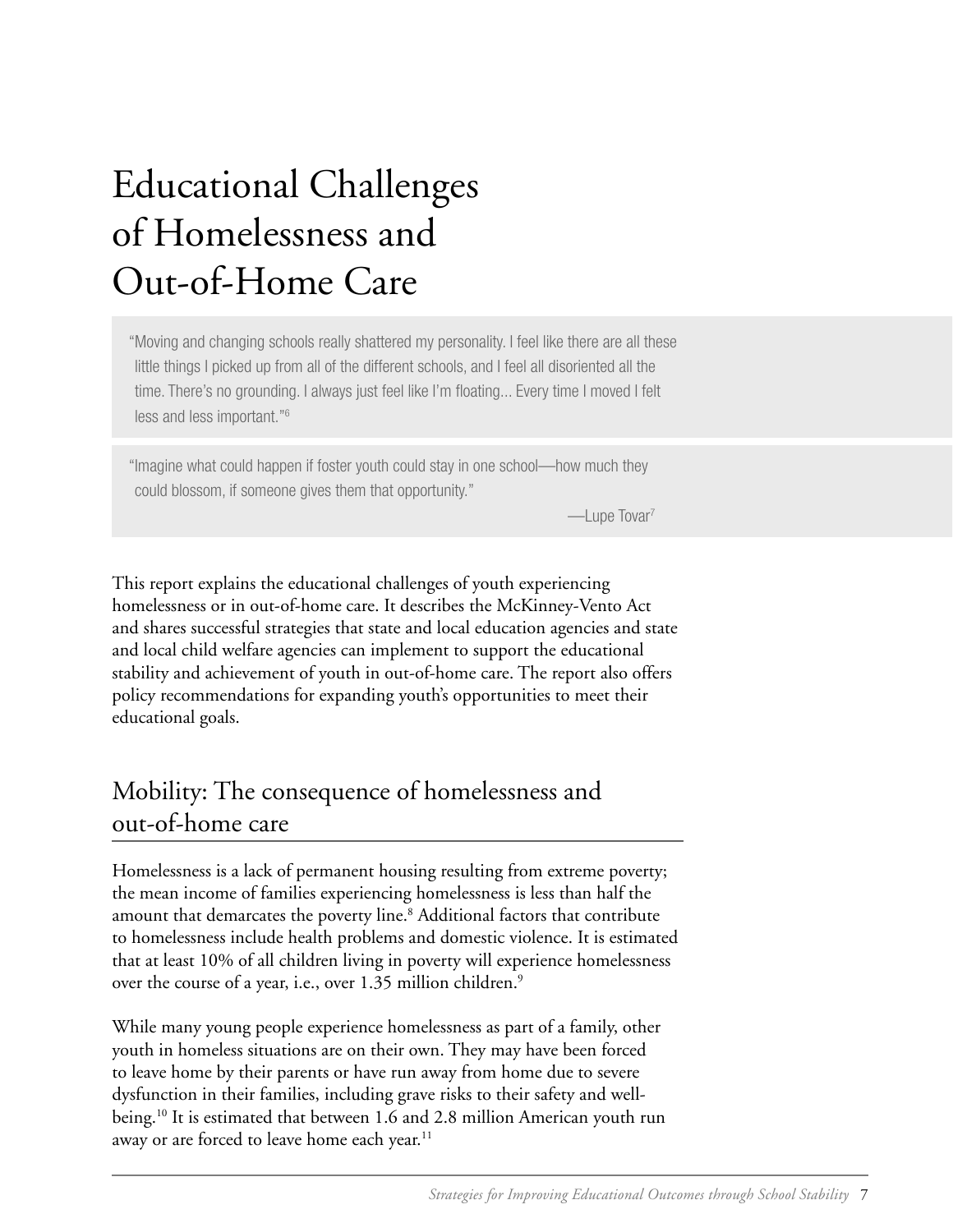Some common living situations for children and youth experiencing homelessness include:

- Cars and campgrounds
- Parks, abandoned buildings, train or bus stations, under bridges, and other public places
- Emergency shelters, domestic violence shelters, or transitional living programs
- Temporarily sharing the housing of friends or relatives, often sleeping in a garage or common area
- Low-income motel rooms

Children and youth experiencing homelessness face many barriers to educational success, including a lack of many of the most basic survival needs, such as shelter, food, health care, physical safety, healthy surroundings, clothing, and transportation. They are under constant and severe emotional stress as they try to meet those needs.

A further barrier to educational success is the lack of school stability caused by the volatility of homelessness. Due to their mobility, 28% of homeless children go to three or more schools in a single year.12 Shelters often limit lengths of stay, forcing families and youth to move. Furthermore, shelters may be full, non-existent, or located at a distance from previous residences, causing youth to move frequently among unstable living arrangements.

Children in out-of-home care are children who have been placed in the custody of a child welfare agency and have been removed from the physical custody of their birth or adoptive parents due to abuse or neglect. The term "out-of-home care" includes children and youth in the custody of the child welfare system living in foster family homes, kinship care arrangements, and child care institutions.

Children in out-of-home care, similar to children experiencing homelessness, also confront mobility and other challenges to educational success. The maltreatment they have experienced and the subsequent separation from their families traumatizes them physically and emotionally. Their experiences in the child welfare system are often unstable, as youth may be moved frequently among foster homes and other placements.

In addition to their initial move upon entering foster care, youth face an average of one to two placement changes per year while in out-ofhome care.<sup>13</sup> This mobility may be due to a lack of available, appropriate placements; changes in the ultimate permanency plan for the youth; poor selection or supervision of placements; failed reunification efforts; or crises in placements, among many other possible factors that require an immediate change in placement.

"I went to four different schools for 8th grade, because I had about 15 foster placements that first year. I failed 8th grade, so I had to go to summer school, at a fifth school. I had been in advanced classes, but I didn't get good enough grades in 8th grade to get credit for them."

—Rebecca Shier14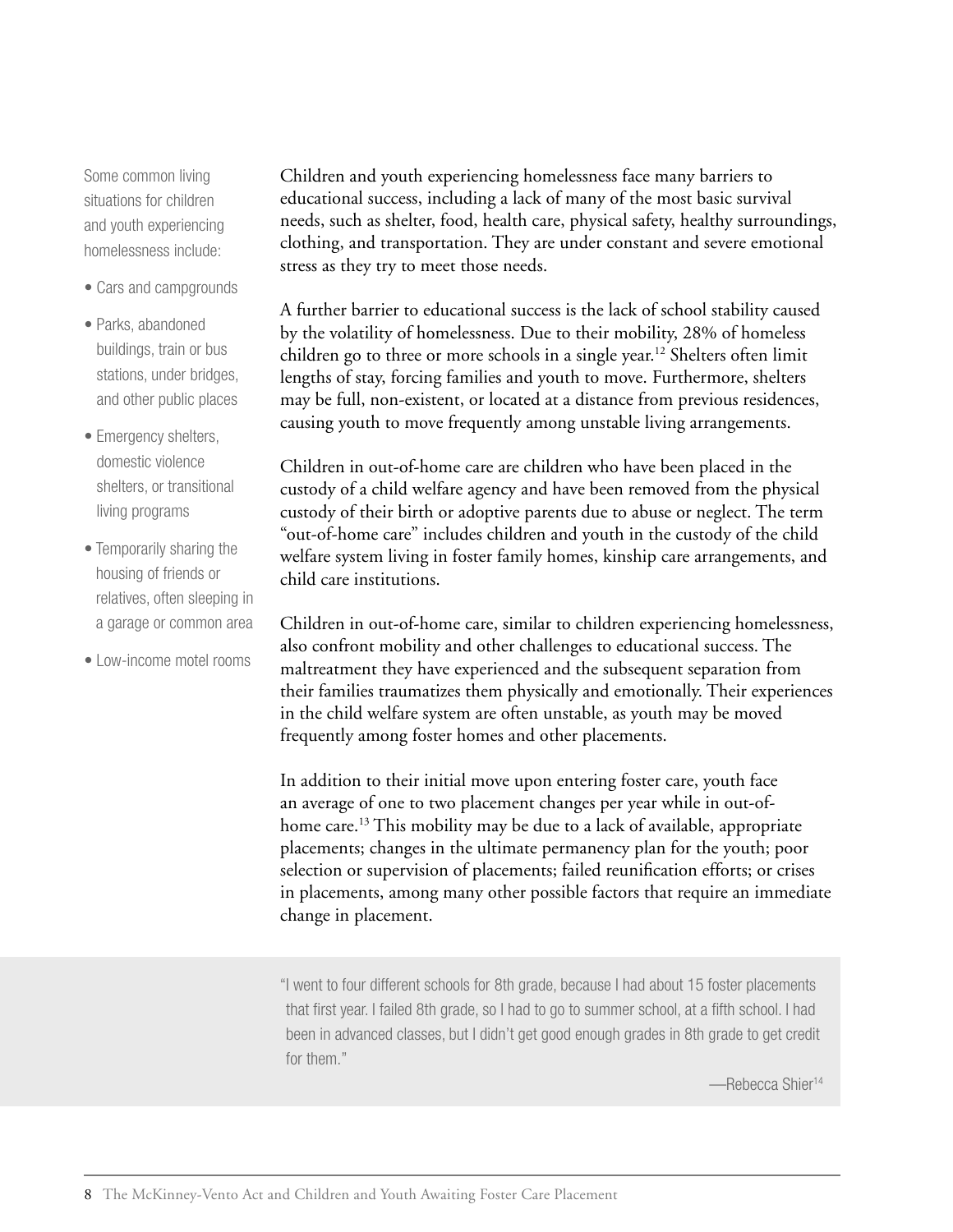This residential instability too often leads to instability in school. Several studies have shown that youth in out-of-home care change schools much more often than other youth. For example:

- A New York study found that 65% of children placed in foster care had changed schools in the middle of the school year.<sup>15</sup>
- A study in Washington State found that when compared to youth not in foster care, twice as many youth in care changed schools.<sup>16</sup>
- Youth who are entering foster care for the first time are most vulnerable to school mobility, as over two-thirds switch schools shortly after they enter care.<sup>17</sup>

The residential and educational instability of youth experiencing homelessness and of those in out-of-home care is a significant similarity between the populations. Furthermore, sometimes the same youth are both homeless and in out-of-home care. For example, many older youth run away from child welfare placements they perceive to be inappropriate, finding homelessness preferable to the placement the child welfare system offers. Other youth remain in care until they turn 18, only to become homeless upon being discharged from the system. Some youth enter care upon being removed from the custody of parents who are homeless.

Despite their important similarities and overlap, there is at least one critical difference between youth in out-of-home care and those experiencing homelessness: youth in out-of-home care are in the care of a public agency. This agency provides a team of advocates charged with guarding the youth's safety, seeking permanency, and addressing their well-being, including their educational well-being. When this child welfare team and the public schools collaboratively focus on the needs and goals of the youth in their care, educational success for youth in out-of-home care is an attainable goal.

On the contrary, there is no public agency, system, or appointed advocates responsible for caring for youth who are homeless. They lack this important asset. The only public system required by law to care for youth experiencing homelessness is the public school system. Therefore, the McKinney-Vento Act and the educators who implement it are a critical support for these young people.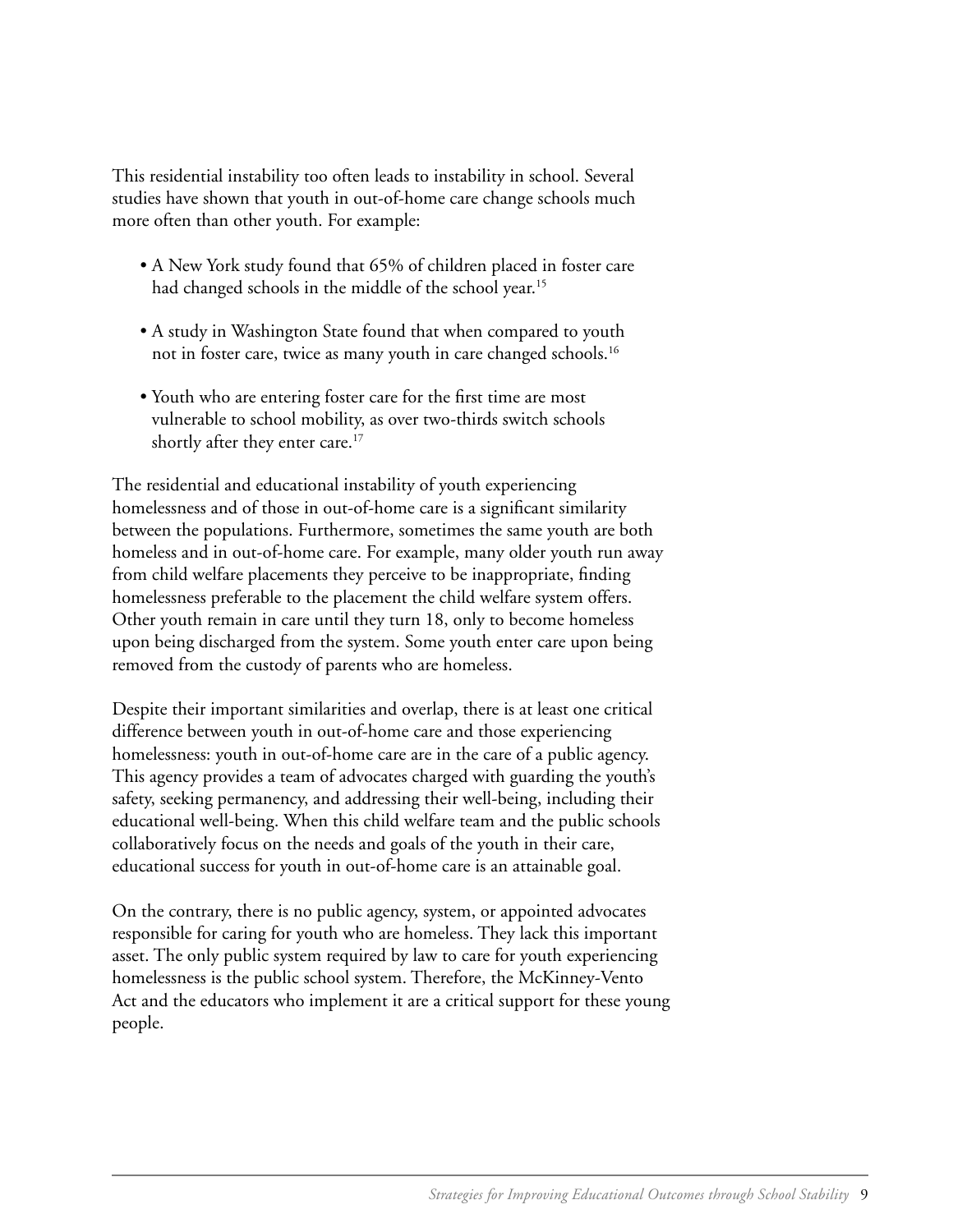## Diminished educational achievement: The consequence of mobility

School mobility can be emotionally and academically devastating. Students must adjust to new teachers, peers, curricula, and rules. Ties to friends and mentors in their previous school are broken, exacerbating the anxiety and trauma that the children experience from being separated from their families or experiencing homelessness.

Several studies have found that mobile students score lower than non-mobile students on mathematics and reading tests.18 A California study found that high school students who changed school even once were less than half as likely to graduate as those who did not change schools, even when controlling for other variables.19 Highly mobile youth are also less likely to participate in extra-curricular activities, which impacts their social and emotional growth.<sup>20</sup> Every school change presents social, emotional, and academic challenges. Students may lose credits, do the same work repeatedly, struggle to adjust to new rules and a new school culture, and even be forced to repeat a grade.

School changes also may create gaps in school attendance. Enrolling in a new school requires that someone assemble enrollment documents and school records and take the child to school to enroll. Families in homeless situations struggle to maintain documents, and youth on their own lack a parent or guardian to enroll them. Although the McKinney-Vento Act addresses such barriers, these barriers may continue to cause enrollment delays in some areas. For youth in out-of-home care, confusion among foster parents and child welfare caseworkers over who is responsible for school enrollment may delay the process. Child welfare professionals may not have access to necessary documentation for enrollment. School policies may hinder the transfer of prior school records and prevent immediate enrollment of youth in outof-home care when enrollment documents are not forthcoming. Studies in Pennsylvania, New York, and California have found that gaining access to prior school records is a serious barrier to school access for youth in care, resulting in significant enrollment delays.<sup>21</sup>

Statistics indicate that children and youth experiencing homelessness and those in out-of-home care suffer the negative consequences of school mobility:

• Children experiencing homelessness are twice as likely to repeat a grade as housed children.22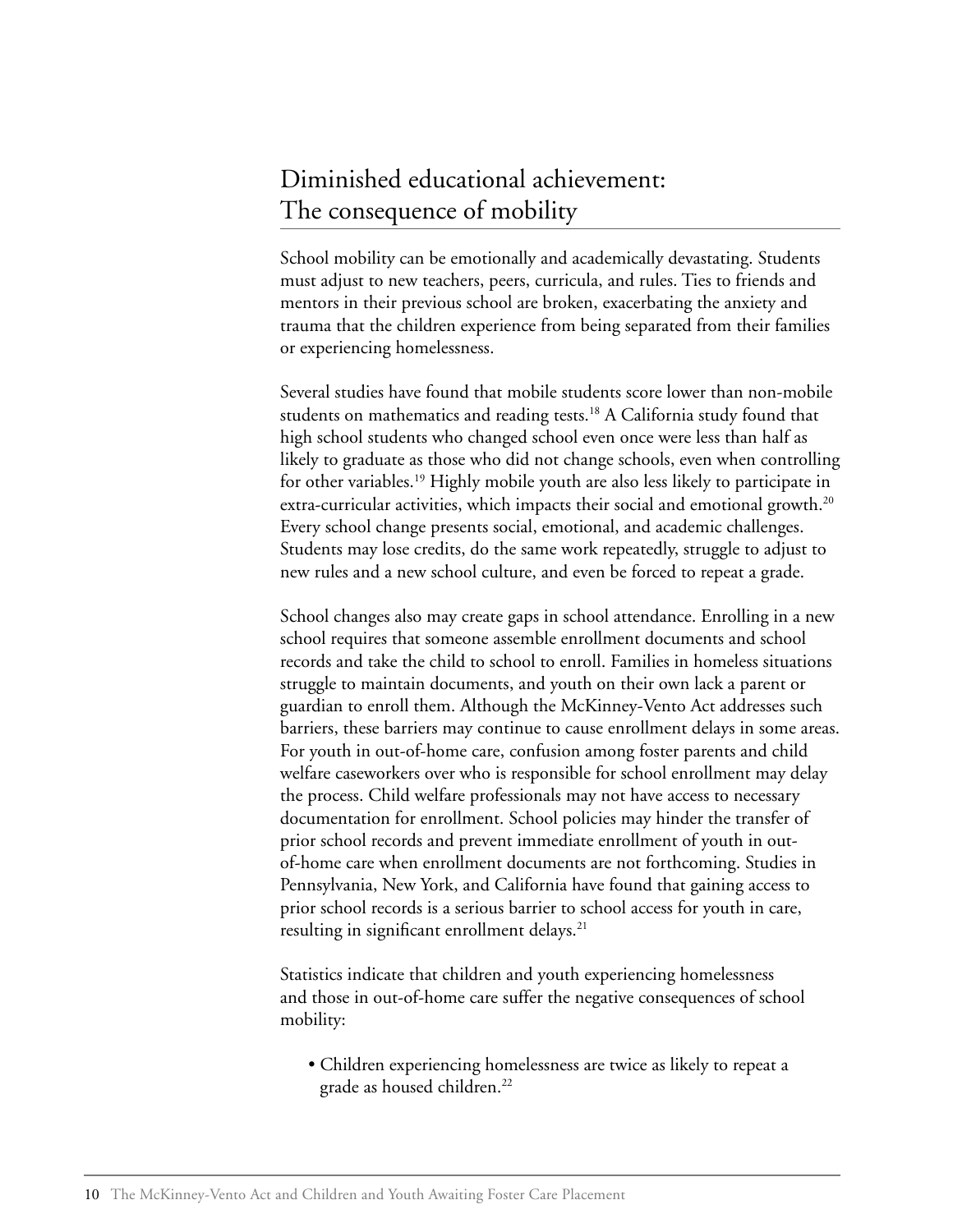- As many as three-quarters of older homeless youth drop out of school.<sup>23</sup>
- Even after statistically controlling for a variety of factors, a youth who enters foster care is likely to have lower test scores and graduation rates.<sup>24</sup>
- Youth in out-of-home care lag at least half a school year behind their peers, with many significantly farther behind.<sup>25</sup>
- Youth in out-of-home care are retained in the same grade more often than their peers.<sup>26</sup>

The McKinney-Vento Act provides rights and services that are specifically designed to reverse these troubling trends by increasing the school stability of youth experiencing homelessness, including children awaiting foster care placement.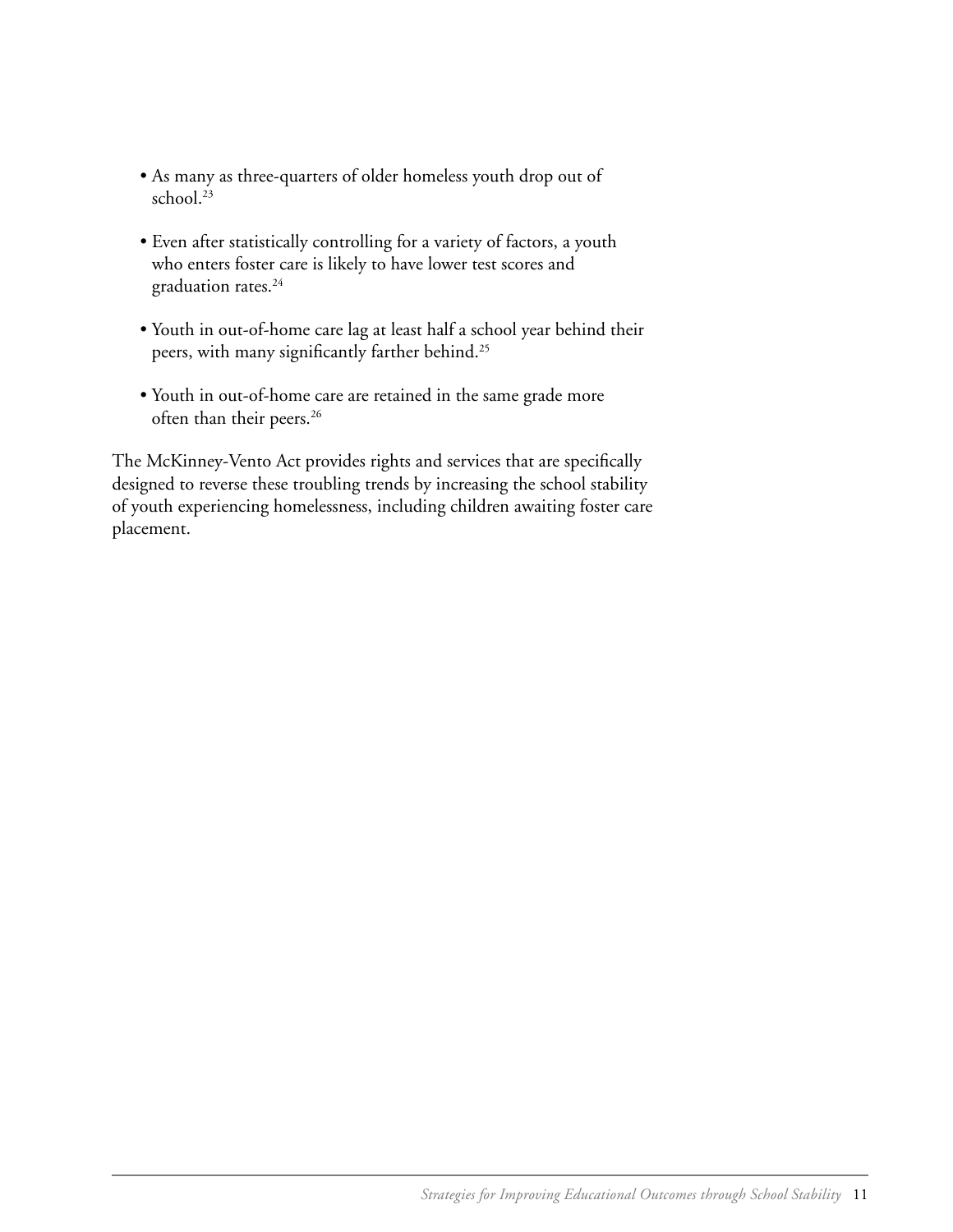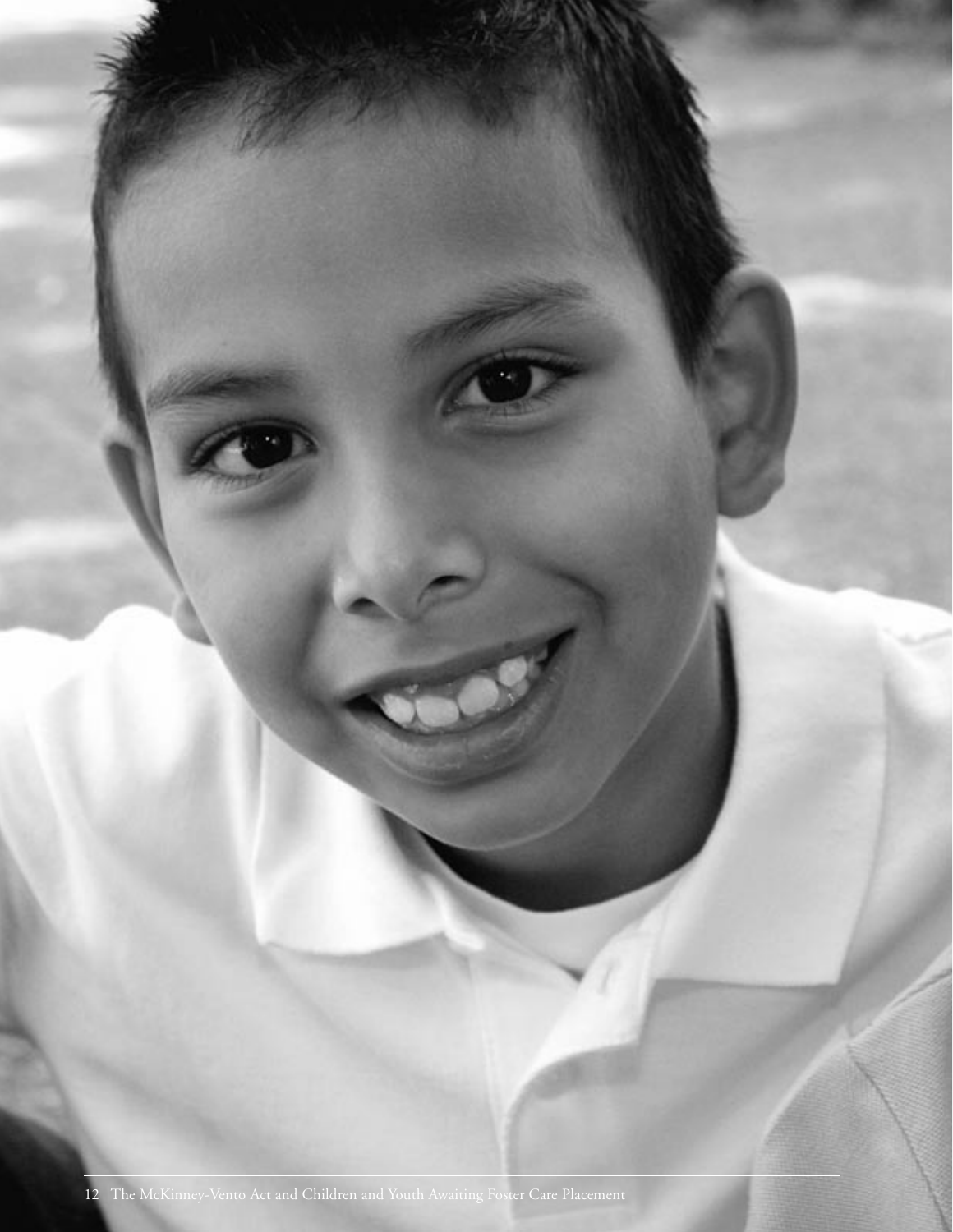# <span id="page-16-0"></span>Overview of the McKinney-Vento Act and Children and Youth Awaiting Foster Care Placement

" The biggest barrier for a youth is to end up being 17 years old, facing aging out of the system, and with just a few high school credits. What does he do? Drop out? Become homeless? End up in the delinquency system? Get a GED at best?"

— Margaret Harner<sup>27</sup>

## The McKinney-Vento Act

The McKinney-Vento Act is a federal law designed to increase the school enrollment, attendance, and success of children and youth experiencing homelessness. The McKinney-Vento Act was passed in 1987 and reauthorized as part of the No Child Left Behind Act in 2001. It is the only federal law dedicated specifically to supporting the educational success of students in homeless situations.

The McKinney-Vento Act establishes educational rights for students and provides every state with funding to support school access and success for these students. Each state education agency is entitled to reserve up to 25% of its McKinney-Vento funding for state activities. The remaining funds must be awarded to local education agencies through need-based and qualitybased competitive sub-grants. The current funding level for the McKinney-Vento Act is \$64 million. Based on this funding level, states receive between \$150,000 and \$8.3 million, according to a formula that is based on the number of students in poverty in the state.

Essentially, the McKinney-Vento Act requires that state and local education agencies provide students experiencing homelessness with school access and support their attendance and success. The cornerstone of the McKinney-Vento Act is school stability: Students who are homeless can remain in one school, even if their temporary living situation is located in another school district or attendance area, as long as remaining in that school is in their best interest. The school is known as the *school of origin*, defined as the school in which the student was last enrolled or where the student attended when

Due to the limited funding available under the McKinney-Vento Act, only 6% of school districts nationwide receive McKinney-Vento funds, serving roughly half of the homeless students identified by and enrolled in schools.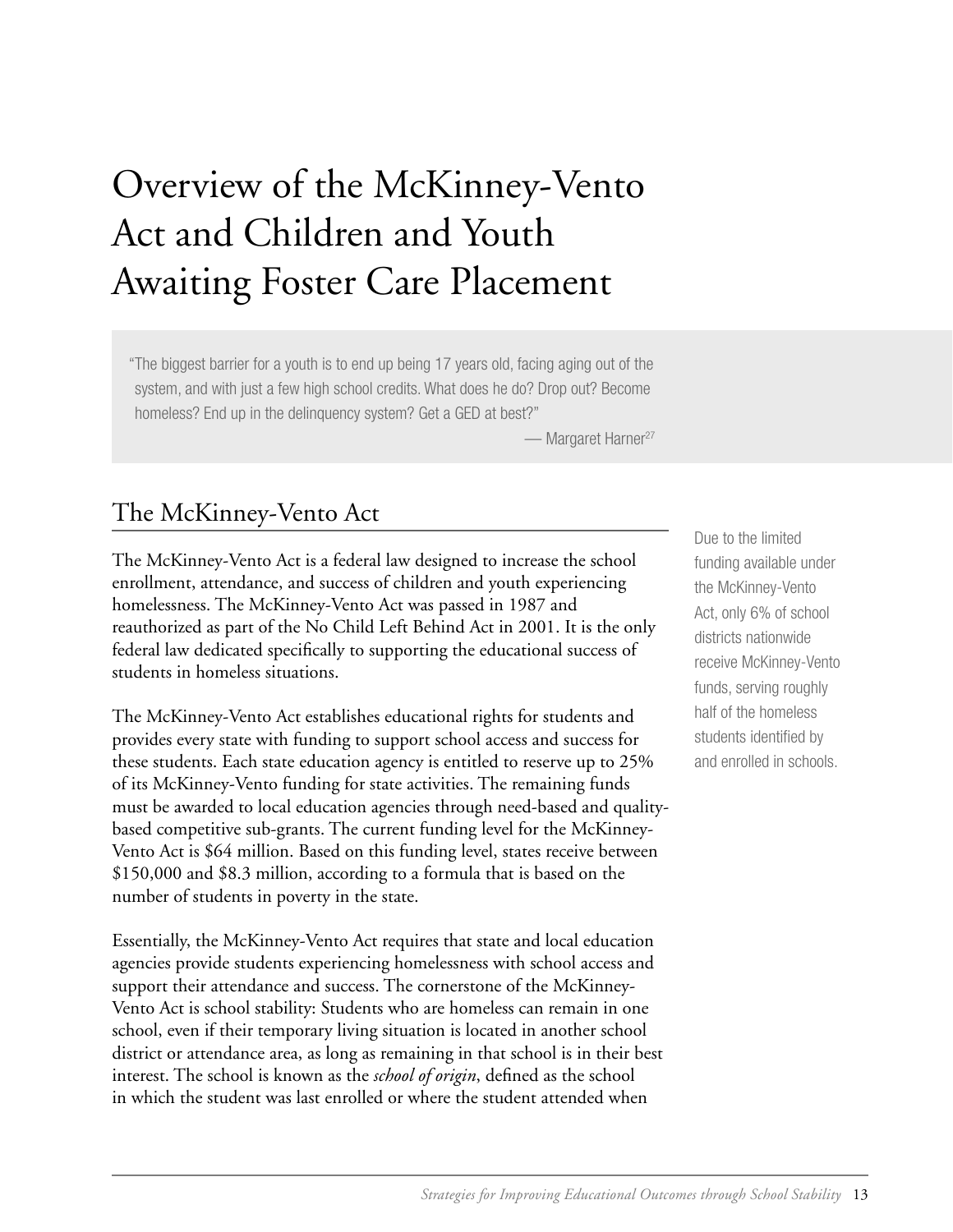Homeless liaisons are the key front-line staff who implement the McKinney-Vento Act in every school district. Liaisons are charged with the responsibility of determining who is eligible for McKinney-Vento Act services, using the Act's definition of *homeless*. They also must do outreach to homeless children and youth, assist them with school enrollment, and ensure that they receive appropriate services.<sup>31</sup>

permanently housed. The local education agency must provide transportation to and from the school of origin.28

The Act also eliminates records-related barriers to school enrollment and participation: Children and youth who are homeless can enroll in school and begin participating fully in all school activities immediately, even if they cannot produce normally required documents, such as birth certificates, proof of guardianship, school records, immunization records, or proof of residency.29

Every state must designate a state coordinator to ensure that the McKinney-Vento Act is implemented in the state $30$ ; most state coordinators are also responsible for other programs within the state education agency. In addition, every local education agency must designate a homeless liaison to implement the Act in that school district. Full-time liaisons are also the exception, as the vast majority of homeless liaisons nationwide have many other duties and responsibilities within the school district. The McKinney-Vento Act requires both state coordinators and homeless liaisons to collaborate with other agencies serving homeless children, youth, and families to enhance educational attendance and success.32

## The McKinney-Vento Act's definition of homeless

The McKinney-Vento Act's protections apply to all children and youth who meet the Act's definition of *homeless*:

"...individuals who lack a fixed, regular, and adequate nighttime residence (within the meaning of section  $103(a)(1)$ ); and includes

(i) children and youths who are sharing the housing of other persons due to loss of housing, economic hardship, or a similar reason; are living in motels, hotels, trailer parks, or camping grounds due to the lack of alternative adequate accommodations; are living in emergency or transitional shelters; are abandoned in hospitals; **or are awaiting foster care placement** [emphasis added];

(ii) children and youths who have a primary nighttime residence that is a public or private place not designed for or ordinarily used as a regular sleeping accommodation for human beings (within the meaning of section  $103(a)(2)(C)$ ;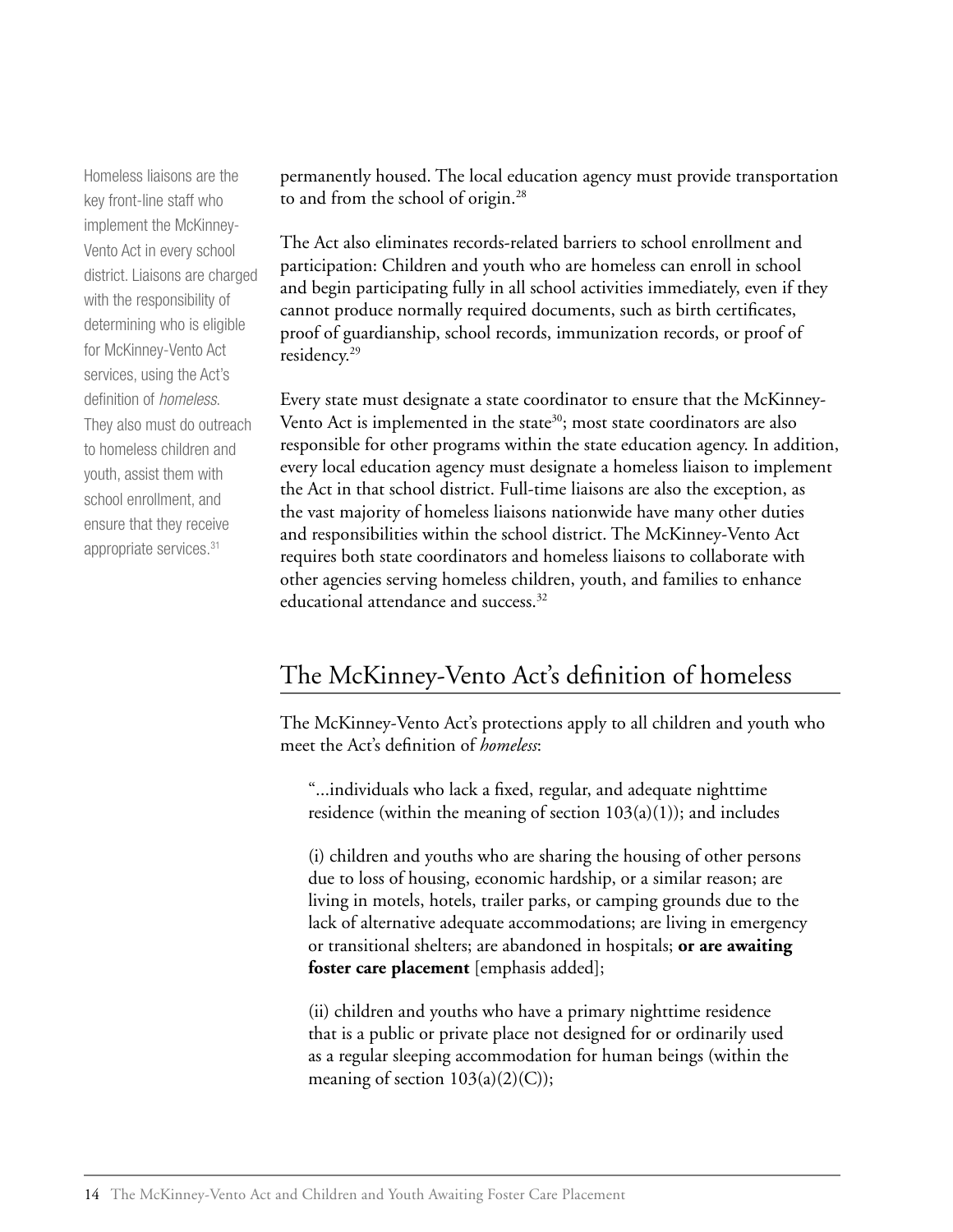(iii) children and youths who are living in cars, parks, public spaces, abandoned buildings, substandard housing, bus or train stations, or similar settings; and

(iv) migratory children (as such term is defined in section 1309 of the Elementary and Secondary Education Act of 1965) who qualify as homeless for the purposes of this subtitle because the children are living in circumstances described in clauses (i) through (iii)."33

Based on this definition, the McKinney-Vento Act applies to children and youth who are "awaiting foster care placement." The McKinney-Vento Act does not define the parameters of the phrase "awaiting foster care placement." In its Non-Regulatory Guidance, the U.S. Department of Education (USDE) does not define the term either, addressing the issue only briefly and suggesting that "LEA liaisons should confer and coordinate with local public social service agency providers in determining how best to assist homeless children and youth who are awaiting foster care placement."<sup>34</sup>

In the absence of a clear federal policy, states and localities have adopted different definitions of *awaiting foster care placement*. This report explains several different approaches to defining *awaiting foster care placement*, as well as policies and practices to implement the definitions and support the educational stability and success of children and youth awaiting such placement. Specifically, the report highlights policies and practices from the following jurisdictions:

- Connecticut
- Delaware
- Massachusetts
- Anchorage, Alaska
- Ann Arbor, Michigan
- Fairfax County, Virginia
- Minneapolis, Minnesota
- Pima County, Arizona

These states and localities were selected in an effort to present a variety of definitions of *awaiting foster care placement*, vehicles for establishing the definition, types of collaborations between education and child welfare agencies, and practical strategies for implementing the law and supporting the educational achievement of youth in foster care.

Child welfare agencies also have legal responsibilities related to the education of youth in their care. For example, Title IV-E of the Social Security Act requires agencies to keep education records as part of their written case plan, including names and addresses of educational providers, grade level performance, school records, and assurances that the child's placement in out-of-home care takes into account proximity to the school in which the child is enrolled at the time of placement. The child's education record must be reviewed and updated as part of case plan reviews, and the child welfare agency must give a copy of the record to the foster parent or foster care provider at the time of each placement. When a youth ages out of care, the agency must provide the youth with a copy of his or her education records. (42 U.S.C. §675(1)&(5))

Continued on page 16.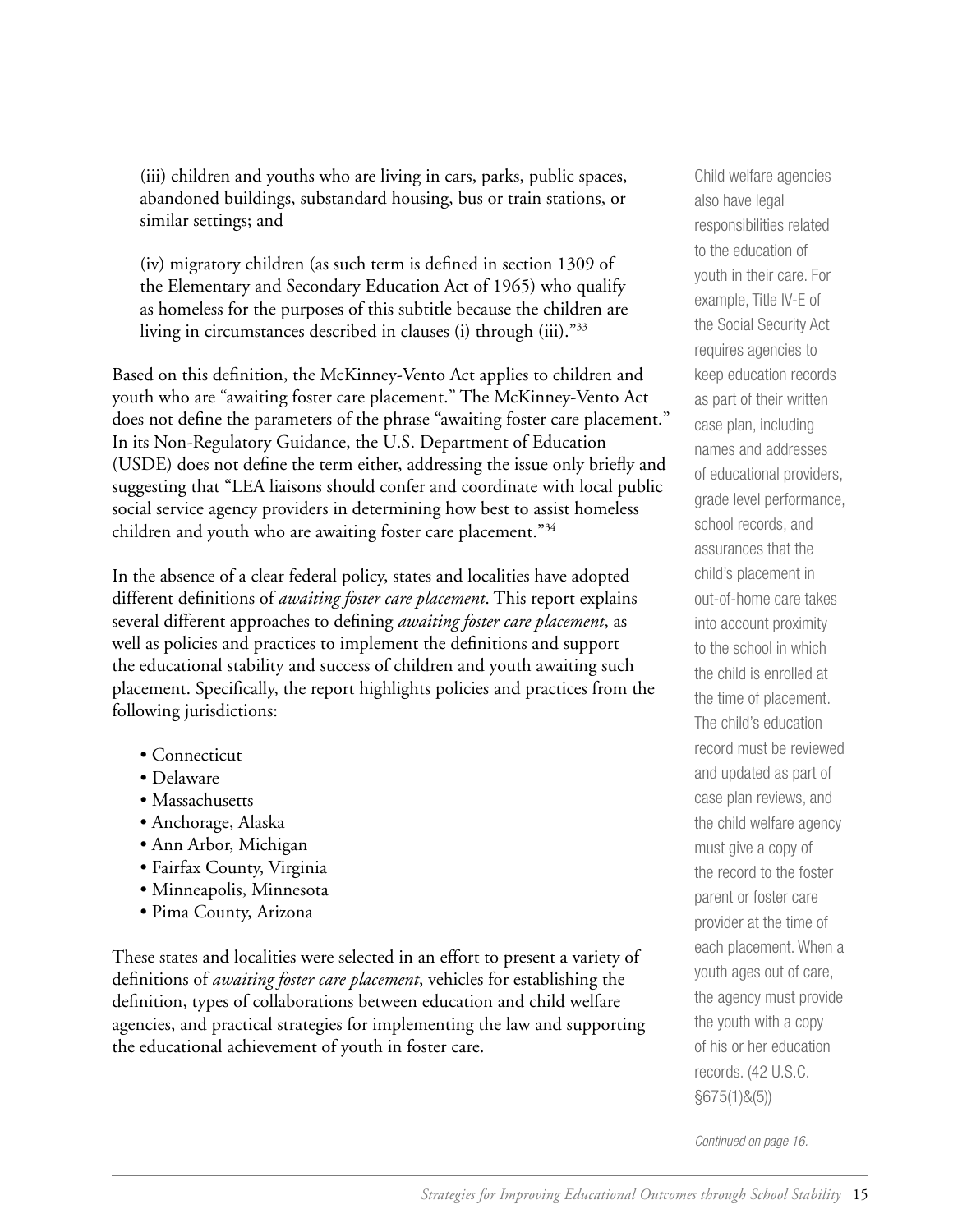Continued from page 15. The federal Child and Family Service Reviews (CFSRs) evaluate overall performance of states on achieving safety, permanency, and well-being for children in foster care. One of the seven case outcomes reviewed is this: "Are we meeting the education needs of children in foster care?" All states are required to examine the education outcomes for children in foster care and take steps to improve efforts and results.

The recently enacted Fostering Connections to Success and Increasing Adoptions Act of 2008 adds new education stability provisions to Title IV-E of the Social Security Act that require states receiving federal child welfare dollars to:

- Coordinate with the school to ensure the child remains in the school of origin if it is in the best interest of the child to do so.
- Provide reasonable travel for the child to remain in the school of origin (it

Continued on page 17.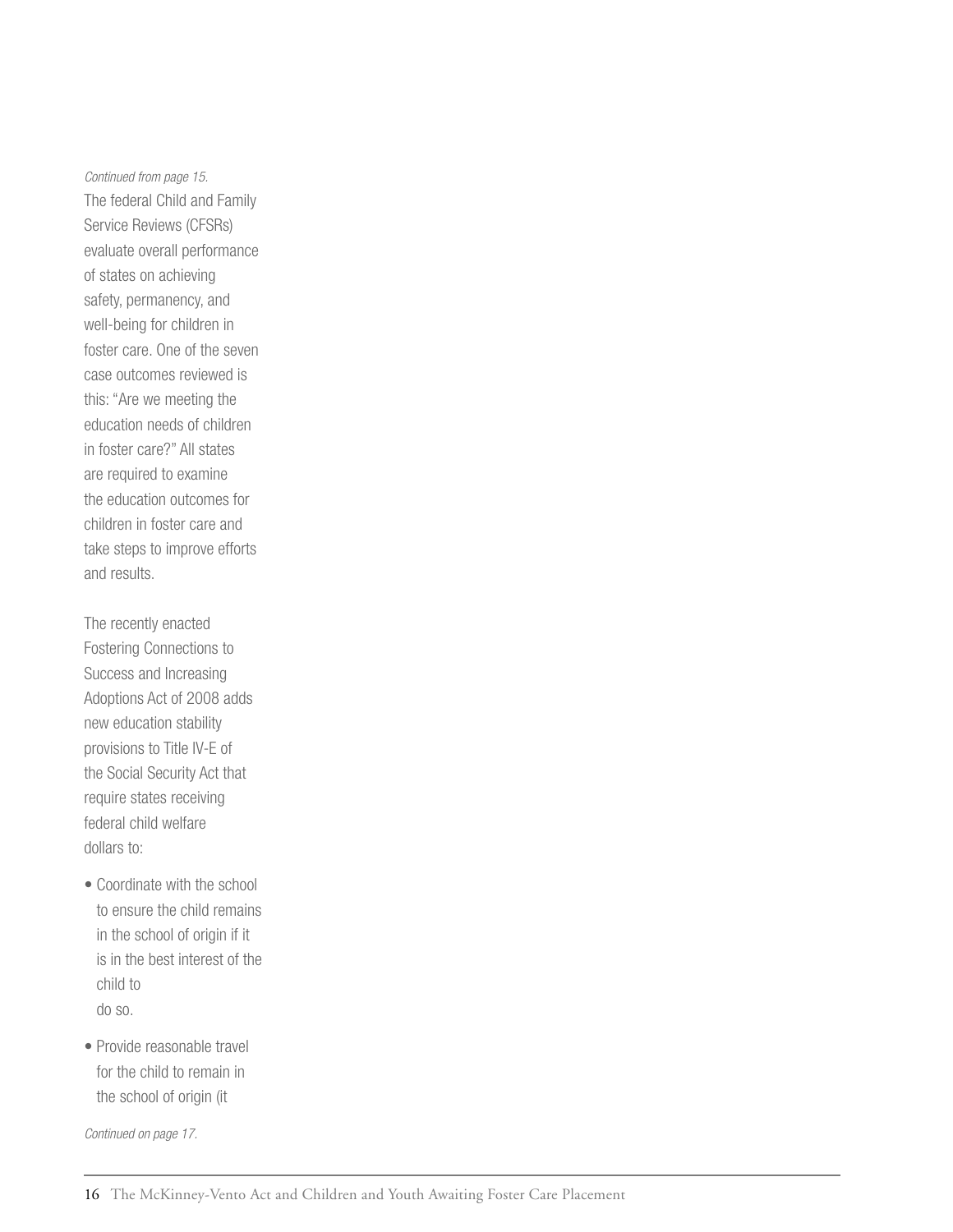# <span id="page-20-0"></span>From Law into Practice: Strategies to Maximize the McKinney-Vento Act for Youth Awaiting Foster Care Placement

This section presents practical strategies for maximizing the benefits of the McKinney-Vento Act for youth in out-of-home care:

- 1. Building effective collaborations between child welfare and education.
- 2. Defining *awaiting foster care placement* under the McKinney-Vento Act.
- 3. Designing and implementing strategies to maximize school stability and provide transportation.
- 4. Ensuring that education and child welfare agencies have staff with sufficient training and capacity to ensure immediate enrollment, attendance, and services.
- 5. Clarifying education-related roles and responsibilities.
- 6. Implementing procedures for schools and child welfare agencies to share information in order to deliver timely, effective services to children in care.
- 7. Treating youth in out-of-home care with dignity, understanding, and discretion.

These strategies offer education and child welfare agencies suggestions as to how they can support the educational stability and success of youth in out-of-home care. Most importantly, these strategies are informed by the experiences and recommendations of youth who have been in out-of-home care themselves.

Continued from page 16.

 permits states to use IV-E maintenance dollars to support school of origin transportation).

- If not in the child's best interest to remain in the school of origin, immediately enroll the child in an appropriate school.
- Ensure that child education records are provided to the new school.
- Ensure the child welfare placement takes into account not just the proximity to the school of origin, but also the appropriateness of the education setting.
- Ensure all compulsory schoolaged children are enrolled in school full time.

State laws also give child welfare agencies responsibilities for the education of youth in their care. For example, Virginia's SB 1006 requires caseworkers to notify schools within 72 hours of a student being placed in foster care and to track down necessary records within 30 days of school enrollment.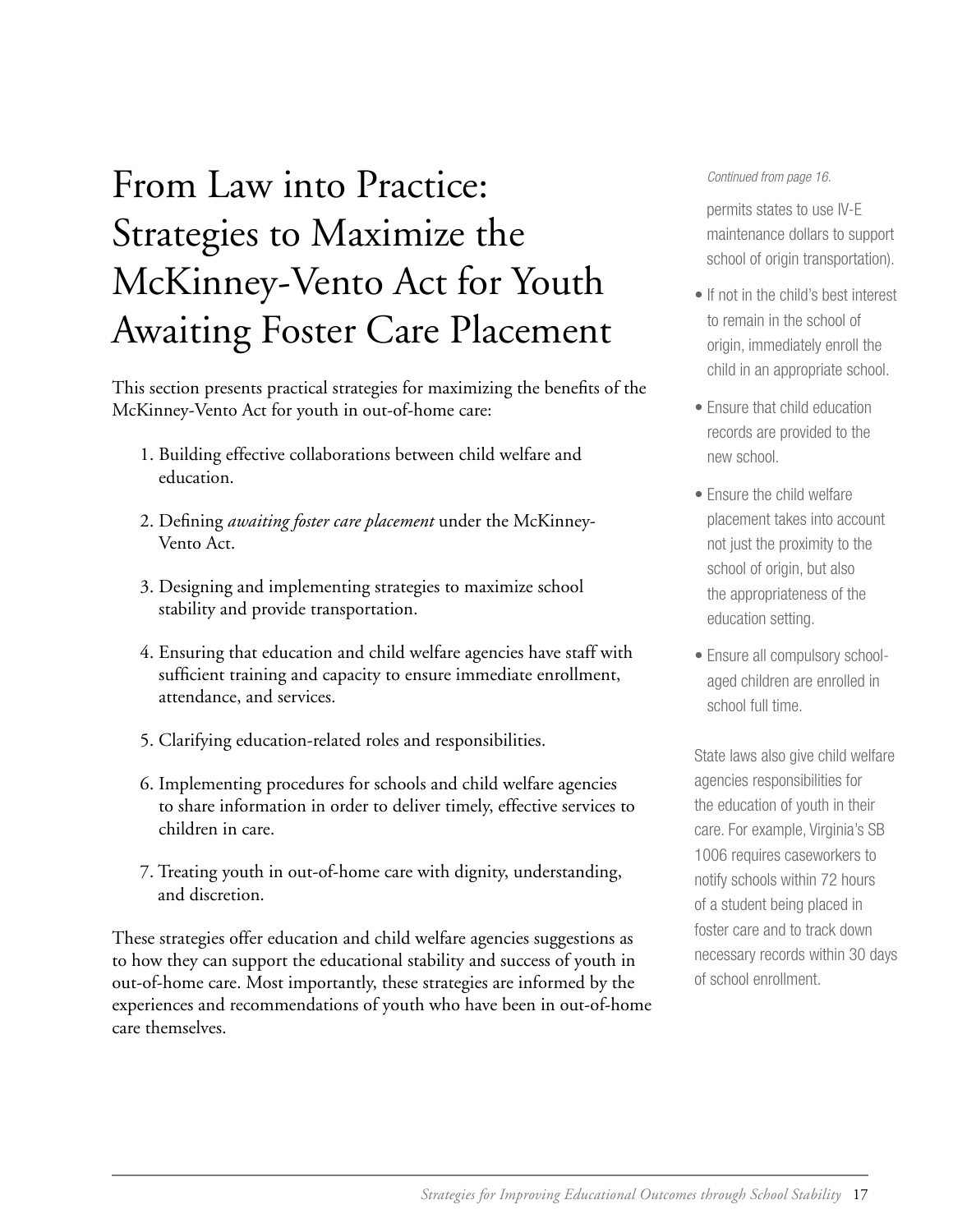## <span id="page-21-0"></span>1. Building effective collaborations between education and child welfare agencies.

" I cannot overemphasize the importance of collaboration with system partners and creating dedicated partnerships to work toward advocacy and support from a systems perspective to improve outcomes for foster children. No one can do this alone." — Carlyse Giddens35

The educational achievement of their students and wards is a shared goal and responsibility of both child welfare and education agencies. For youth in care to be successful in school, both systems must work effectively. Thus, the McKinney-Vento Act does not relieve child welfare agencies of their responsibilities to support the educational achievement of their wards. Child welfare agencies need to adopt their own policies and practices to maximize placement stability, consider the educational consequences of any action in the child welfare case, and ensure that the McKinney-Vento Act is implemented effectively and that the benefits to youth are maximized.

The success of every recommendation in this report, both practice and policy, depends upon child welfare and education agencies working together. In fact, even the initial step of defining the term *awaiting foster care placement* should be approached collaboratively. Mutual understanding and shared responsibility is critical.

#### **When the child welfare system provides a safe, healthy, stable home environment +**

**the school system provides a nurturing, quality, stable school environment**

**=**

**there is real opportunity for a youth's educational success.**

Unfortunately, these two systems often lack an adequate understanding of each other or they lack effective mechanisms to coordinate efforts. In some jurisdictions, attorneys for child welfare agencies have taken the position that no youth in out-of-home care is homeless and therefore the Act does not apply to any youth in care. For example, according to Elizabeth Hinz, District Liaison for Homeless and Highly Mobile Students with Minneapolis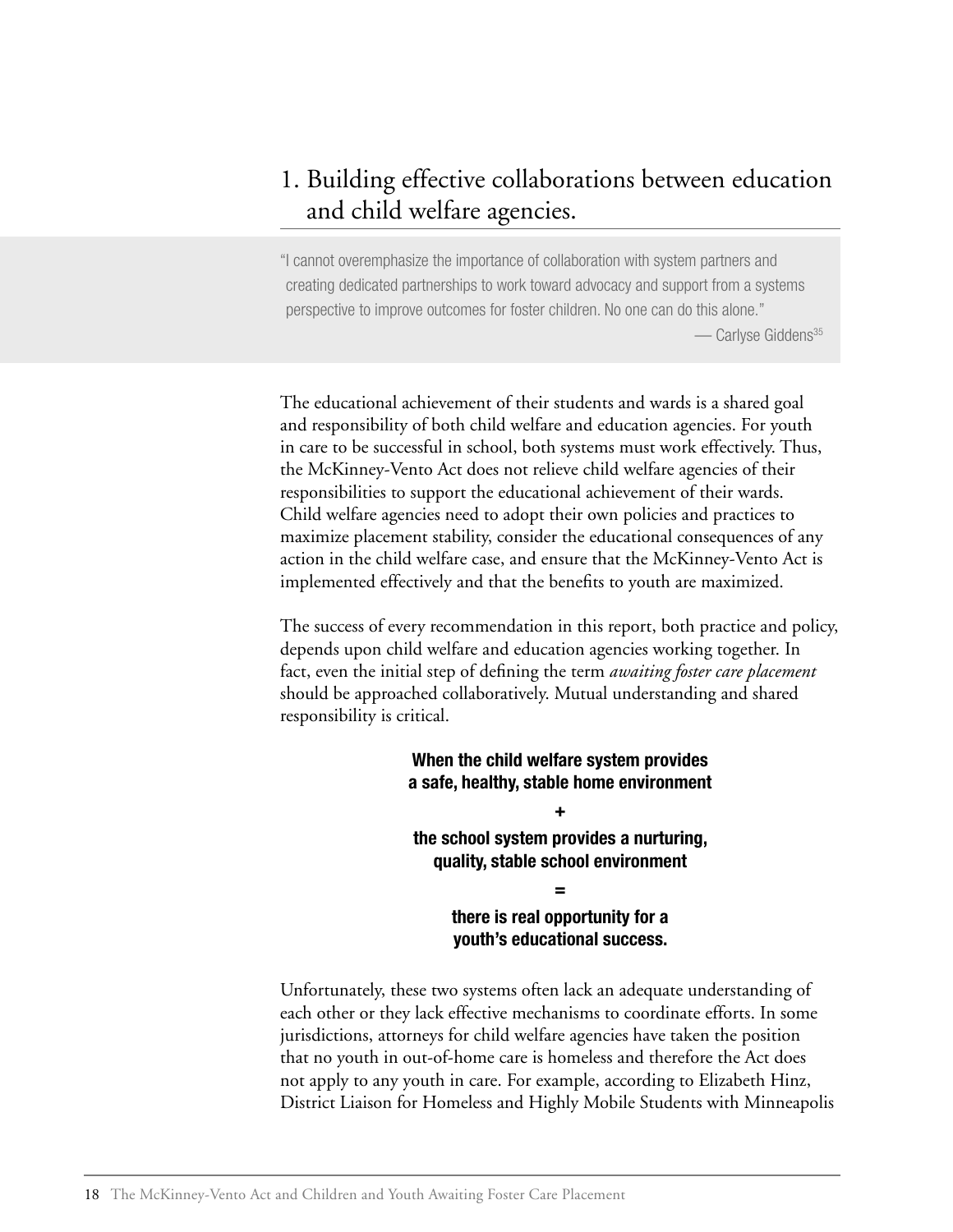Public Schools, it took three years of advocacy before she was permitted to train caseworkers on the McKinney-Vento Act.

Collaboration is the key to overcoming these challenges. Initially, each agency must be convinced of the benefits of collaboration. Schools must realize that working with child welfare agencies can result in increased support for students, more stable behavior, and higher academic achievement. For their part, child welfare agencies must understand the critical role of education in their wards' well-being. A youth who drops out of school will be much less prepared for adulthood and independence.<sup>36</sup> Furthermore, school success contributes to placement success. "Meeting the education needs of children in foster care has a strong positive effect on permanency for children, be that reunification, adoption, or another permanent plan."37

In a time of tremendous physical and emotional upheaval, school can be an oasis of stability and support to relieve pressures on the living situation. A positive school experience can help a child deal with the stress and trauma of separation from family and placement in an unfamiliar living situation. On the other hand, challenges in school can contribute to difficult behavior at home and the subsequent need to change a child's living placement.

"Very often, what happens in school has a direct impact on where that youth puts his head on a pillow at night."

— Margaret Harner38

All the individuals involved in a child welfare case, including the judge, attorneys, caseworkers, foster parents, biological parents, placement supervisors, and other advocates, must understand and appreciate the importance of school stability and success for youth in care.

Interviews for this report generated four basic strategies for building effective collaborations between education and child welfare agencies in the context of the McKinney-Vento Act.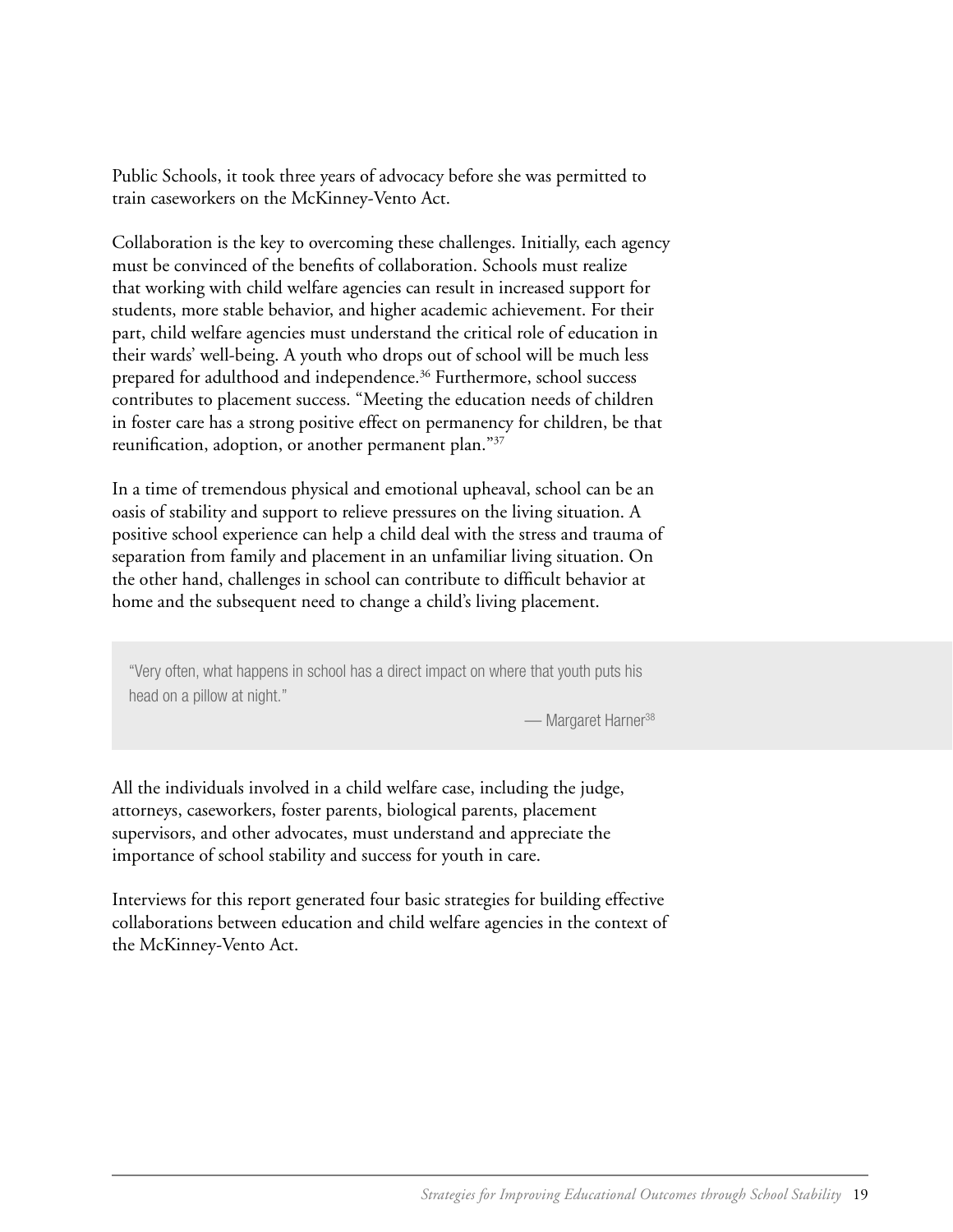| <b>STRATEGY</b>                                                                                                                                                   | <b>IMPLEMENTATION TIPS</b>                                                                                                                             |  |  |
|-------------------------------------------------------------------------------------------------------------------------------------------------------------------|--------------------------------------------------------------------------------------------------------------------------------------------------------|--|--|
| <b>Build informal</b><br>relationships with<br>colleagues in the                                                                                                  | • Meet with counterparts in other agencies to<br>explain the services you provide and discuss<br>challenges.                                           |  |  |
| complementary agency,<br>supplemented by regular,<br>ongoing meetings to<br>discuss concerns and<br>adjust policies and<br>practices based on<br>lessons learned. | • Institutionalize your collaborations through<br>regular meetings or a formal agreement to revisit<br>policies and practices at determined intervals. |  |  |
|                                                                                                                                                                   | • Inform counterparts in other agencies of relevant<br>policy changes immediately.                                                                     |  |  |
|                                                                                                                                                                   | • Establish a formal collaboration group with<br>regular meetings and shared goals.                                                                    |  |  |
|                                                                                                                                                                   | • Exchange actual contact lists with each other:<br>names, phone numbers and emails.                                                                   |  |  |
|                                                                                                                                                                   | • Regularly update and renew contacts to maintain<br>relationships and address staff turnover.                                                         |  |  |
| Offer ongoing training<br>opportunities to help<br>each agency understand<br>the policies, practices,<br>and priorities of the other.                             | · Provide McKinney-Vento Act training at new<br>caseworker orientations, annual caseworker<br>conferences, and resource fairs.                         |  |  |
|                                                                                                                                                                   | · Include information about education and the<br>McKinney-Vento Act in child welfare policy<br>manuals.                                                |  |  |
|                                                                                                                                                                   | • Provide training on child welfare policies to<br>McKinney-Vento staff, school counselors,<br>teachers, and administrators.                           |  |  |
|                                                                                                                                                                   | Teach child welfare staff about the value of school<br>stability, and education staff about the impact of<br>abuse and neglect.                        |  |  |
|                                                                                                                                                                   | • Invite alumni from foster care to share their<br>perspectives with educators and child welfare<br>administrators.                                    |  |  |
| Consider using a<br>third party to facilitate<br>communication between<br>agencies.                                                                               | • Hold local interagency roundtable discussions<br>about implementation challenges and strategies,<br>facilitated by state agencies.                   |  |  |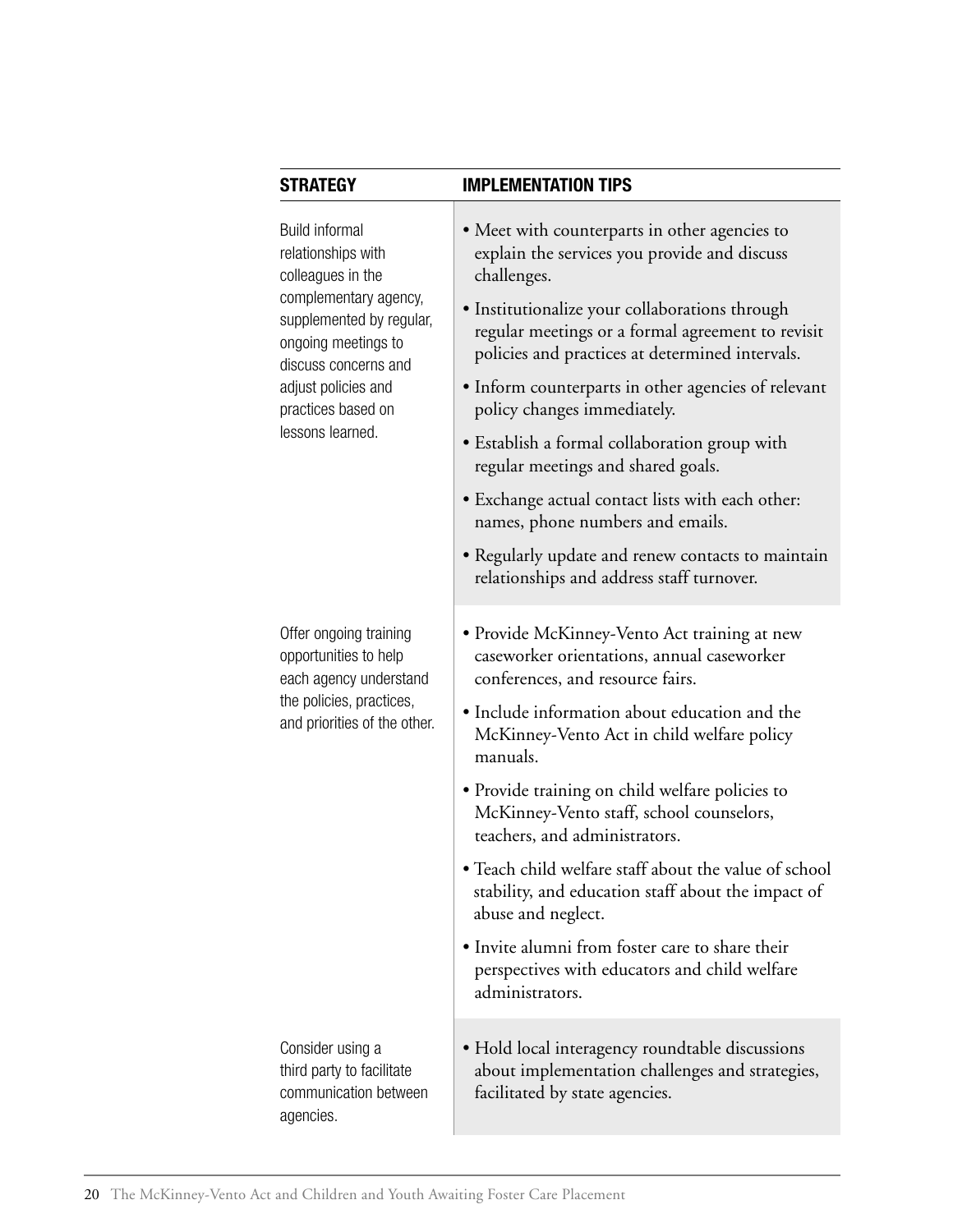|                                                    | • Create an interagency task force under the<br>auspices of the local juvenile court, state<br>legislature, or other agency.                                                                                                                                                 |
|----------------------------------------------------|------------------------------------------------------------------------------------------------------------------------------------------------------------------------------------------------------------------------------------------------------------------------------|
|                                                    | · Invite an outside organization like the National<br>Association for the Education of Homeless<br>Children and Youth to provide training and<br>facilitate collaboration.                                                                                                   |
| Design and implement<br>interagency<br>agreements. | • Formalize joint priorities, policies, and practices,<br>on both the state and local level.                                                                                                                                                                                 |
|                                                    | • Clearly define the contours of "awaiting foster<br>care placement" and establish the basic legal<br>framework and policies each agency must follow.                                                                                                                        |
|                                                    | • Include a glossary in agreements.                                                                                                                                                                                                                                          |
|                                                    | • Address practical implementation strategies,<br>such as assigning responsibility for identifying<br>eligible youth in care, enrolling them in the<br>school that is in their best interest, and providing<br>and arranging both immediate and long-term<br>transportation. |

Every professional interviewed for this publication emphasized the importance of relationships in meeting the educational needs of youth in outof-home care. An important first step for any effective collaboration is for the collaborators to get to know each other. Successful collaborations depend on good relationships based on mutual trust. One way to build trust is through earnest efforts to learn about the strengths and challenges of colleagues and to share information about one's own. Getting to know one another can be as simple as introducing oneself and starting a conversation. The following strategies can help lead to mutual understanding.

#### **DEVELOPING INTERAGENCY RELATIONSHIPS**

• **Make an initial contact by phone or email.** Child welfare caseworkers and supervisors should contact the school district's central office or McKinney-Vento state coordinator to find the contact information for the local

Build informal relationships with colleagues in the complementary agency, supplemented by regular, ongoing meetings to discuss concerns and adjust policies and practices based on lessons learned.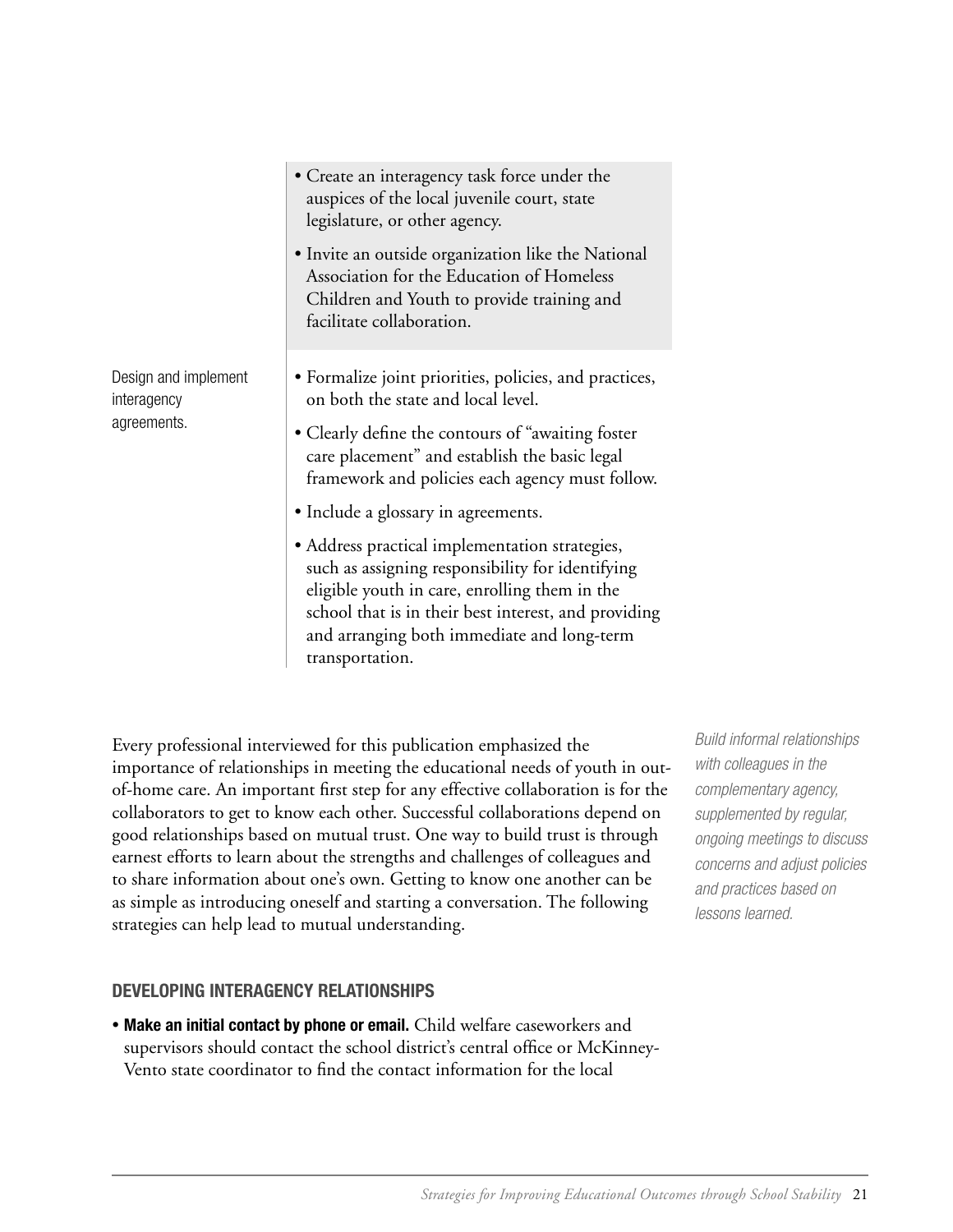homeless education liaisons. Liaisons should contact their local child welfare office (commonly known as Children's Services, Children and Families, or Social Services) and ask to speak with an educational advocate or consultant, or a supervisor.

"I called the child welfare supervisor and proposed that we get together to talk about our new state law. That led to a nice relationship with DFS."

— Kathi Sheffel39

- **Learn about the services each program provides.** Homeless liaisons and child welfare supervisors should consider developing a fact sheet and brief PowerPoint® presentation for their counterparts about the services they offer and the key policies that affect interagency efforts. This information can be shared at early meetings to crystallize specific ways that each agency can support youth in care.
- **Regularly update and renew contacts, to nurture relationships and address staff turnover.** Achieving the level of trust necessary for a strong collaboration requires that both parties stay in touch and respond consistently and productively to requests for help. Further, child welfare agencies seem to confront a particularly high rate of turnover. Homeless education liaisons should make ongoing efforts to inform new caseworkers about the McKinney-Vento Act and the benefits of collaboration. Be sure to exchange contact lists with names, phone numbers, and emails across partners.
- **Meet with foster parents and caretakers.** Foster parents and caretakers are often the individuals who can provide the most insight about the children they care for and the obstacles they face. For example, one of the lead Hennepin County social workers invited the homeless liaison to attend foster parent support group meetings. Listening to foster parents provided the liaison with valuable insight to help her serve youth better.

In some circumstances, informal communications between agencies may be insufficient or difficult to maintain. Staff turnover can result in the loss of a personal connection, while the pressures of managing a large caseload and working with large numbers of students can prevent caseworkers and liaisons from staying in touch. Therefore, interviewees also recommended adopting formal measures to ensure regular contact between education and child welfare agencies, at both the state and local levels.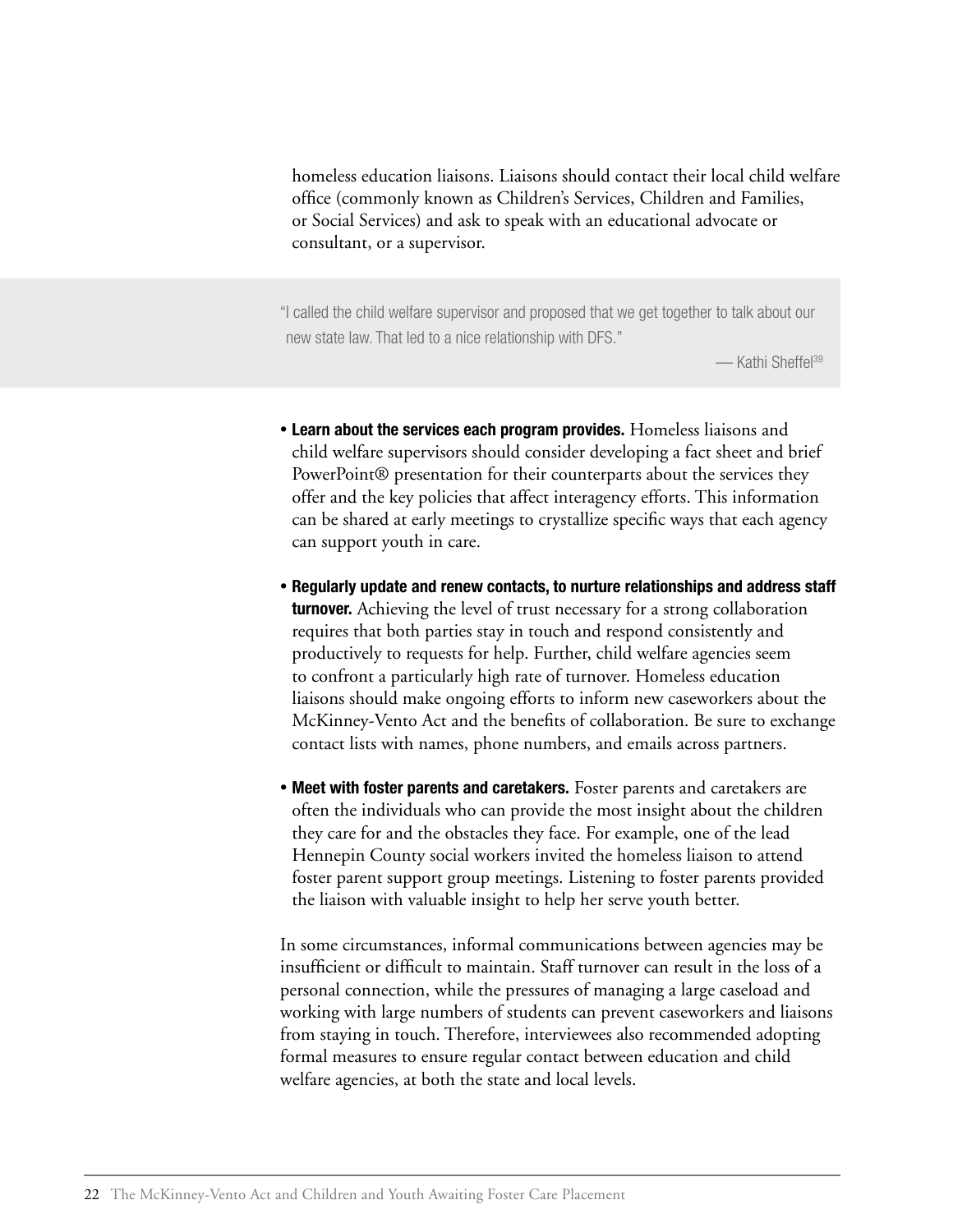#### **ENSURING REGULAR INTERAGENCY CONTACT**

- **Implement a practice of automatically informing counterparts of changes in school or child welfare policies immediately, via email or fax.** This will help ensure that the other agency can be prepared to adjust to the new policy and respond quickly and seamlessly for youth.
- **Establish regular meetings between child welfare and education staff to update contacts, discuss new policies, and develop new practices to meet emerging challenges.** For example, the Office of Children's Services in Anchorage hosts the Greater Anchorage Area Partnership (GAAP) as a forum for communication and collaboration for a variety of agencies serving youth in out-of-home care. GAAP's monthly meetings nurture the collaboration between the school system and the child welfare agency and provide a reliable, consistent forum to address challenges.
- **Designate staff positions that will be responsible for ongoing communication between schools and the child welfare agency.** For example, Delaware has drafted a state-level Memorandum of Understanding that states:

"In addition, DOE, LEA and Charter Schools, and DSCYF (divisional representation in all counties) will designate liaisons to support effective communication and implementation of the MOU, as well as to mediate conflict to successful resolution."

" For a long time, the Office of Children's Services didn't prioritize education because they were so focused on basic safety. We are trying to help them understand that school stability helps with placement stability. Youth who are happy at school will be happier at home."

— Barb Dexter40

Educators and child welfare workers have different specialties and training. If each group shares with the other their expertise about how to support youth in care, both groups will be better equipped to serve youth. Particularly, both agencies need to share the same understanding about the legal requirements of the McKinney-Vento Act.

Alumni from foster care are also a critical resource to help both educators and child welfare staff understand the realities of life in out-of-home care. Many states and local areas have active groups of such alumni who are willing to speak to school staff about their experiences and the importance of school

Offer ongoing training opportunities to help each agency understand the policies, practices, and priorities of the other.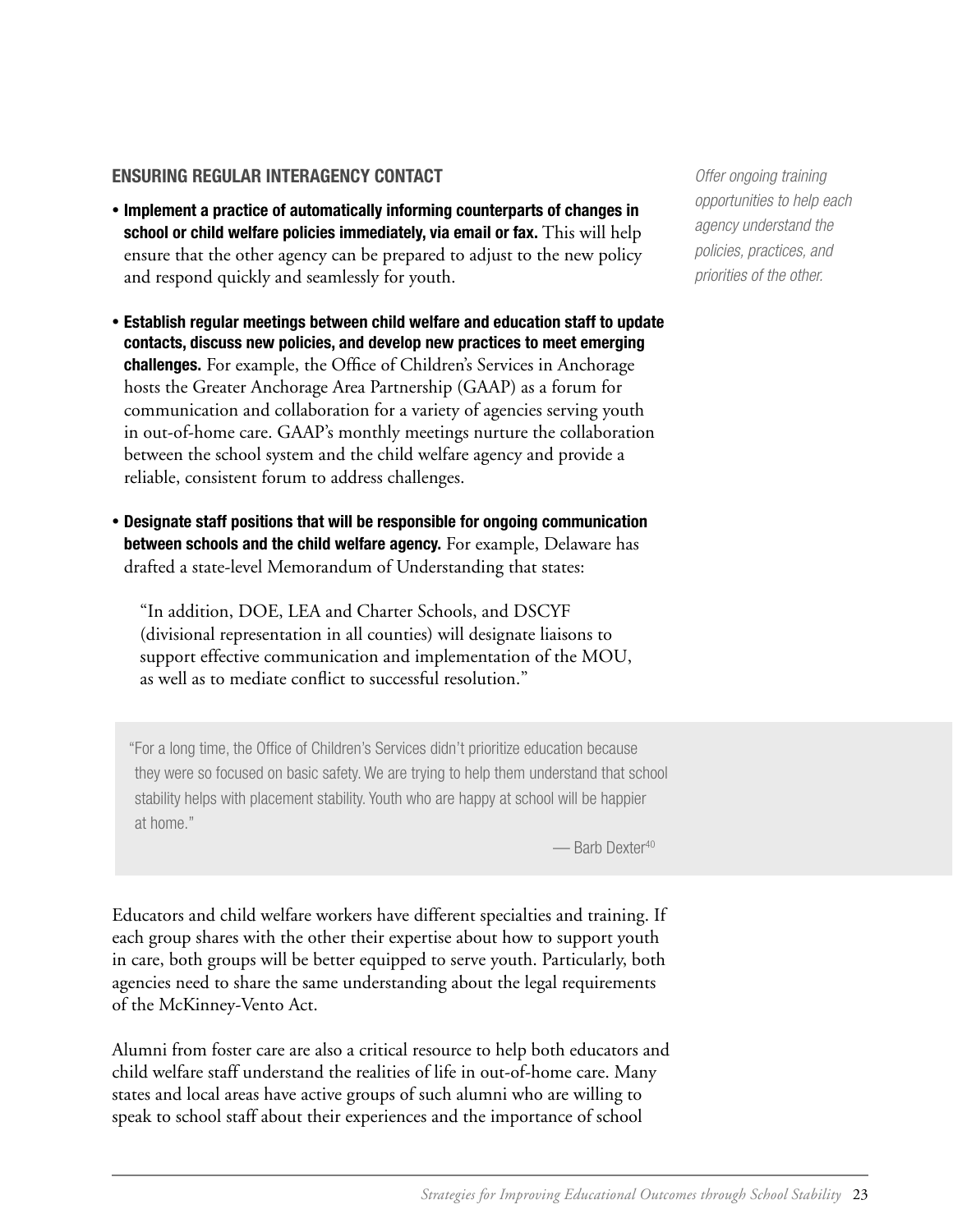Consider using a third party to facilitate communication between agencies.

in their lives. Schools and child welfare agencies should ask for these experts' help to support youth better.

Some examples of cross-training among the jurisdictions interviewed for this report include the following:

- The Massachusetts Office for the Education of Homeless Children and Youth has done on-site training for child welfare supervisors and caseworkers in all of the area child welfare offices.
- In Minneapolis, MN, and Fairfax County, VA, the homeless liaisons do ongoing professional development with the county child welfare offices.
- The Connecticut Department of Children and Families employs educational consultants who provide full-day trainings to new social workers on a variety of educational issues, including the McKinney-Vento Act.
- In Anchorage, AK, the homeless liaison presents information about the McKinney-Vento program at child welfare resource fairs and annual trainings.
- The Arizona Department of Education collaborated with child welfare professionals to create a brochure entitled "What Arizona Schools Need to Know about Children in Care: A Guide for Teachers, Administrators, Foster Parents, and Case Managers." The brochure (see, Legal Center for Foster Care & Education, www.abanet.org/child/education) explains the McKinney-Vento Act and related state laws and includes a glossary and important child welfare contact information. Both the McKinney-Vento state coordinator and child welfare program managers use the brochure in trainings with schools and caseworkers.

Often, outside organizations or individuals can play an important role in facilitating communication between child welfare and education agencies. Such third parties can dedicate more time and energy to collaboration and can approach interagency issues objectively. For example, the child welfare agency in Washtenaw County, MI, has contracted with a private education advocacy organization to support the education of youth in care and to serve as a bridge between schools and child welfare. In Massachusetts, the McKinney-Vento State Coordinator's Office leads local interagency trainings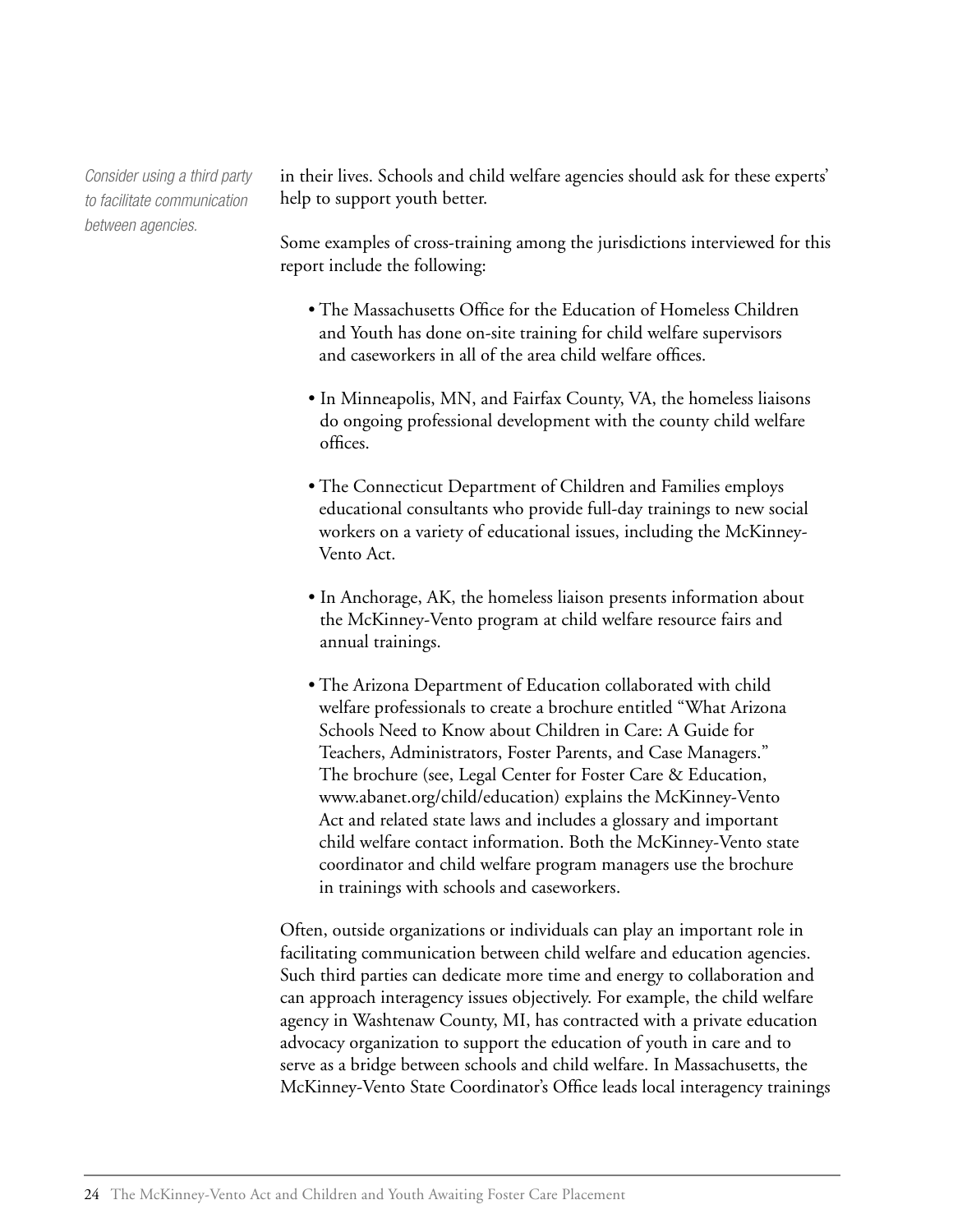and roundtable discussions with school district homeless liaisons and child welfare caseworkers. The State Coordinator's Office also intervenes as needed to facilitate communication between schools and local child welfare agencies on an ongoing basis.

One particularly innovative model for third-party facilitation of ongoing collaboration is Pima County (AZ) Juvenile Court's Committee to Improve Educational Outcomes for Court-Involved Youth.<sup>41</sup> This novel initiative provides an ongoing, regular forum for a variety of agencies to come together to identify and address challenges. The committee has grown to include six Pima County school districts, Pima Community College, Pima County Superintendents Office, CPS, Court Appointed Special Advocates (CASA), juvenile probation, juvenile detention, group care facilities, the public defender, contract attorneys, the county attorney, the Attorney General's office, and all areas of juvenile court. Over the past four years, the committee has addressed such issues as information sharing between schools and child welfare workers, a judicial checklist to incorporate education concerns and outcomes into court proceedings, educational decision making for youth in out-of-home care, and collaborative interdisciplinary training.

Some states have established interagency task forces at the state level. Delaware is home to two different state-level collaboration teams for youth in out-of-home care. Initially, an informal team consisting of staff from the Departments of Social Services, Public Health, and Education gathered to share challenges and strategies in serving youth in care. Later, the state legislature established the Child Protection and Accountability Commission (CPAC) to provide oversight and offer recommendations for improving the overall child welfare system. CPAC has offered powerful opportunities for broad-based collaborations in supporting youth. It has also served as the forum for drafting the state's law applying the McKinney-Vento Act to all youth in out-of-home care, as well as a detailed Memorandum of Understanding (see, Legal Center for Foster Care & Education, www.abanet. org/child/education).

Casey Family Programs has brought together child welfare and education agencies nationally, at the annual conference of the National Association for the Education of Homeless Children and Youth (NAEHCY) as well as at the state and local level across the country. These meetings have jump-started and helped maintain powerful collaborations in Alaska and Arizona, among others. (Legal Center for Foster Care & Education, www.abanet.org/child/ education includes Convening Notes from Casey Family Programs' ongoing efforts in Anchorage. These notes outline a helpful structure to facilitate communication and collaboration among agencies serving youth in out-ofhome care.)

In the Alaska Education Convening, the group initially worked together to answer basic questions and set the stage for active collaboration:

- 1. What is the role of your agency in addressing the educational needs of youth in care (in day-today practice and at the local and state levels)?
- 2. What collaborative approaches can we engage in that would support efforts to address the educational needs of youth in care?
- 3. What gaps in knowledge and understanding are we experiencing? What information do we need in order to inform our practice and support the educational needs of youth in out-of-home care?

Participants then broke into inter-agency issue groups to brainstorm specific strategies for supporting youth's education success in several areas, such as school stability, academic supports, and mental and physical health. Continued on page 26.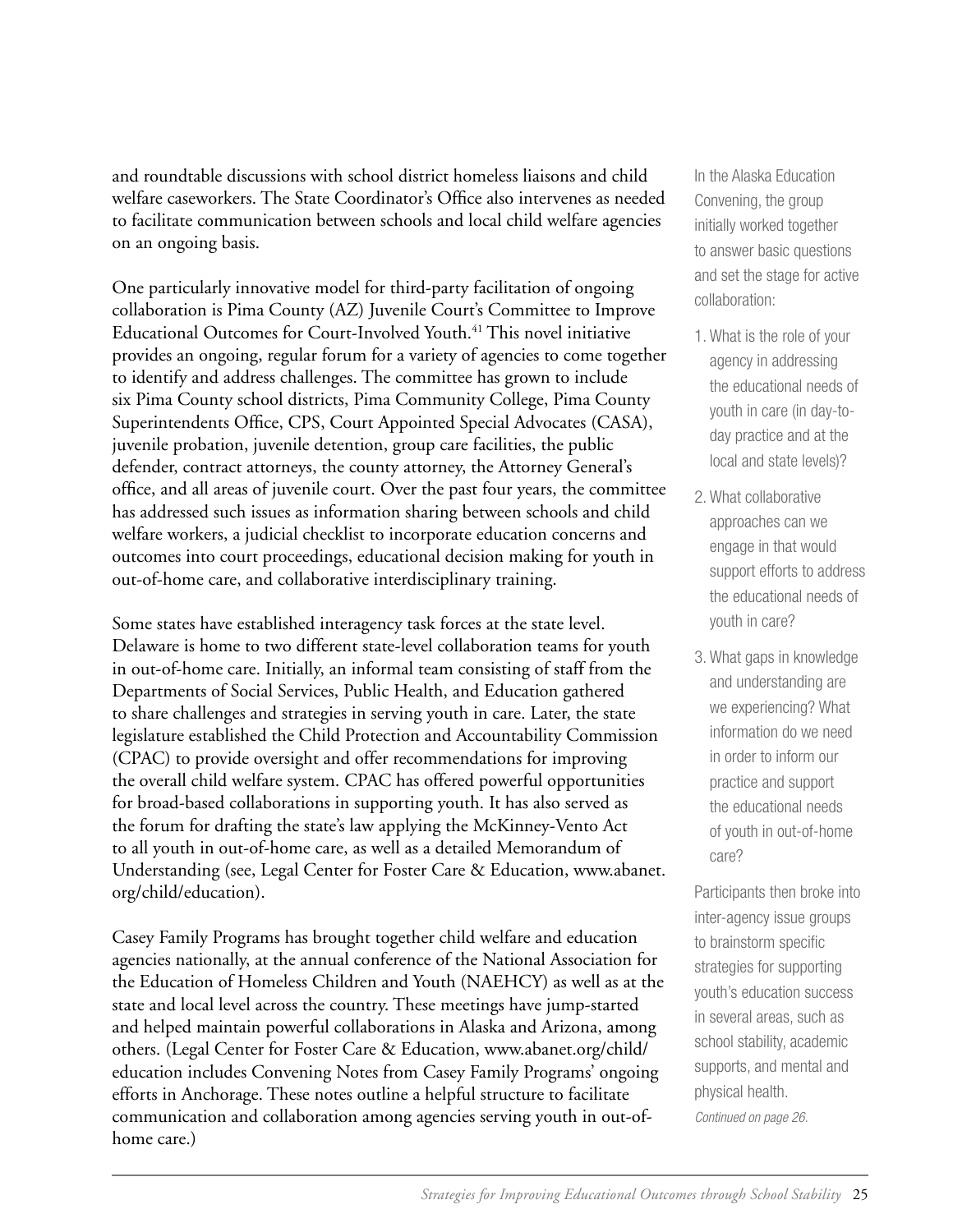Continued from page 25.

Interagency agreements might address the following points:

- The importance of child welfare system efforts to maintain placement stability and to place children near their schools of origin.
- The definition of *awaiting* foster care placement and which youth in care are eligible for the McKinney-Vento Act's protections.
- Procedures and assignment of responsibility for school enrollment and withdrawal of youth in care.
- Procedures to inform schools which students are in out-of-home care and who has the authority to make educational decisions for each such student.
- Specific procedures for transfer of school records for youth in care.
- Details about how transportation services will be arranged, provided, and coordinated.

Continued on page 27.

" You have to have a joint statement from the state DOE and the state DCF jointly sent out to the local DCF offices and school districts. It should set out the legal basis and also why this is important for children. A shared understanding and policy paves the way for things to happen."

— Howard Haberman<sup>42</sup>

Interviewees emphasized that it is extremely helpful for agencies to formalize joint priorities, policies, and practices in interagency agreements, on both the state and local level. Interagency agreements are critical in the context of the McKinney-Vento Act. Since the McKinney-Vento Act is an education law, many child welfare caseworkers and even supervisors may be unaware of it. Others may feel that it is of limited applicability or relevance to them. While training can help address this need, the high turnover common in child welfare agencies means that many new staff will not receive such training promptly. A written policy can help ensure that information about McKinney-Vento is institutionalized and accessible. A joint statement of what the Act requires and how both schools and child welfare agencies should implement it is invaluable to ensure that youth in care receive the educational rights and services to which they are entitled.

Several state and local interagency agreements are available through the Legal Center for Foster Care & Education website at www.abanet.org/child/ education:

- Anchorage, AK School District and Office of Children Services Emergency Foster Care Definition
- Draft Delaware MOU
- Washtenaw Intermediate School District, MI, and Student Advocacy Center Interagency Agreement
- Connecticut's Joint Memoranda

At a minimum, interagency agreements should involve the state or local education agency and the state or local child welfare agency, including representatives of key issue areas such as transportation, special education, early learning, alternative education, dropout prevention and recovery, Title I, charter schools, child welfare initial removal units, adoption units, and independent living units. However, since many other agencies provide services to youth in out-of-home care, jurisdictions are advised to invite other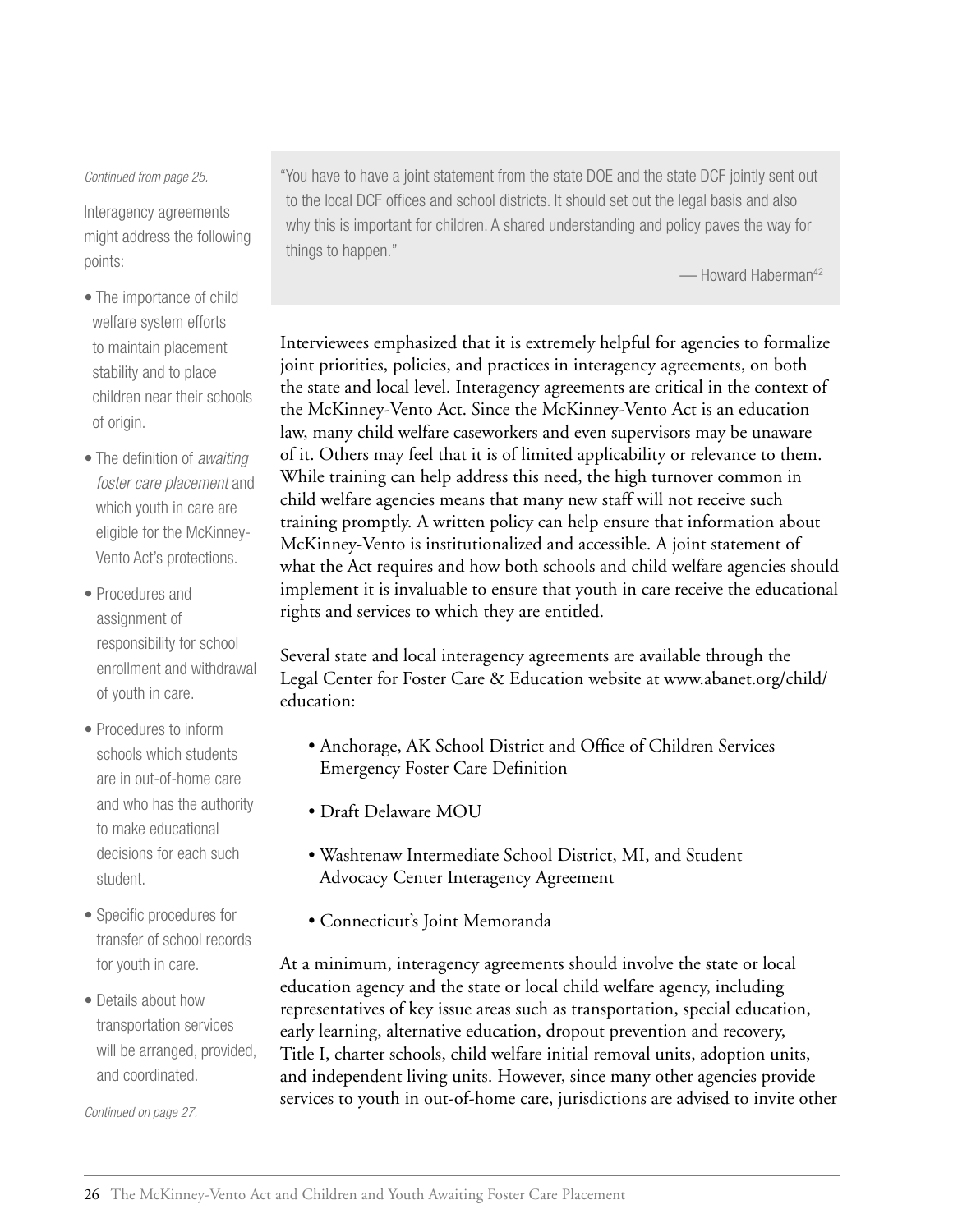<span id="page-30-0"></span>stakeholders to the table, such as the courts, legal advocates, Court Appointed Special Advocates (CASAs), foster parents, and alumni of out-of-home care.

Once an interagency agreement is designed and approved, it must be implemented with oversight and the flexibility to adapt to new challenges and lessons learned. Ongoing, open interagency communication is imperative. This oversight should be written into the agreement. Here are two examples:

- The agreement between Washtenaw (MI) Intermediate School District and the Student Advocacy Center requires that "both parties shall meet once a year to evaluate the effectiveness of this agreement."
- Delaware's MOU establishes a steering committee to:
	- 1. Oversee implementation of the MOU.
	- 2. Recommend and make changes as needed in the MOU.
	- 3. Address policy issues that may arise in implementation.
	- 4. Appoint representatives to:
		- Ensure adherence to the MOU procedures.
		- Provide training and support for the implementation of the MOU in coordination with DSCYF.
		- Develop and maintain positive interagency relationships.
		- Identify other training needs and develop cross-training efforts.

Once child welfare and education agencies have begun building relationships, understanding each other's roles and policies, and discussing concerns, they are ready to embark on the task of defining awaiting foster care placement. The following section explains the results of this undertaking in eight jurisdictions.

## 2. Defining awaiting foster care placement under the McKinney-Vento Act

The McKinney-Vento Act covers all children and youth who meet the Act's definition of homelessness, including those "awaiting foster care placement." Homeless liaisons are charged with identifying homeless children and youth, Continued from page 26.

- Policies and procedures for resolving disputes about a student's eligibility or best interests.
- How education and child welfare agencies will maintain ongoing communication and coordination, to ensure prompt and effective services for youth in care.
- How both schools and caseworkers will receive ongoing professional development about the McKinney-Vento Act, the educational and other needs of youth in out-ofhome care, the benefits of school stability, and relevant policies and practices of each agency.

Design and implement interagency agreements.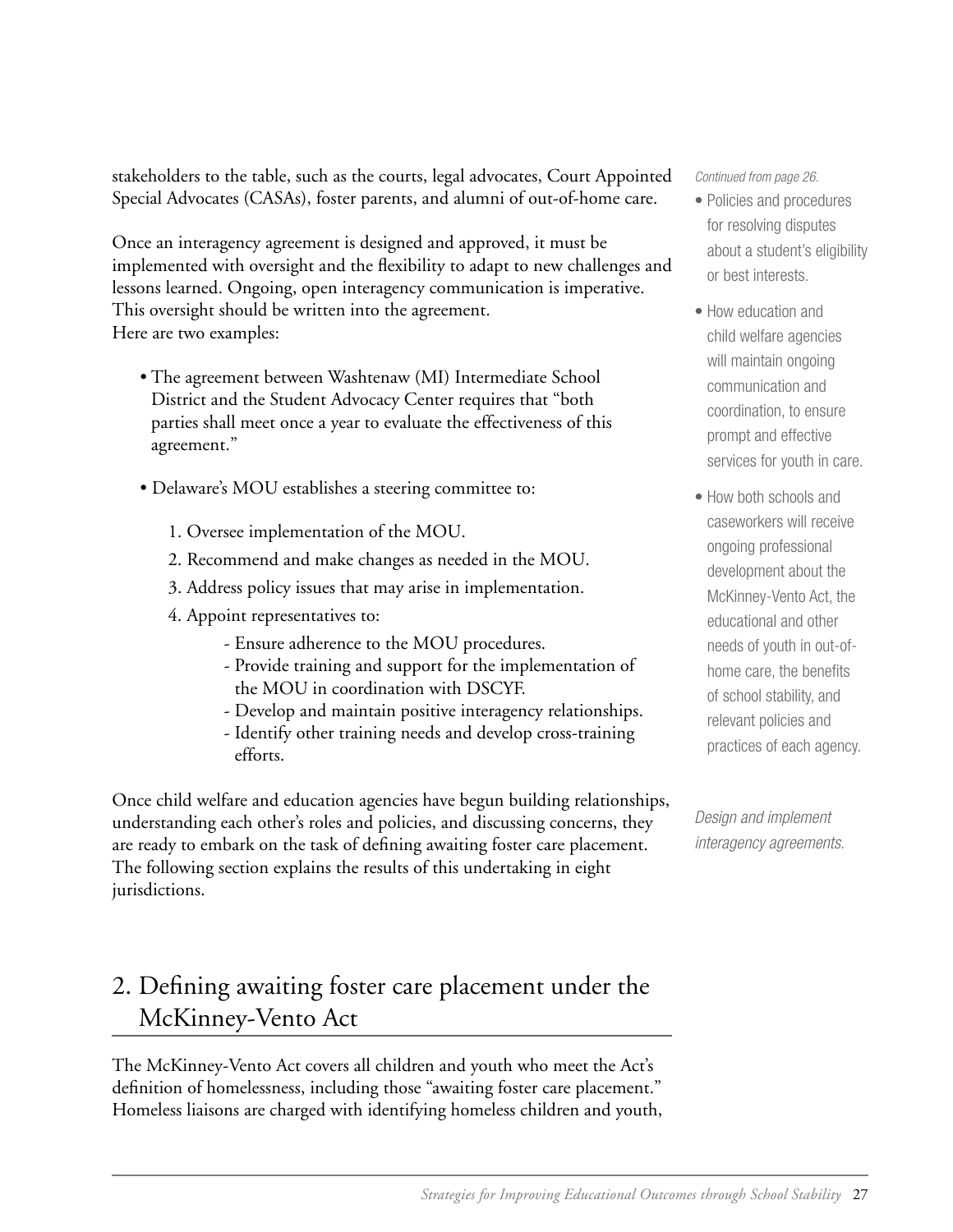using the definitions in the statute and any guidance provided by their state education agency. Since neither the Act nor U.S. Department of Education Guidance defines that term, states and localities have developed their own definitions.

The following chart summarizes the definitions of *awaiting foster care placement* in use in the three states and five localities interviewed for this publication.

| <b>LOCATION</b> | <b>DEFINITION OF</b><br><b>AWAITING FOSTER</b><br><b>CARE PLACEMENT</b>                                                                                                                                                                                                                                                                                                                                                                                                                                                                                                     | <b>HOW DEFINED</b>                                                                                                                                                                                |
|-----------------|-----------------------------------------------------------------------------------------------------------------------------------------------------------------------------------------------------------------------------------------------------------------------------------------------------------------------------------------------------------------------------------------------------------------------------------------------------------------------------------------------------------------------------------------------------------------------------|---------------------------------------------------------------------------------------------------------------------------------------------------------------------------------------------------|
| Connecticut     | • "Emergency or transitional<br>shelter placements," including<br>Short Term Assessment and<br>Respite Homes (STAR Homes)<br>• Placements on an "emergency<br>basis in a transitional foster<br>home with the plan of being<br>moved within 30 days to<br>a more permanent foster<br>or adoptive home may<br>be considered covered by<br>McKinney-Vento on a case-by-<br>case basis"<br>• "SDE and DCF will also<br>consider applying McKinney-<br>Vento on a case-by-case basis to<br>children who have experienced<br>more than three placements in<br>a 12-month period" | Department<br>of Children<br>and Families<br>and Board of<br><b>Education</b> Joint<br>Memoranda<br>(see, Legal Center<br>for Foster Care &<br>Education, www.<br>abanet.org/child/<br>education) |
| Delaware        | All children in out-of-home care                                                                                                                                                                                                                                                                                                                                                                                                                                                                                                                                            | House Bill<br>279 (14 Del.<br>Code\$202(c)<br>(see, Legal Center<br>for Foster Care &<br>Education, www.<br>abanet.org/child/<br>education)                                                       |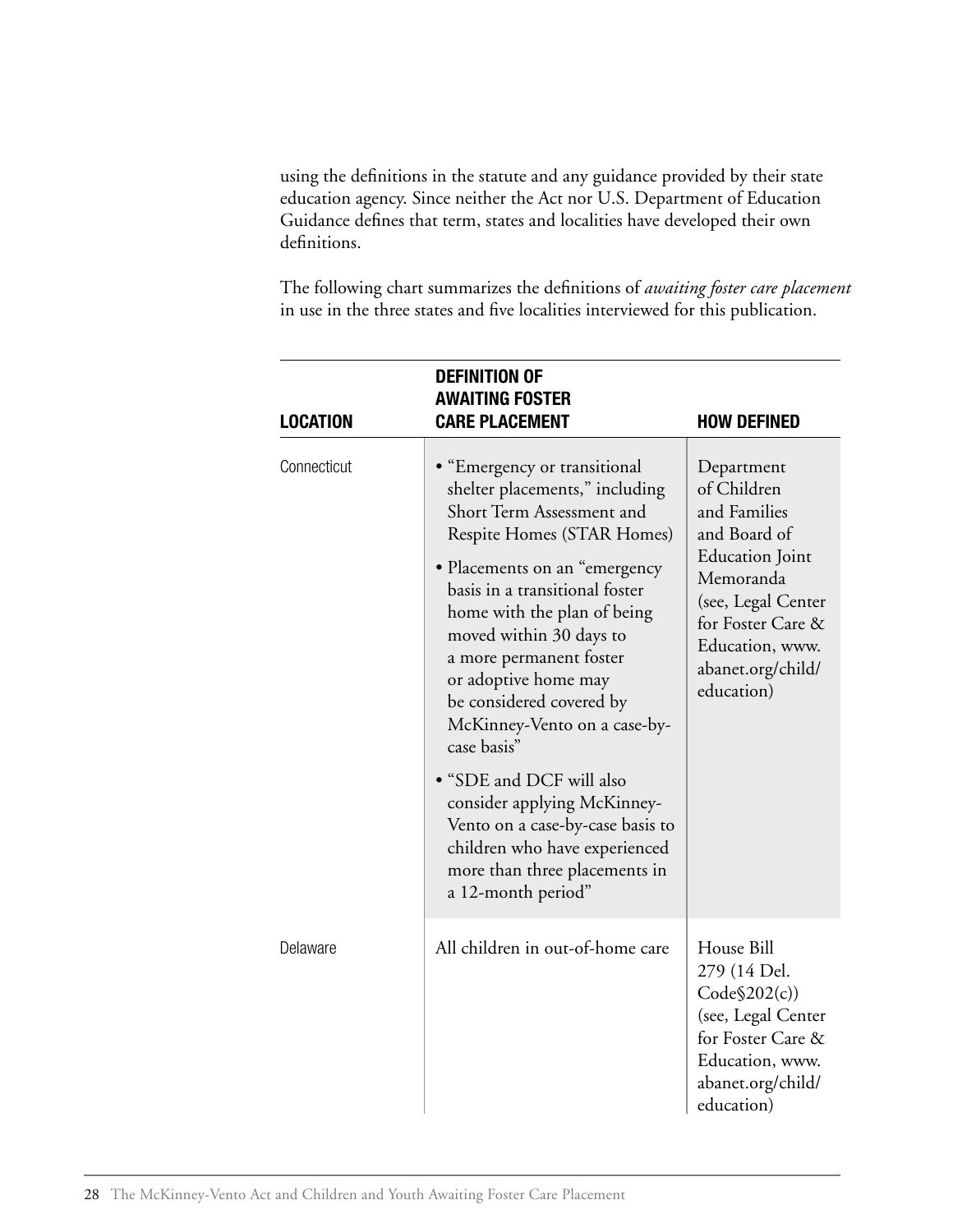| Massachusetts                                                   | • "Temporary, transitional, or<br>emergency living placements,"<br>including shelters, "hotline<br>homes," "bridge" homes,<br>diagnostic placements, foster<br>homes used as short-term<br>placements<br>• "Stabilization, Assessment<br>and Rapid Reintegration/<br>Reunification (STARR)<br>Programs"                                                                                                                                                   | Department<br>of Education<br>Advisory 2004-9<br>and 2007-9A<br>(see, Legal Center<br>for Foster Care &<br>Education, www.<br>abanet.org/child/<br>education)                                                |
|-----------------------------------------------------------------|-----------------------------------------------------------------------------------------------------------------------------------------------------------------------------------------------------------------------------------------------------------------------------------------------------------------------------------------------------------------------------------------------------------------------------------------------------------|--------------------------------------------------------------------------------------------------------------------------------------------------------------------------------------------------------------|
| Anchorage, AK                                                   | • Specifically named emergency<br>foster care homes<br>• Emergency beds in specifically<br>named shelters<br>• Any home where the provider<br>receives the emergency foster<br>home reimbursement rate<br>• Any home that has received less<br>than 24 hours notice prior to<br>placement<br>• Any home where the intended<br>stay is less than 10 days<br>• A hospital or other institution<br>if release is being delayed due to<br>a lack of placement | Interagency<br>agreement<br>between<br>Anchorage School<br>District and office<br>of Children's<br>Services<br>(see, Legal Center<br>for Foster Care &<br>Education, www.<br>abanet.org/child/<br>education) |
| Ann Arbor, MI<br>(Washtenaw<br>Intermediate School<br>District) | • Any temporary placement,<br>which includes the child's initial<br>placement upon entering care<br>as well as other situations on a<br>case-by-case basis.<br>• To serve other children<br>in out-of-home care, the<br>district adopted a policy to<br>provide McKinney-Vento-like<br>protections to all youth age 14-<br>21 in out-of-home care                                                                                                         | Informal<br>Guidance<br>from the State<br>Department of<br>Education;<br>Washtenaw<br>Superintendents'<br><b>Association Policy</b><br>Guidelines<br>(see, Legal Center<br>for Foster Care &                 |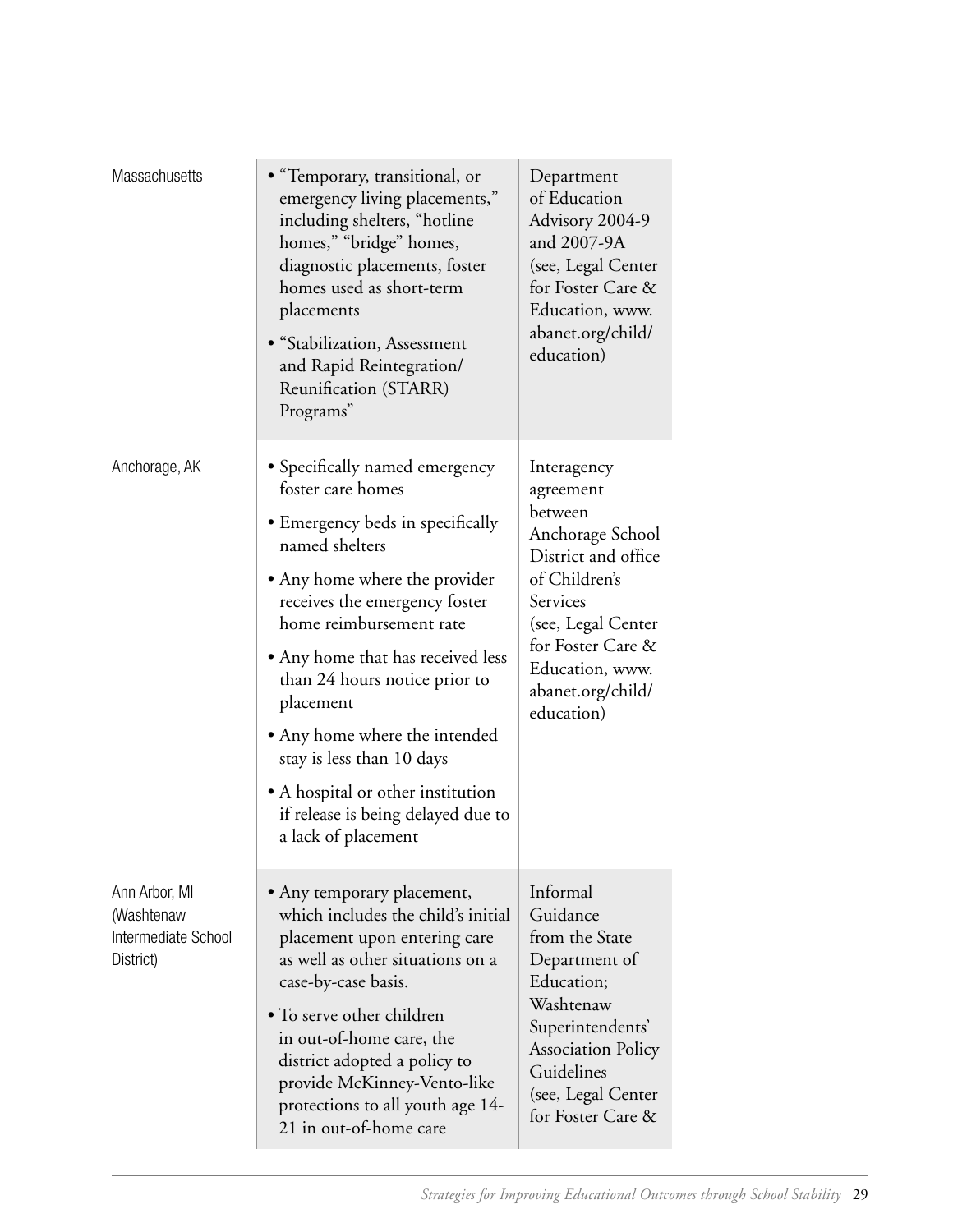|                                             |                                                                                                                                              | Education, www.<br>abanet.org/child/<br>education)                                                  |
|---------------------------------------------|----------------------------------------------------------------------------------------------------------------------------------------------|-----------------------------------------------------------------------------------------------------|
| <b>Fairfax County Public</b><br>Schools, VA | • Any placement that is not likely<br>to be long term or permanent                                                                           | Homeless liaison's<br>determination per<br>McKinney-Vento<br>Act; overlap with<br><b>VA SB 1006</b> |
| Minneapolis Public<br>Schools, MN           | • Emergency foster care<br>placements intended to be<br>temporary or short term while<br>long-term placements are<br>determined and arranged | Homeless liaison's<br>determination per<br>McKinney-Vento<br>Accr                                   |
| Pima County, AZ                             | • Any placement not directly<br>related to the child's<br>permanency goals                                                                   | Informal<br>guidance from the<br>McKinney-Vento<br>state coordinator                                |

The chart above illustrates the variation in definitions of *awaiting foster care placement* and the vehicles through which these definitions were reached. Some definitions are very specific, providing clarity and ease of implementation for school districts and child welfare agencies. For example, Delaware's policy to cover all children in care eliminates subjective judgments and potential disputes. The Connecticut State Coordinator and Department of Children and Families have agreed to provide school districts with a list of the names and addresses of many placements that are covered by the McKinney-Vento Act, based on the state's policy.

Other definitions imply more case-by-case approaches, requiring schools and caseworkers to evaluate the likely length of stay of a particular child in a particular placement. These definitions are based on the presumption that the McKinney-Vento Act was designed to address the mobility of homelessness. This approach offers flexibility and the opportunity to consider the best interests of youth in care when making determinations of eligibility.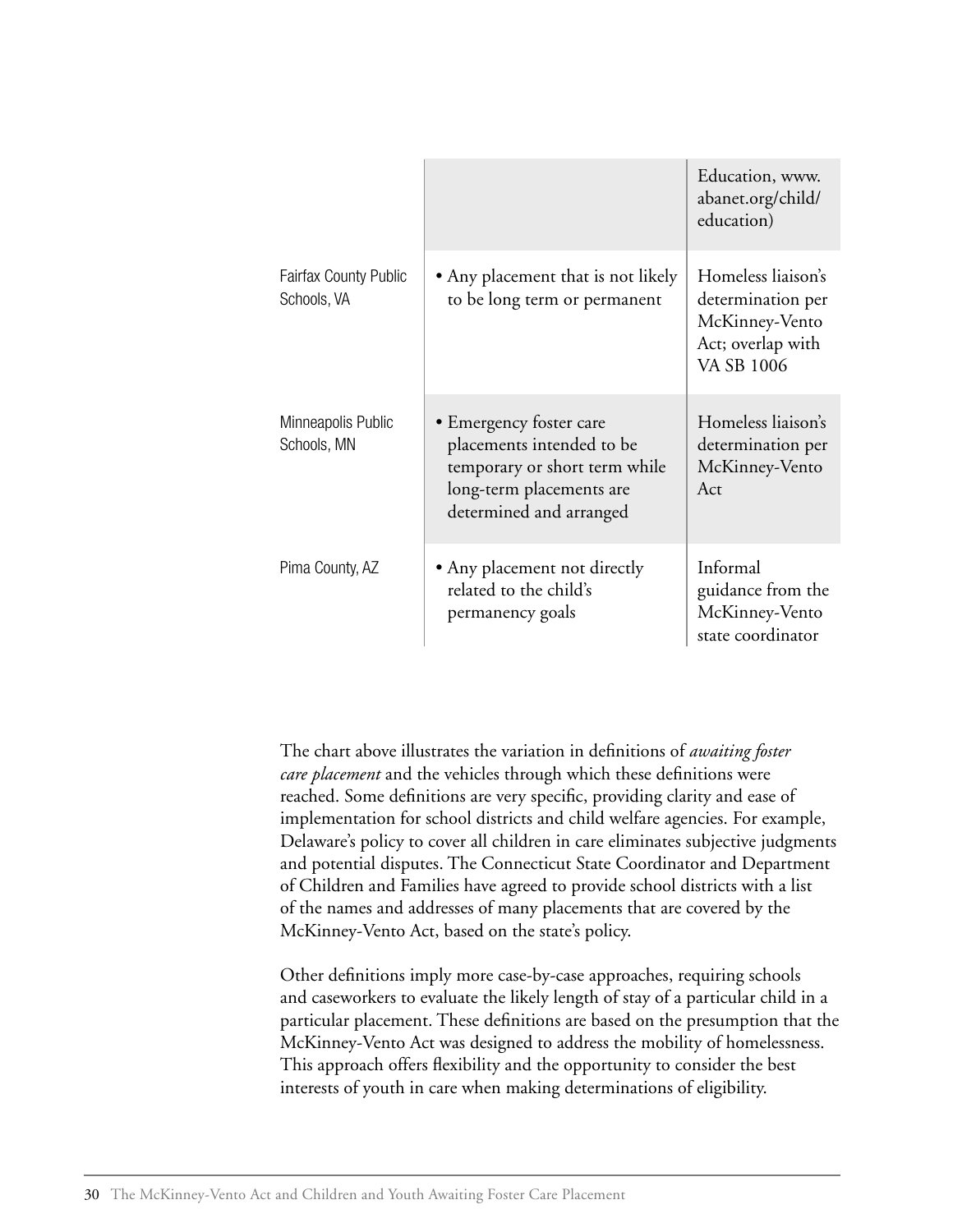To summarize from narrower to broader interpretations:

### **Temporary, emergency, or transitional placements (e.g., CT, MA, MI, Anchorage, Minneapolis)** Ί

### **Most out-of-home placements, unless likely to be permanent or directly related to the child's permanency goals (e.g., AZ, Fairfax County)** ſſ

#### **All out-of-home placements (e.g., DE)**

Despite the variation among jurisdictions, the majority appear to have adopted broad interpretations of *awaiting foster care placement*. These inclusive approaches make good educational sense, as they provide greater educational access and stability for youth in out-of-home care. Schools, child welfare agencies, and young people all suffer negative consequences from school mobility and other barriers to youth's educational success.

Finally, it is important to note that some youth who are, or have been, involved in the child welfare system are eligible for McKinney-Vento Act services regardless of how the state or locality defines awaiting foster care placement. Their eligibility is based on the fact that they are living in a homeless situation. For example, the following children and youth are covered by the McKinney-Vento Act:

- Youth in out-of-home care who have run away from placements and are living in a homeless situation
- Youth who are living in a homeless situation and who have been abused or neglected but who have not been placed in the custody of the child welfare system
- School-age youth who have aged out of foster care and are living in a homeless situation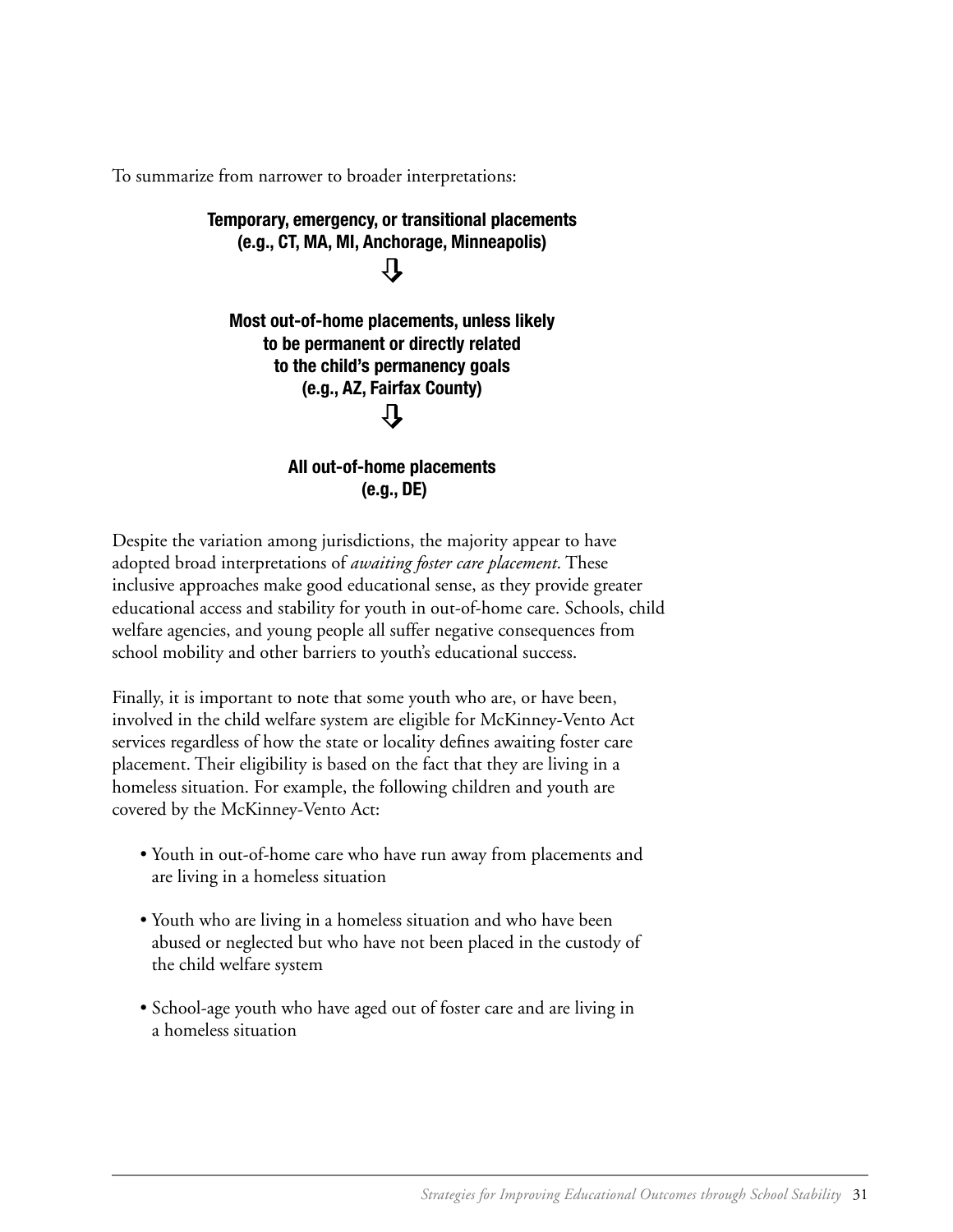#### **COMMON CHALLENGES IN INTERPRETING THE DEFINITION, AND RESPONSES**

Schools and child welfare agencies may encounter difficulties in trying to interpret the definition of *awaiting foster care placement*. State guidance, a well-informed homeless liaison, and effective collaboration can help ease such challenges.

A common challenge in implementing the definition of *awaiting foster care placement* under the McKinney-Vento Act regards placements that are intended to be temporary but that in fact extend over a long period of time. A lack of foster family homes and other appropriate placements may cause child welfare caseworkers to keep children in temporary placements for weeks or even months longer than anticipated. Such children may be covered by the McKinney-Vento Act upon placement but, depending on state or local policies, that eligibility may become less clear as the placement effectively becomes more and more long term.

There are several possible approaches to this challenge, including these:

- Massachusetts' policy specifies that students in short-term placements remain eligible under the McKinney-Vento Act for the duration of their stay.
- In Connecticut, if students remain in such programs beyond 30 days, schools are encouraged to contact the caseworker, obtain an update on the placement and upcoming placement changes, and reevaluate whether remaining in the school of origin is still in the child's best interest.
- Delaware has eliminated this challenge all together by simply covering all children in out-of-home care under the McKinney-Vento Act.

The McKinney-Vento Act also provides a mechanism for resolving disputes, if they arise. For example, in Massachusetts, if a student's "temporary" placement remains stable over several months, and the school district believes the youth is no longer eligible or it is no longer in the youth's best interest to remain in the school of origin, the district has the option to initiate a dispute process. If the guardian appeals, the state Department of Education will render a decision.

It is also important to note that once found eligible for McKinney-Vento services, youth in out-of-home care will remain eligible for many services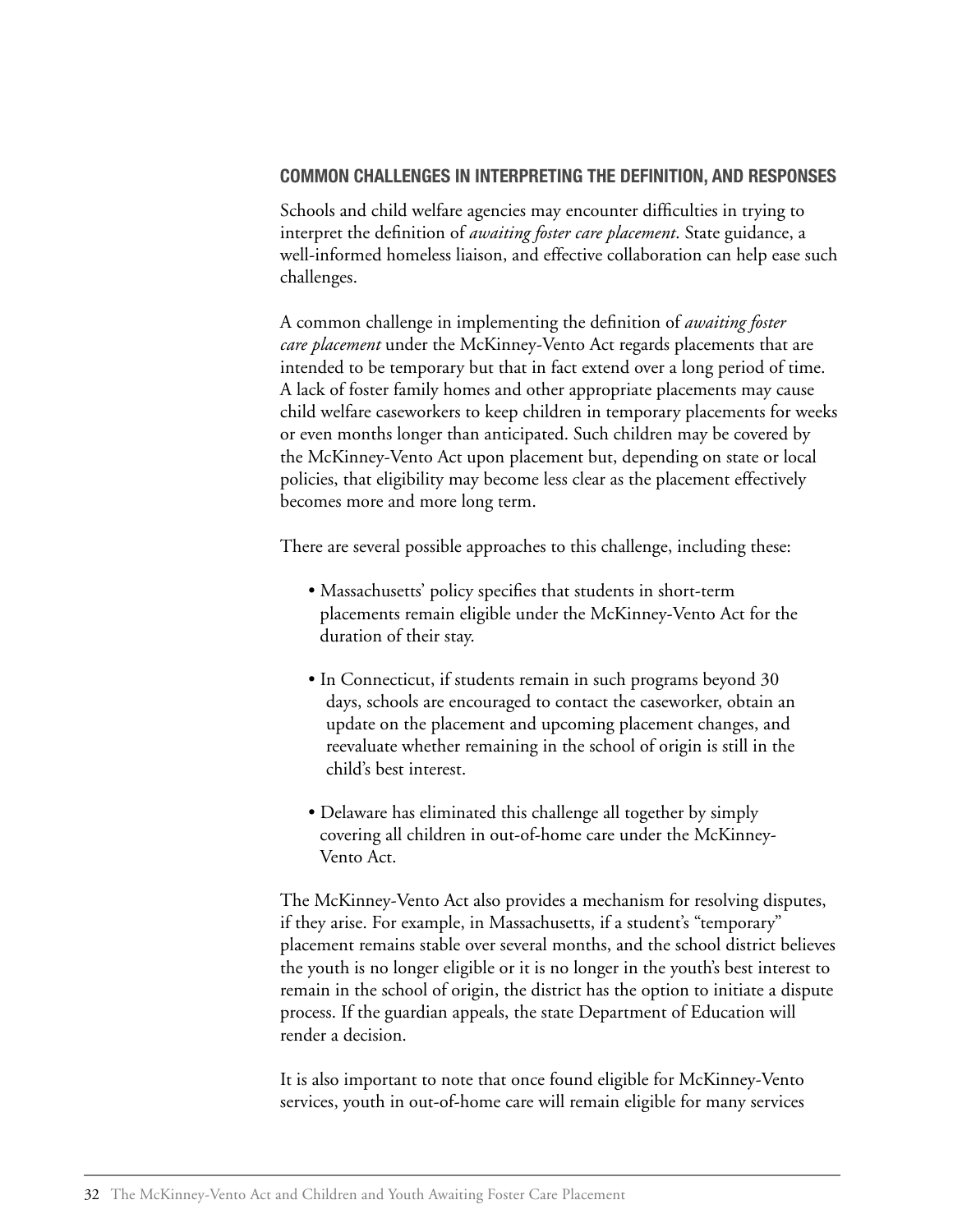for the duration of the school year, even if they move into a long-term or permanent placement. For example, until the end of the academic year, McKinney-Vento students can remain in their school of origin (assuming that is in their best interests), receive free school meals without a formal application, and receive supplemental McKinney-Vento services in those school districts that receive McKinney-Vento sub-grants. Therefore, even once students move to a long-term or permanent placement, they can continue to enjoy many of the Act's core protections.

Another challenge in implementing the McKinney-Vento Act for youth in care involves cases where the definition of awaiting foster care placement collides with state laws or local policies that provide educational rights to youth in care. For example, Virginia has a state law that provides all youth in care with the right to enroll in school immediately even if they lack necessary documents, as well as the opportunity to remain in the school of origin, based upon the joint decision of the involved school districts and the placing child welfare agency.<sup>43</sup> Although this law is similar to the McKinney-Vento Act, it does not specifically guarantee transportation to the school of origin and it conditions the right to remain in the school of origin on the determination of school districts and child welfare agencies.

Similarly, Washtenaw Intermediate School District in Michigan has adopted a policy providing McKinney-Vento protections to all youth in out-of-home care ages 14-21, including the right to remain in the school of origin and receive transportation to the school of origin. However, the policy is limited to older youth only due to concerns about the cost of transportation to the school of origin.

The differences between such state and local policies and the McKinney-Vento Act can generate confusion. It is critical that the homeless liaison is well informed and provides training and support to both schools and child welfare agencies to help them navigate the various policies and serve the right children on the right legal basis. Such determinations can affect the services that youth receive as well as how transportation to the school of origin is provided and funded.

Ultimately, reaching a clear, common definition of *awaiting foster care placement* provides both schools and child welfare agencies with the basis to provide youth in out-of-home care with the benefits of the McKinney-Vento Act. The primary benefit is the opportunity to remain stable in one school despite residential moves. The following section takes the next step from defining eligibility to implementing this important right.

Virginia's state law requires that "the sending and receiving school divisions shall cooperate in facilitating the enrollment of any child placed in foster care across jurisdictional lines for the purpose of enhancing continuity of instruction. The sending school division and the receiving school division may agree to allow the child to continue to attend the school in which he or she was enrolled prior to the most recent foster care placement, upon the agreement of the placing social services agency that such attendance is in the best interest of the child."44

In 2007, the Virginia legislature allocated \$150,000 for school-oforigin transportation for youth in out-of-home care.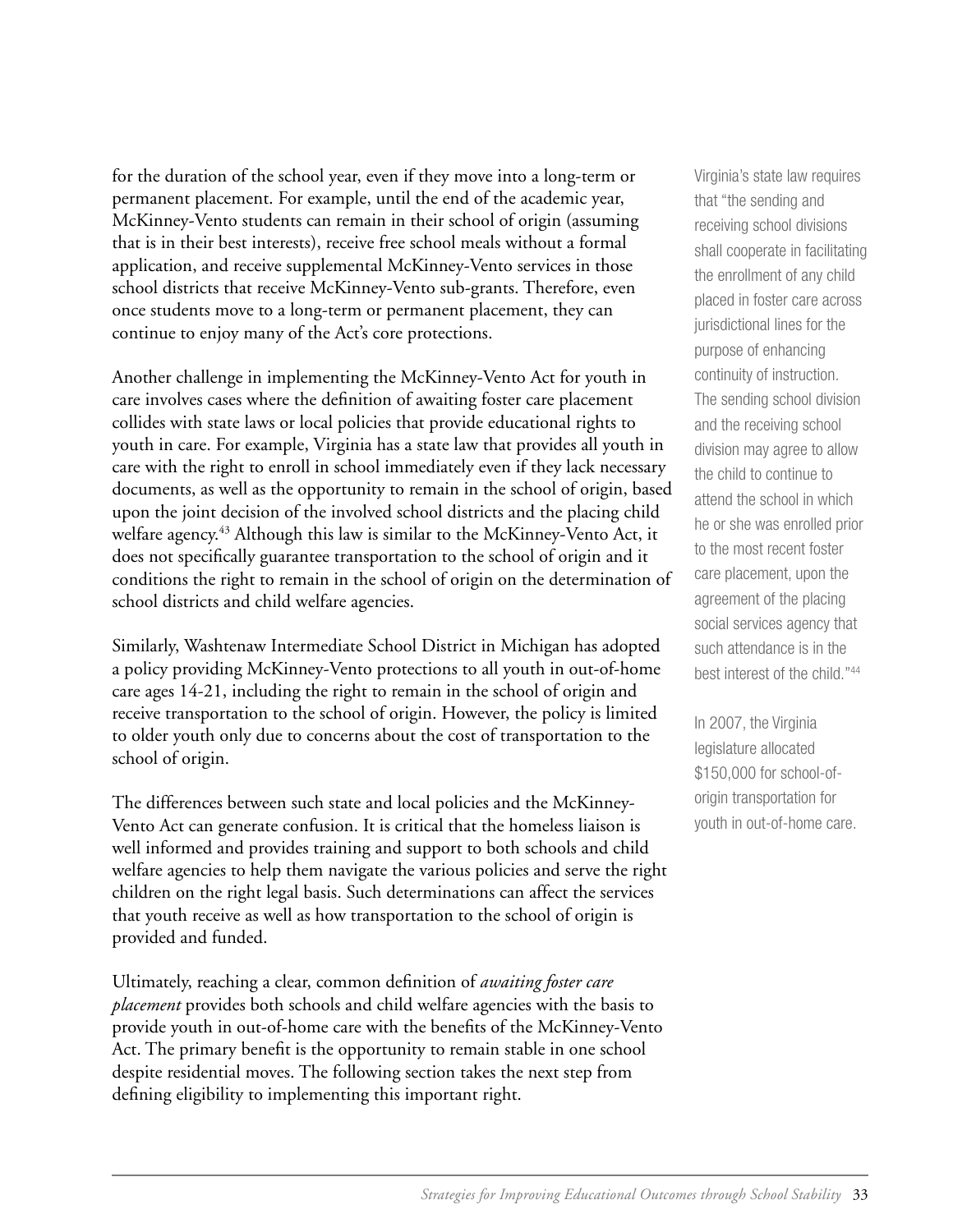## 3. Designing and implementing strategies to maximize school stability and provide transportation.

" The educational implications of placement changes must be one of the top issues considered."

— Margaret Harner<sup>45</sup>

Children experiencing homelessness change schools frequently due to the exigencies of searching for safe shelter. Youth in out-of-home care change schools frequently due to changes in their living placements. Such moves often result from a lack of available, appropriate placements; changes in the ultimate permanency plan for the youth; or crises in placements that require an immediate change. Regardless of the reasons for a placement change, child welfare agencies can minimize school changes by prioritizing placement of youth in the same residential community and intensifying efforts to maintain placement stability.

To maximize the school stability of youth in care, child welfare agencies should:

- Stay current on every youth's educational progress.
- Significantly increase efforts to recruit and retain foster homes and other placements in areas from which large numbers of youth tend to enter care.
- Significantly increase efforts to place youth near their schools of origin, both when youth initially enter care and for subsequent placement changes.
- Change placements between school years or semesters or at other natural school breaks whenever possible.
- Increase efforts to identify appropriate, stable environments for older youth.
- Provide support services specifically related to educational success.

Educators also have an important role to play in keeping youth stable in their foster placements. If students experience success and connections in school, with support to decrease emotional stress and increase self-esteem,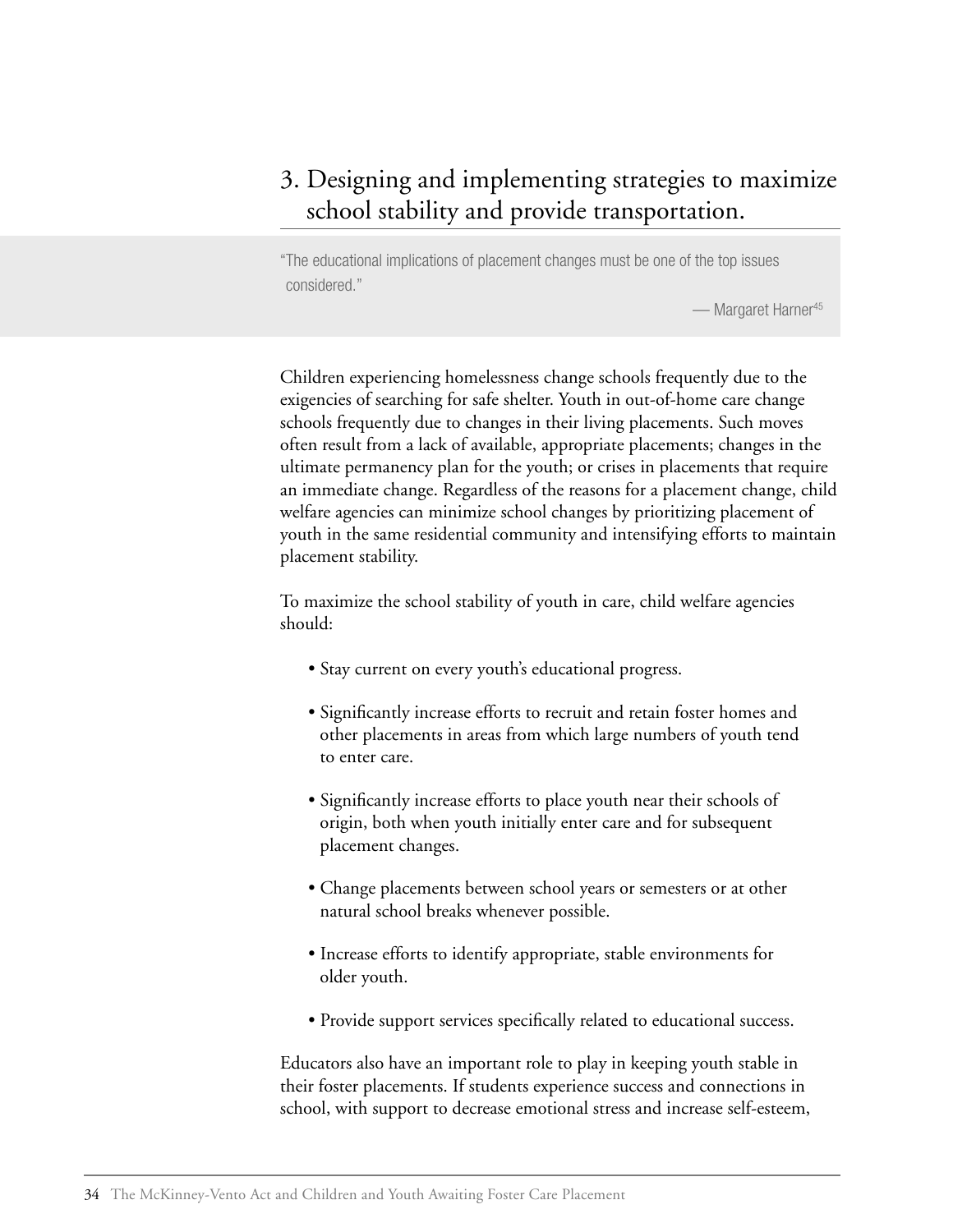they will be better able to manage the demands of foster care and to behave appropriately in the home environment. This can include efforts by educators to provide specific supports to the foster care families and caretakers who are supporting the youth at home.

The McKinney-Vento Act gives students who are awaiting foster placement the right to remain in their school of origin, despite placement changes, if in their best interest. The Act further requires school districts to provide transportation to the school of origin. This transportation is absolutely essential to ensure school stability and promote the educational success of all homeless children and youth. However, it entails a significant expense and logistical challenge for school districts. Shortages of buses, drivers, and taxis as well as severe budget crises threaten the ability to provide transportation.

Some of the states and localities interviewed for this publication have developed strategies to confront the financial and logistical challenges of transportation. Many have secured supplemental funding for transportation. Such funding has been obtained through appropriations from the state legislature as well as through outside grants. Obtaining increased funding for transportation has been absolutely critical, as there simply are not enough resources to provide transportation to all eligible students at the current McKinney-Vento funding level.

Cooperation between education and child welfare agencies is essential to ensure that the expense and logistical challenges of transportation do not pose a barrier to services and that transportation is provided quickly and efficiently for all students.

| <b>WHERE PRACTICED</b><br>Delaware  |
|-------------------------------------|
|                                     |
|                                     |
| Ann Arbor, MI<br>Fairfax County, VA |
|                                     |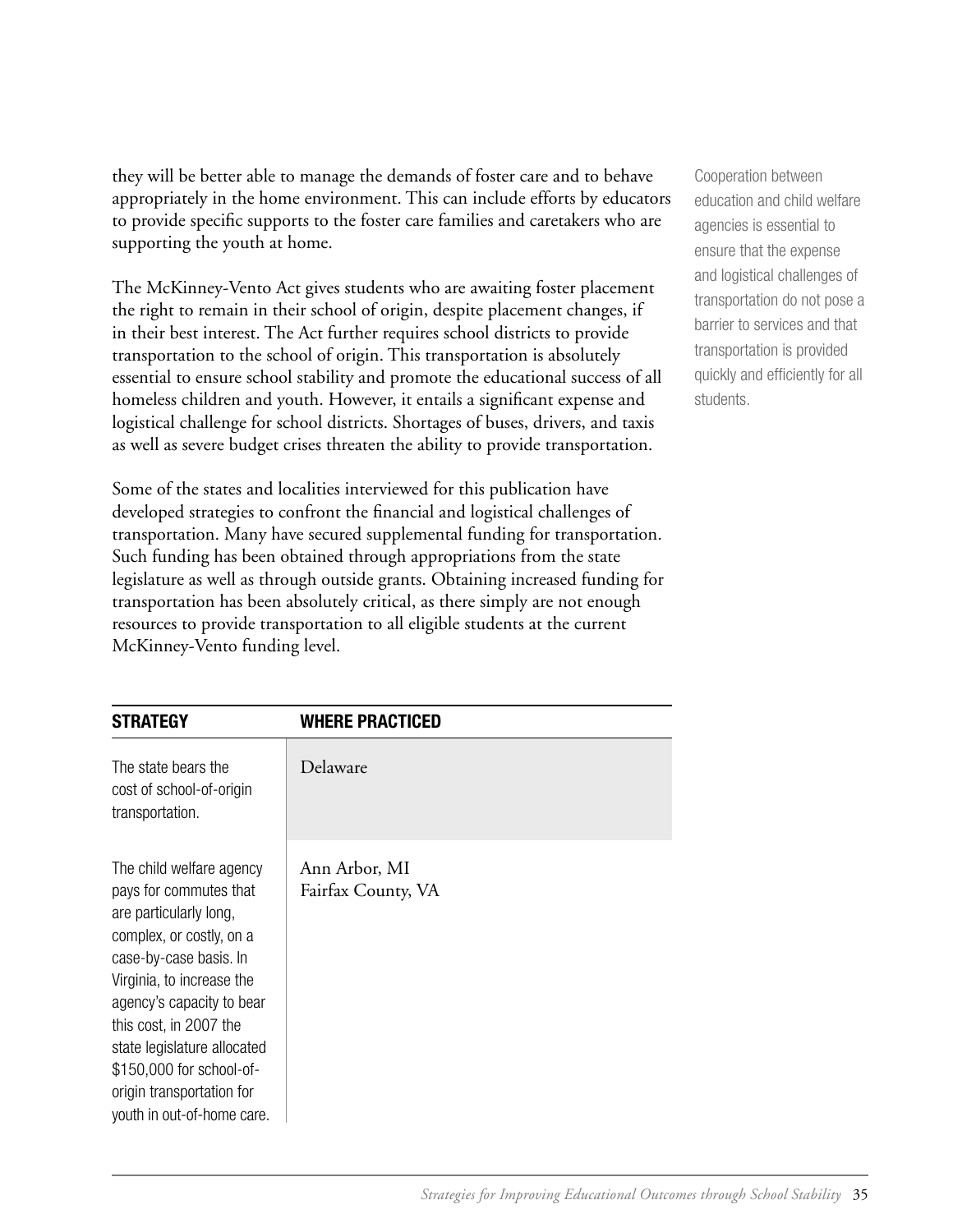The child welfare agency provides immediate, initial transportation or otherwise works with the school to prevent delays in attendance while the school district makes long-term arrangements.

The school district obtained a \$5000 grant from the Workforce Investment Board to help defray the costs of transportation in particularly expensive cases.

Connecticut Pima County, AZ

Ann Arbor, MI

In other areas, the school system is bearing the full cost of transporting children and youth awaiting foster care placement to their schools of origin. This has led to disputes between education and child welfare agencies and contributed to an unwillingness to serve youth in out-of-home care under the McKinney-Vento Act. In some cases, it also has provoked a delay in initiating transportation services for other homeless students, jeopardizing their school attendance. Hence, child welfare and education agencies must work together to increase transportation funding and infrastructure.

In addition to securing funding, buses, drivers, and other transportation resources, providing transportation requires finding or training staff with the capacity to manage the logistics. In fact, none of the McKinney-Vento Act's protections can be adequately implemented without sufficient staff. The following section discusses this issue in more detail.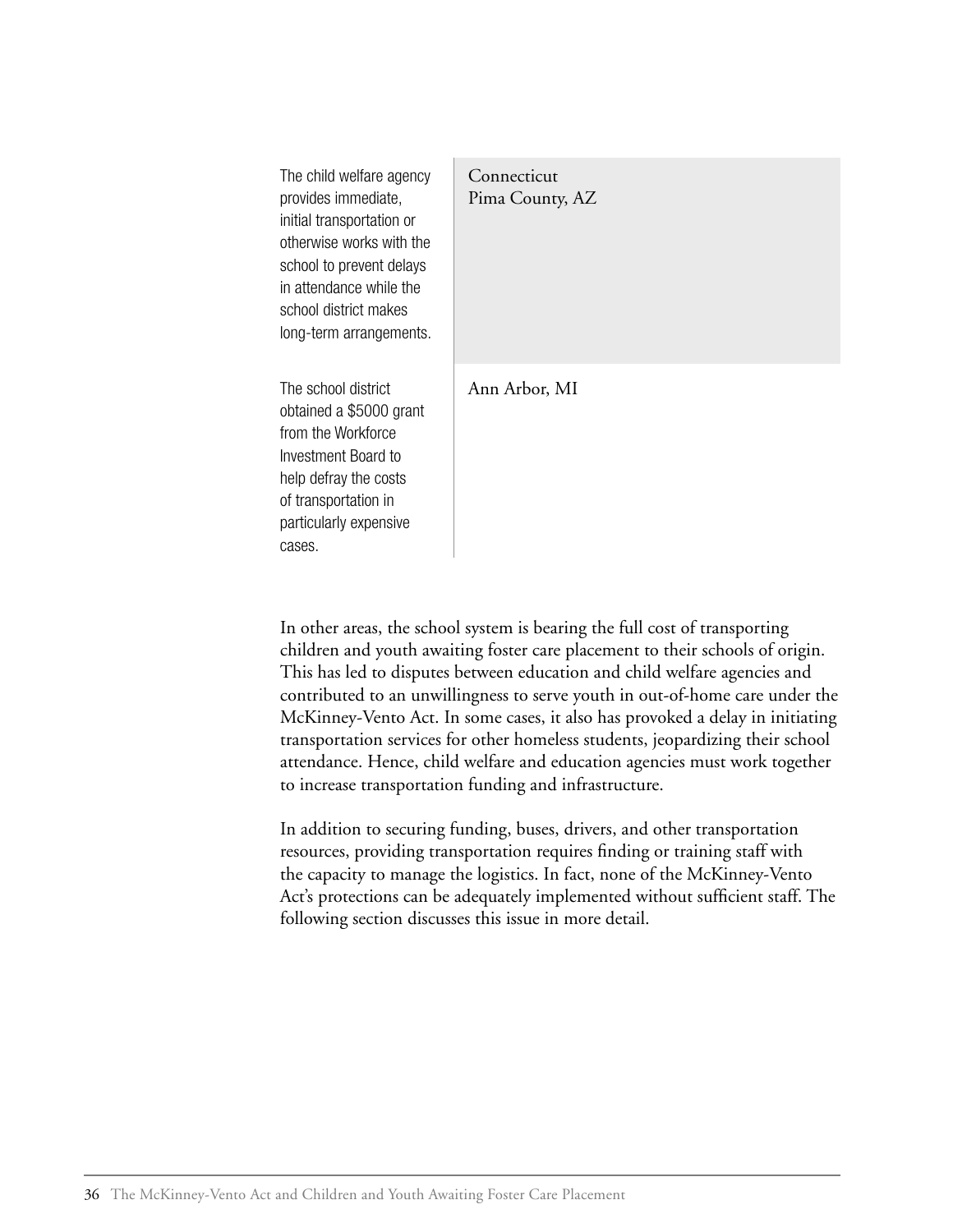## 4. Ensure that education and child welfare agencies have staff with sufficient training and capacity to ensure immediate enrollment, attendance, and services.

" There's not enough advocacy for us in school. We need people to advocate for us, make sure we're getting the make-up work we need, and help teachers understand what we're going through. And we need people to check up on us. My caseworker checked up on my living situation, but not my school."

— Rebecca Shier46

Without adequate staff resources in education and child welfare agencies, the McKinney-Vento Act's protections will not reach all the youth who are eligible. Both agencies must be able to count on sufficient numbers of trained staff, at both the state and local level, to support youth's immediate enrollment and stability in school.

To address this concern, some child welfare agencies have hired education specialists. These specialists serve many functions, including:

- Raising the priority and visibility of education issues in the child welfare agency
- Serving as a liaison between caseworkers and schools
- Assisting with educational decisions and services, including school enrollment and special education
- Training caseworkers about the importance of education and relevant laws, including the McKinney-Vento Act
- Training educators about the child welfare agency's policies and practices, the consequences of abuse and neglect, and strategies to support youth in out-of-home care

Both Massachusetts and Connecticut have incorporated education specialists into their child welfare agencies, either as employees or through contracts with private agencies. By developing relationships with homeless liaisons and other school staff, they are able to address education-related challenges.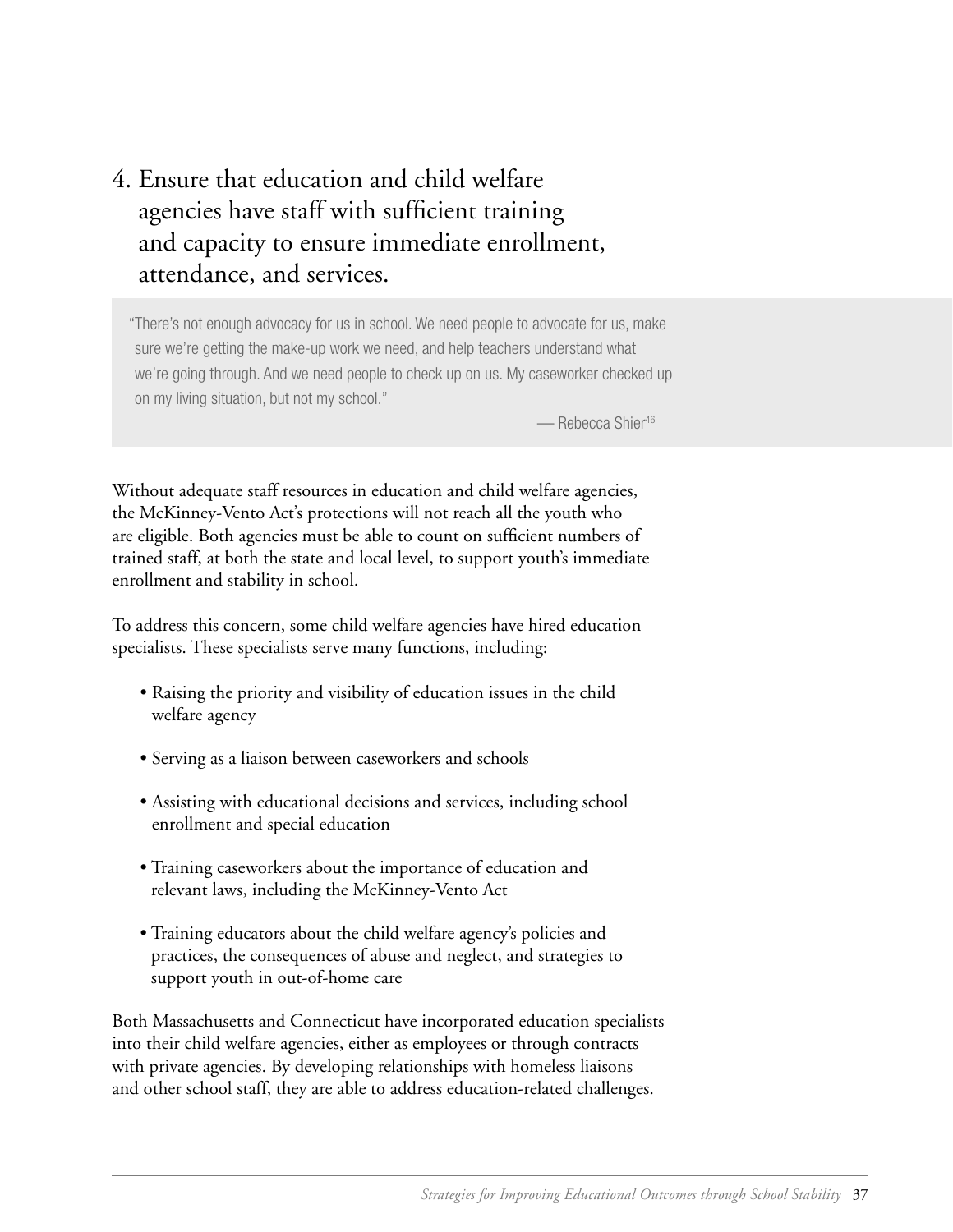They have been trained on the McKinney-Vento Act and assist in its implementation throughout the state.

"Caseworkers are extremely busy and have a lot to deal with on a daily basis. Education is not always the first thing on their mind. We help them focus on McKinney-Vento and other educational issues. We also help prevent disputes between caseworkers and school districts."

— Howard Haberman<sup>47</sup>

In Washtenaw County, MI, a private nonprofit called the Student Advocacy Center (SAC) fills the role of education specialists. SAC provides individual education advocacy for youth in the child welfare system as well as for other youth referred to the program. SAC is independent from both the education and child welfare agencies, advocating for the specific educational best interests of youth. SAC's offerings include:

- Working in partnership with youth, the child welfare system, and schools
- Working with schools to increase their sensitivity to the issues facing youth in out-of-home care
- Identifying each youth's educational strengths and needs and building a package of supports for school success
- Asking youth to identify an adult in the school with whom the youth has a connection and encouraging that adult to be an Inside Advocate, or informal mentor
- Identifying staff in every school building who understand the issues that youth in care face and who can respond flexibly to meet their needs
- Reporting on educational progress and unmet needs at court hearings
- Serving unaccompanied homeless youth, youth in the delinquency system, and youth referred by their families or themselves, in addition to youth in care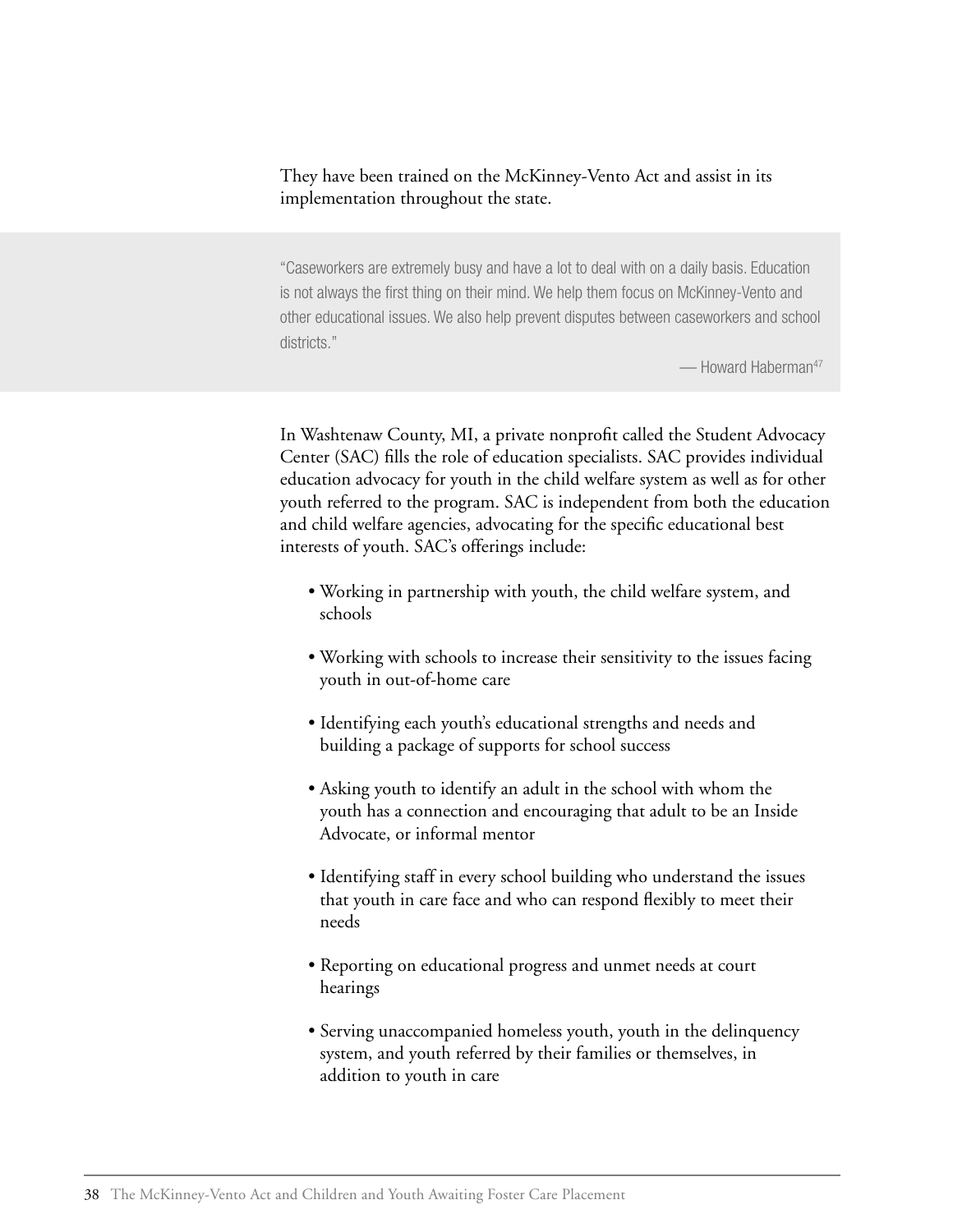Whether they function as employees of the child welfare system, contractors, or independent nonprofits, education specialists are critical to ensuring the educational success of youth in out-of-home care.

For their part, state education agencies and school districts already have designated staff members charged with implementing the McKinney-Vento Act. However, the effectiveness of these state coordinators and local homeless liaisons depends on the capacity and resources they have to dedicate to McKinney-Vento issues. In the vast majority of states and school districts, the state coordinator and homeless liaison have many additional duties that are unrelated to homelessness, which can result in a failure to identify and serve all the children who are eligible for McKinney-Vento Act protections, whether homeless or in out-of-home care.

In fact, youth experiencing homelessness are particularly hard to identify. Unlike youth in care, who have already been identified by a public agency, homeless youth generally lack such identification. They tend to be invisible, often keeping their living situation hidden. They rarely have legal representation, caseworkers, or the other advocacy that youth in out-ofhome nearly always have. Nationally, only a quarter of youth experiencing homelessness live in the easily identifiable location of a shelter. The remaining hundreds of thousands of homeless youth live in cars, parks, motels, or temporary accommodations with friends or relatives. If state coordinators and homeless liaisons do not have adequate time to reach out and find these students, the students will remain invisible and without the benefits of the McKinney-Vento Act to which they are entitled.

To confront this issue, education agencies must ensure that state coordinators and homeless liaisons have sufficient capacity and resources to identify and serve all the students in their geographic district who are eligible under the Act, including those experiencing homelessness and awaiting foster care placement.

Further, experience indicates that serving youth in out-of-home care often requires a greater investment of time than with other students experiencing homelessness. This appears to be due primarily to the complexity of such youth's lives and circumstances. The youth's history of abuse, neglect, and family separation can lead to a challenging set of educational needs, while the child welfare system itself adds layers of complexity, including difficulty contacting caseworkers, poor communication among the various people and agencies involved in the lives of youth in care, the often opaque intersection of applicable state and federal laws, and confusion over who makes education decisions for these youth. Another contributing factor is a lack of awareness

For all eligible students to receive the McKinney-Vento Act's protections, school districts must have a trained homeless liaison with the capacity and resources to ensure that all homeless children and youth are identified, enrolled in school, and provided with services to support their success in school.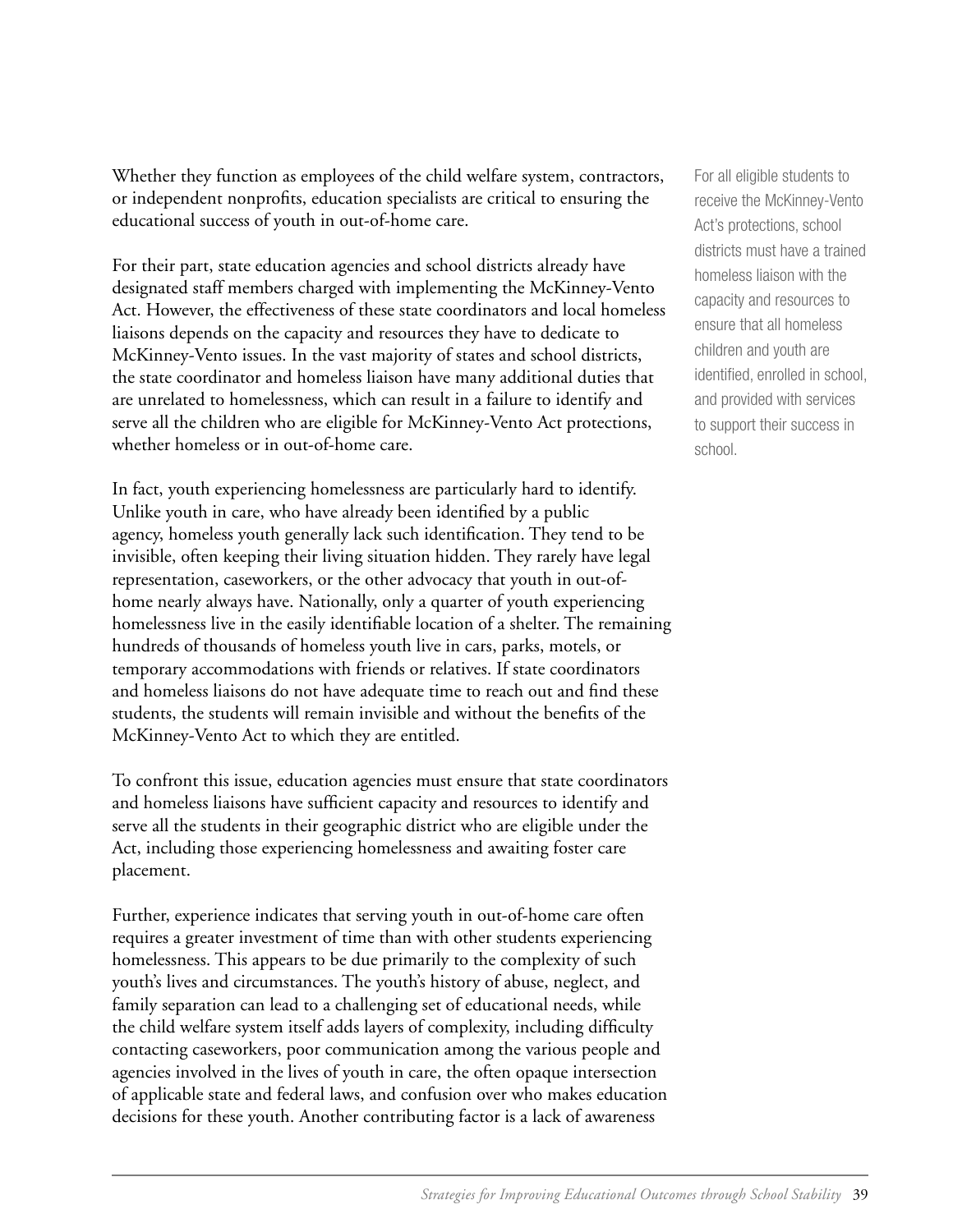and understanding of the McKinney-Vento Act within child welfare agencies. Establishing education specialists and adequately training caseworkers on the McKinney-Vento Act would help relieve some of this burden.

Many homeless liaisons have increased their capacity to ensure immediate enrollment for students experiencing homelessness by designating a homeless contact in every school building. The contact may be a school counselor, nurse, secretary, or other staff person. The homeless liaison trains the contact on the McKinney-Vento Act, possible indicators of homelessness, and the services and protections the school district can provide. The contact then serves as the liaison's "eyes and ears" in that school building, helping to identify McKinney-Vento students and ensure that they are served appropriately. An additional strategy to support the work of homeless liaisons is to provide them with administrative assistants or other support staff who can coordinate transportation, help disburse school supplies, and work directly with schools.

Both child welfare and education agency staff must work in tandem with the adult decision-makers in youth's lives. Someone must decide what school the youth will attend, enroll the youth, and make decisions about the student's educational program. For youth in out-of-home care, it is often unclear which adult is empowered to fill that role. The following section addresses this complex issue.

## 5. Clarify education-related roles and responsibilities

" The organizational structure is difficult for us, because sometimes we don't know who's responsible for what."

— Elizabeth Hinz48

Biological parents, foster parents, kinship care providers, attorneys, judges, caseworkers, supervisors, group home staff, education advocates, teachers, school counselors, homeless liaisons, and many other adults and agencies may touch the life of a youth who is awaiting foster care placement. Each plays a role in the youth's education. If their respective roles and responsibilities are not clarified, disputes may arise regarding educational decisions. Worse, an important decision or action may be delayed while the various parties try to decide whose job it is. To avoid such consequences, education-related responsibilities must be clearly addressed and assigned, including the following: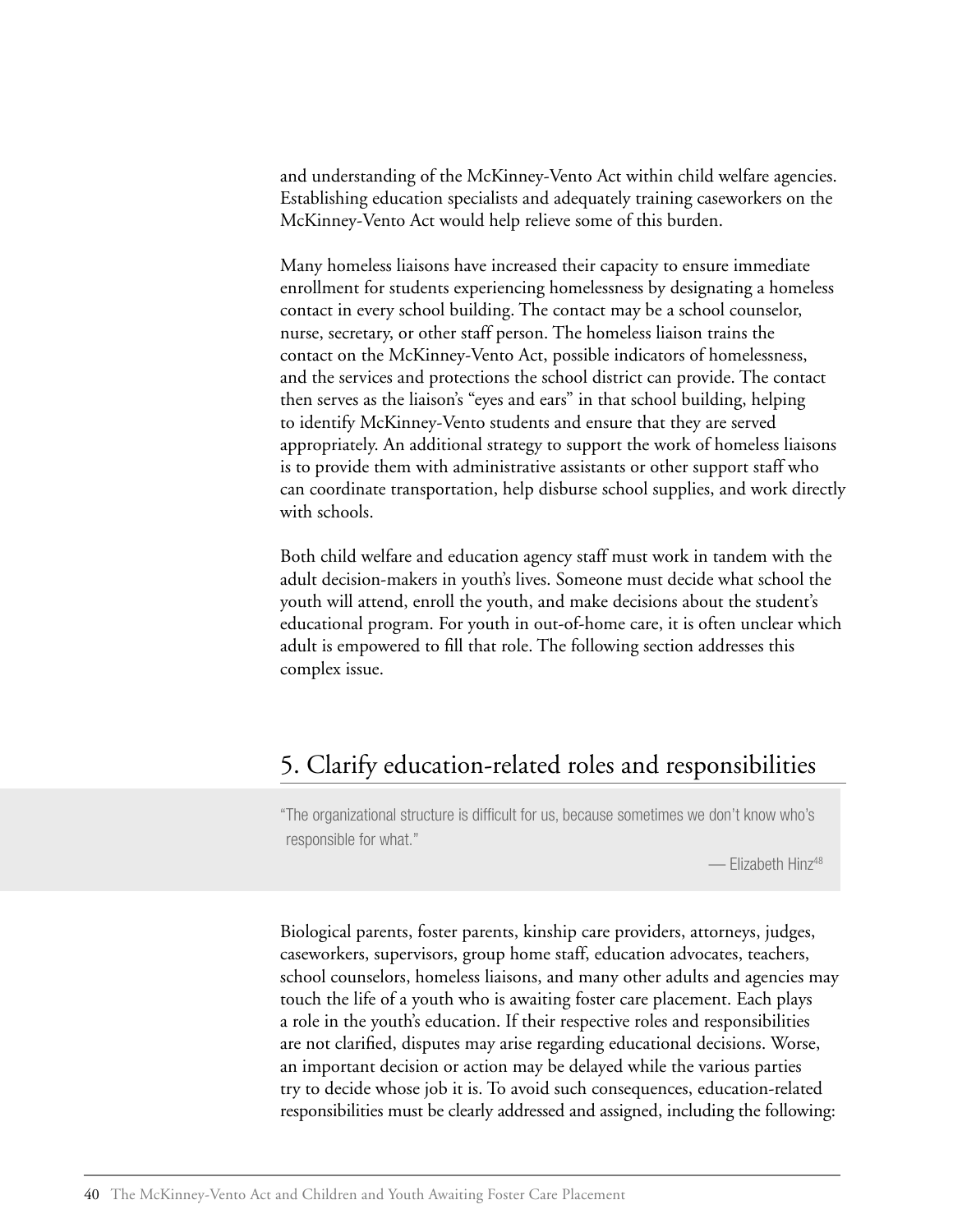#### **WHO IS RESPONSIBLE FOR ENROLLING THE YOUTH IN SCHOOL?**

Interviews for this report indicated that when the adults in a student's life do not know who is supposed to enroll the child in school, at least two negative consequences can result:

- No one enrolls the child, and the child misses school.
- Someone without authority enrolls the child in an inappropriate school.

Child welfare agencies should assign responsibility for school enrollment clearly and ensure that schools know where that responsibility lies.

#### **WHO DECIDES BETWEEN THE SCHOOL OF ORIGIN AND THE LOCAL SCHOOL?**

Children and youth awaiting foster care placement have the right to remain in their school of origin or enroll in the local school, depending upon their best interests. The McKinney-Vento Act gives parents and youth the right to participate in that best-interest decision and appeal decisions with which they do not agree. However, in the case of youth in out-of-home care, it may be unclear who is considered the "parent" for such purposes. This must be clarified to help avoid confusion, disputes, and poor education decisions. Education and child welfare agencies, as well as individual schools and caseworkers, must be informed of who is empowered to make such decisions.

**JURISDICTION** Arizona **MODEL** Caseworker leads the bestinterest determination with the homeless liaison, including input from the out-of-home caregiver, the school district, and the parent. **FOR MORE INFORMATION** Children's Services Manual of the Arizona Division of Children, Youth and Families (see, Legal Center for Foster Care & Education, www. abanet.org/child/ education)

Models for choosing between the local school and the school of origin that are in use in the jurisdictions interviewed include the following:

The Massachusetts Department of Elementary and Secondary Education Homeless Education Advisory 2004−9 states that children and youth in state care or custody "...may be enrolled by the social worker or the parent/guardian."

Delaware's Draft MOU establishes that the "Department of Services for Children, Youth and Their Families shall...enroll a child who is in foster care in school immediately (24-48 hours), once DSCYF staff has faxed registration materials (including IEP, if applicable). The child may be brought to the school by the foster parent to complete additional paperwork needed by the school (e.g., emergency card)."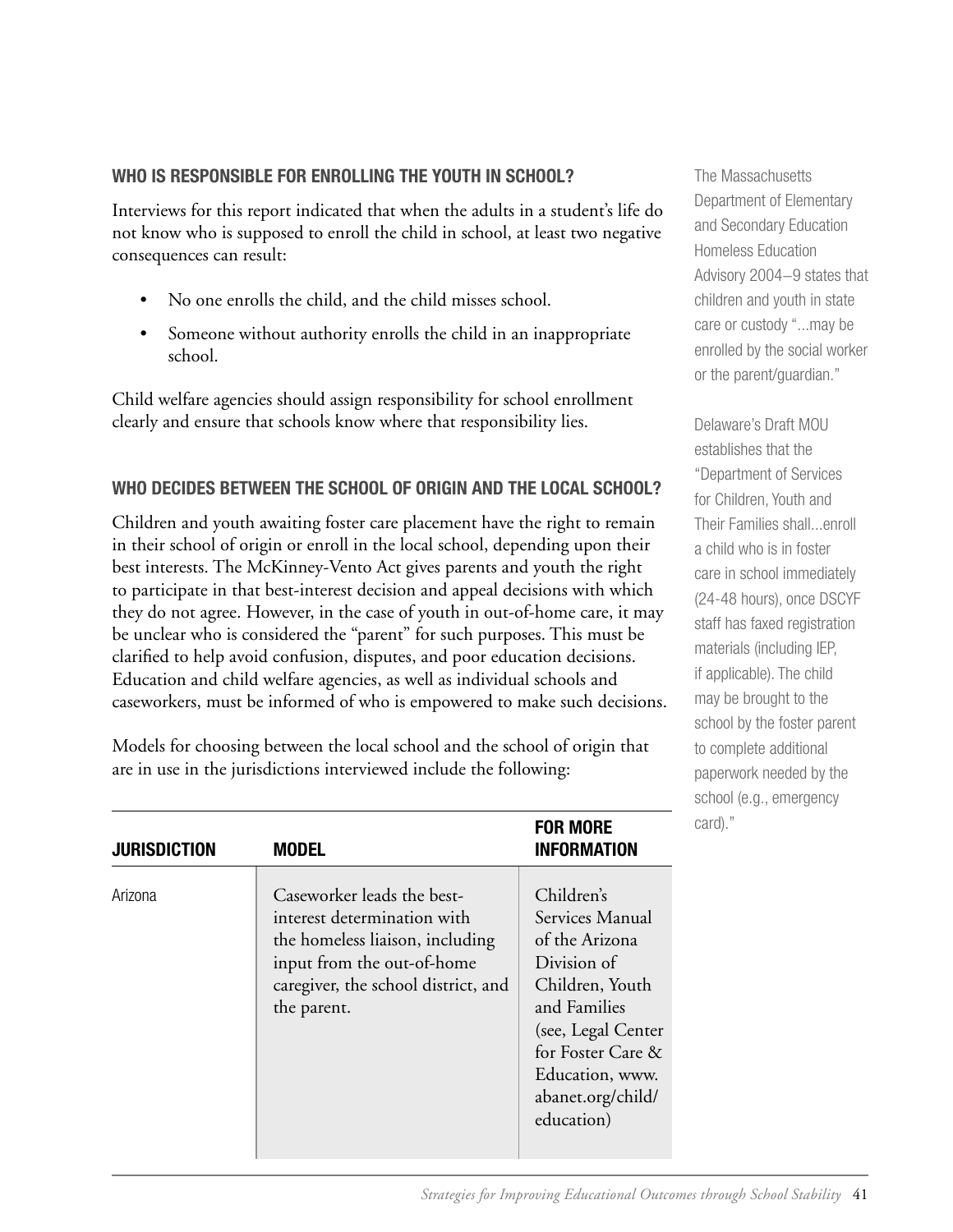| Connecticut<br>Delaware | School district leads the<br>best-interest determination,<br>considering the wishes of<br>DCF, the child's parent or<br>legal guardian, and the child's<br>attorney.                                                                                                                                                                                                                                 | CT McKinney-<br>Vento Homeless<br>Assistance<br>Act Joint<br>Memorandum,<br>$2/15/05$ (see,<br>Legal Center for<br>Foster Care &<br>Education, www.<br>abanet.org/child/<br>education) |
|-------------------------|------------------------------------------------------------------------------------------------------------------------------------------------------------------------------------------------------------------------------------------------------------------------------------------------------------------------------------------------------------------------------------------------------|----------------------------------------------------------------------------------------------------------------------------------------------------------------------------------------|
|                         | Department of Services for<br>Children, Youth and Their<br>Families leads the initial best-<br>interest determination, with<br>school personnel and the CASA<br>or Guardian ad litem. At the end<br>of the school year, the school<br>district leads a reevaluation of<br>best interests, with all interested<br>parties (district liaison,<br>caseworker, parent, guardian ad<br>litem, and child). | Draft Delaware<br>Memorandum of<br>Understanding<br>(see, Legal Center<br>for Foster Care &<br>Education, www.<br>abanet.org/child/<br>education)                                      |

Another promising model for determining school enrollment is team decision making. In this model, a team of people works together to evaluate the student's best interests, including family members, foster parents, service providers, other community representatives, the caseworker, the supervisor, and educators (including the homeless liaison). The individual youth should also participate.<sup>49</sup>

Since interested parties may disagree about what is in a student's best interests, some jurisdictions have also clarified a dispute process. For example, Massachusetts specifies that in the case of a dispute, the social worker is afforded the rights of a parent under McKinney-Vento, and the state has developed dispute forms and a formal process involving the state Department of Education. Arizona's Children's Services Manual also affords the caseworker the dispute rights of a parent, including an appeal to the state Department of Education (see, Legal Center for Foster Care & Education, www.abanet.org/child/education).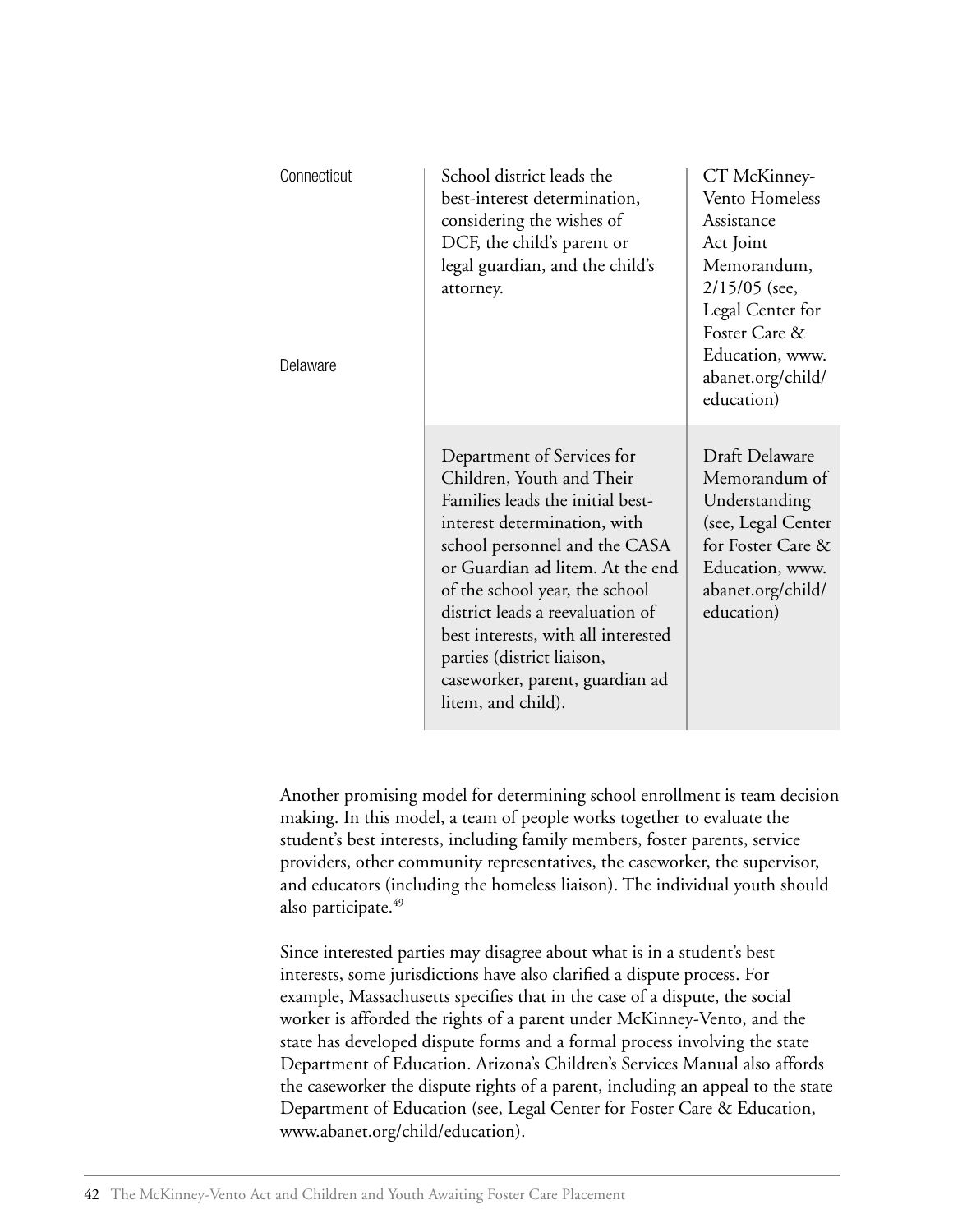#### **WHO ARRANGES TRANSPORTATION?**

The logistics of providing transportation to the school of origin require information and organization. Someone must request transportation. Schools must know where the child is living and must be informed immediately of placement changes. In Pima County, AZ, the education agency and child welfare agency agreed that caseworkers would contact the homeless liaison to request transportation, and the liaison would make the arrangements. However, in practice here and elsewhere, caseworkers, group homes, and foster parents all call to request transportation. This can create confusion and delays in transportation.

Child welfare and education agencies should establish, and follow, clear transportation procedures.

#### **WHO ANSWERS MCKINNEY-VENTO QUESTIONS?**

It is the responsibility of McKinney-Vento state coordinators and school district homeless liaisons to interpret the McKinney-Vento Act and explain it to parents, youth, and child welfare caseworkers. They should be the state and local authorities on the Act and its implementation.

However, as the child welfare system is a distinct agency with its own policies and hierarchy, some jurisdictions have found it helpful to designate staff within the agency to learn about the Act and respond to questions from caseworkers. This practice can also help prevent overwhelming state coordinators and homeless liaisons with questions related to youth in care and allow them to maintain the necessary focus on homeless children and youth. The designated child welfare staff members should work closely with homeless liaisons and the state coordinator to ensure a clear and consistent understanding of the Act. One positive strategy would be for child welfare and education agency personnel to conduct and attend joint trainings and respond to questions together for a period of time, before child welfare staff assume the responsibility of addressing questions alone.

Establishing the appropriate roles and authority of the adults involved in a youth's life is only an initial step. Schools must be made aware of who is responsible for making decisions. The next section offers strategies for schools and child welfare agencies to share this and other critical information.

Connecticut's Joint Memorandum on youth awaiting foster care establishes a procedure for addressing questions: "DCF staff members in Area Offices should consult with your Education Consultant or your Principal Attorney; Directors of STAR and SAFE Homes or Permanency Diagnostic Centers should contact your DCF liaisons; and Superintendents of Schools may contact [the State Coordinator]."

Despite this protocol, the state coordinator estimates that as many as 40% of the calls he receives are in regard to youth awaiting foster care placement. This further demonstrates the importance of adequate capacity in the state coordinator's office to meet the needs of all eligible students.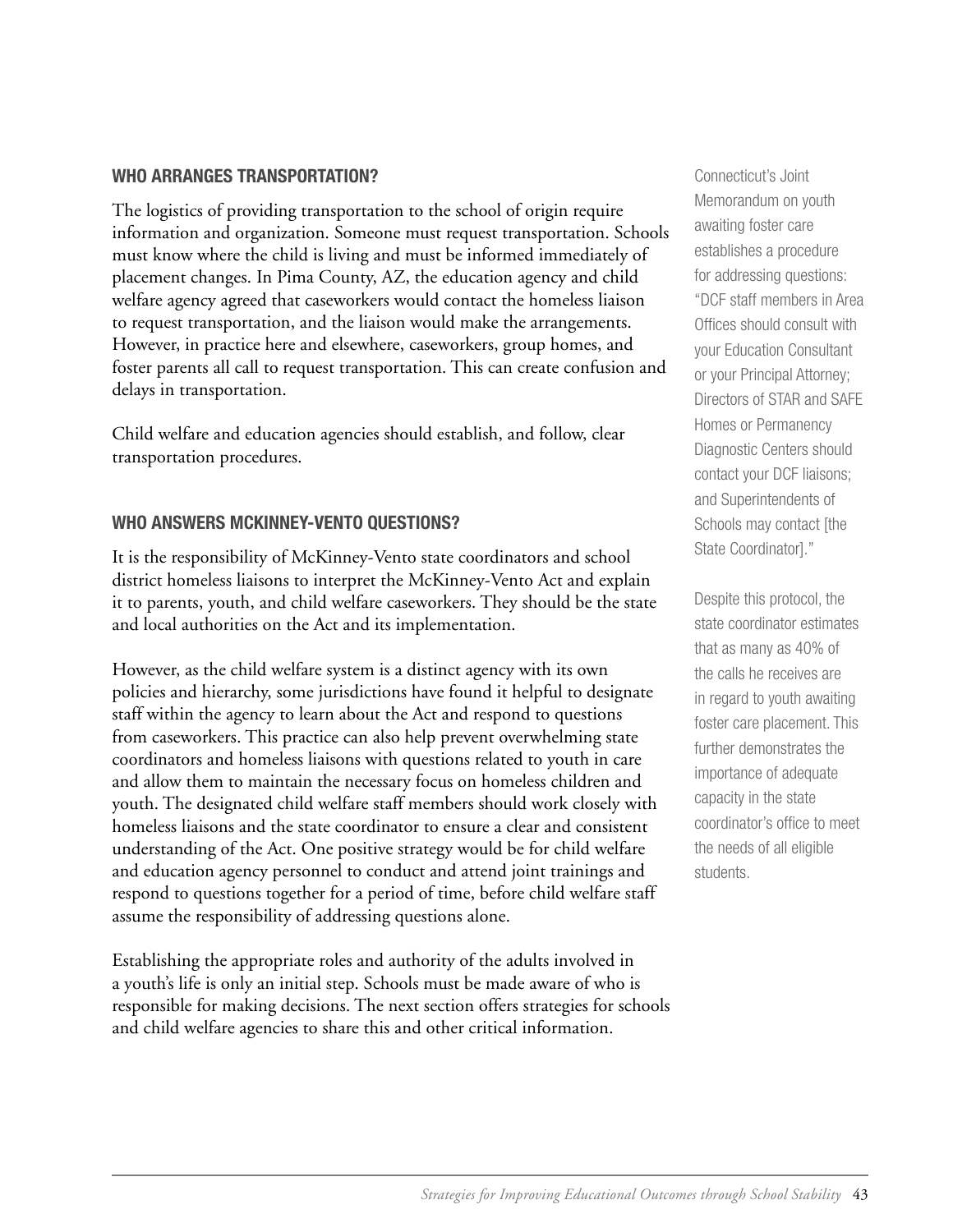## 6. Implementing procedures for schools and child welfare agencies to share information in order to deliver timely, effective services to children in care

" The schools have to be informed that a child is in foster care and know what to do with that information. Otherwise, the students are not benefiting from all the great supportive services schools offer. If we know they are in foster care, we can make sure they have what they need and help them to feel comfortable in our schools."

— Kathi Sheffel<sup>50</sup>

Both children in out-of-home care and child welfare agencies sometimes are hesitant to share information with a school's staff about a child's personal family situation. Many youth have experienced inappropriate treatment by school staff when information about being in care has been revealed. This can lead to a lack of trust and a fear to share information with schools. Much of that discrimination is due to a lack of understanding and training by school staff on the experiences of children in out-of-home care. Professional development for school staff to increase sensitivity about youth in care would help prevent inappropriate treatment and alleviate some of the hesitation to share information.

McKinney-Vento program staff are accustomed to the need for discretion and sensitivity regarding eligible students. Therefore, they are the ideal first stop for interactions between child welfare and schools. McKinney-Vento program staff can help ensure that youth in out-of-home care receive the legal rights they deserve and the educational services they need, including:

- The right to remain in one school despite placement changes, providing critical school stability
- Transportation to school
- Immediate access to school despite lacking school records or other documents
- Immediate access to school activities
- Support from school counselors and school social workers
- Immediate access to school uniforms, shoes, and supplies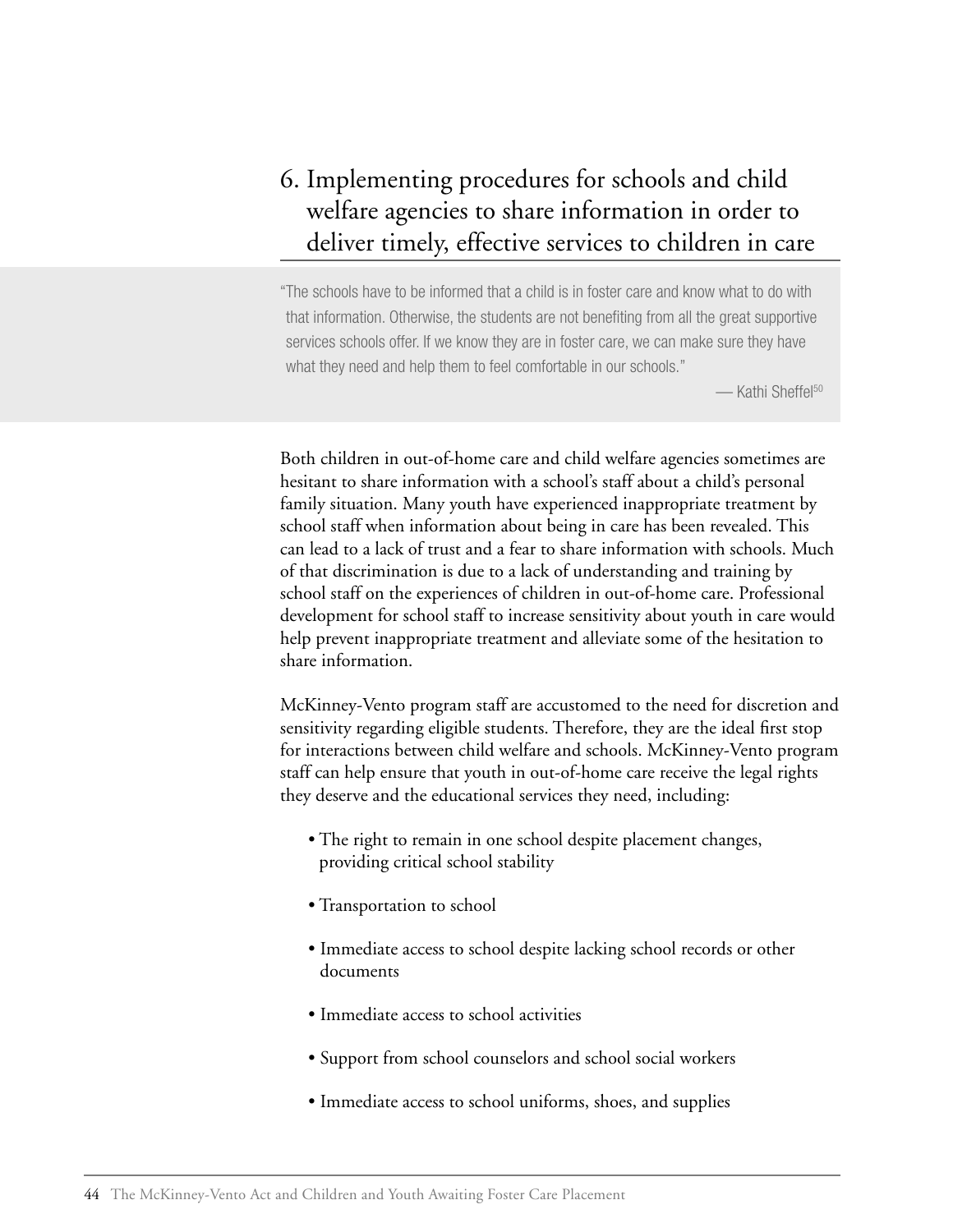- Immediate access to free school meals
- Academic support, such as tutoring and credit recovery programs
- Special education and related services, as needed
- Sensitive and respectful treatment by teachers, administrators, and other school staff

Schools cannot provide these services if no one at the school knows a student is in out-of-home care and eligible for the McKinney-Vento Act's protections. Unfortunately, all the homeless education liaisons interviewed described being notified about youth in care as "hit or miss." In their experience, many youth were not receiving the full benefits of the McKinney-Vento Act simply because the liaisons did not know about the youth.

In other cases, youth were forced to wait for the child welfare system to provide services that are available immediately through the homeless liaison. For example, many McKinney-Vento programs can provide school supplies and clothing to eligible children immediately, while obtaining such services through the child welfare system often forces youth to wait for days or weeks for vouchers to be issued and approved and purchases to be made. Children who receive McKinney-Vento services are also able to receive free school meals immediately, rather than waiting for someone to complete and submit an application.

For children in out-of-home care, the child welfare system, rather than schools, is the primary agency designed to meet such basic needs as clothing and school supplies. It is important to work with child welfare agencies in reforming protocols so youth receive these items quickly. However, schools can provide critical support to youth in care by providing these services on an immediate, interim basis. Child welfare agencies could then replenish the items supplied by McKinney-Vento programs, to ensure that schools have adequate supplies for those students who are homeless and without an agency responsible for their care.

"The problem is that you come into care with nothing, and clothing vouchers can take a few weeks. We ended up wearing the same clothes for a few weeks."

 $-$  Amanda Metivier<sup>51</sup>

#### Additionally, one of the most important services that homeless liaisons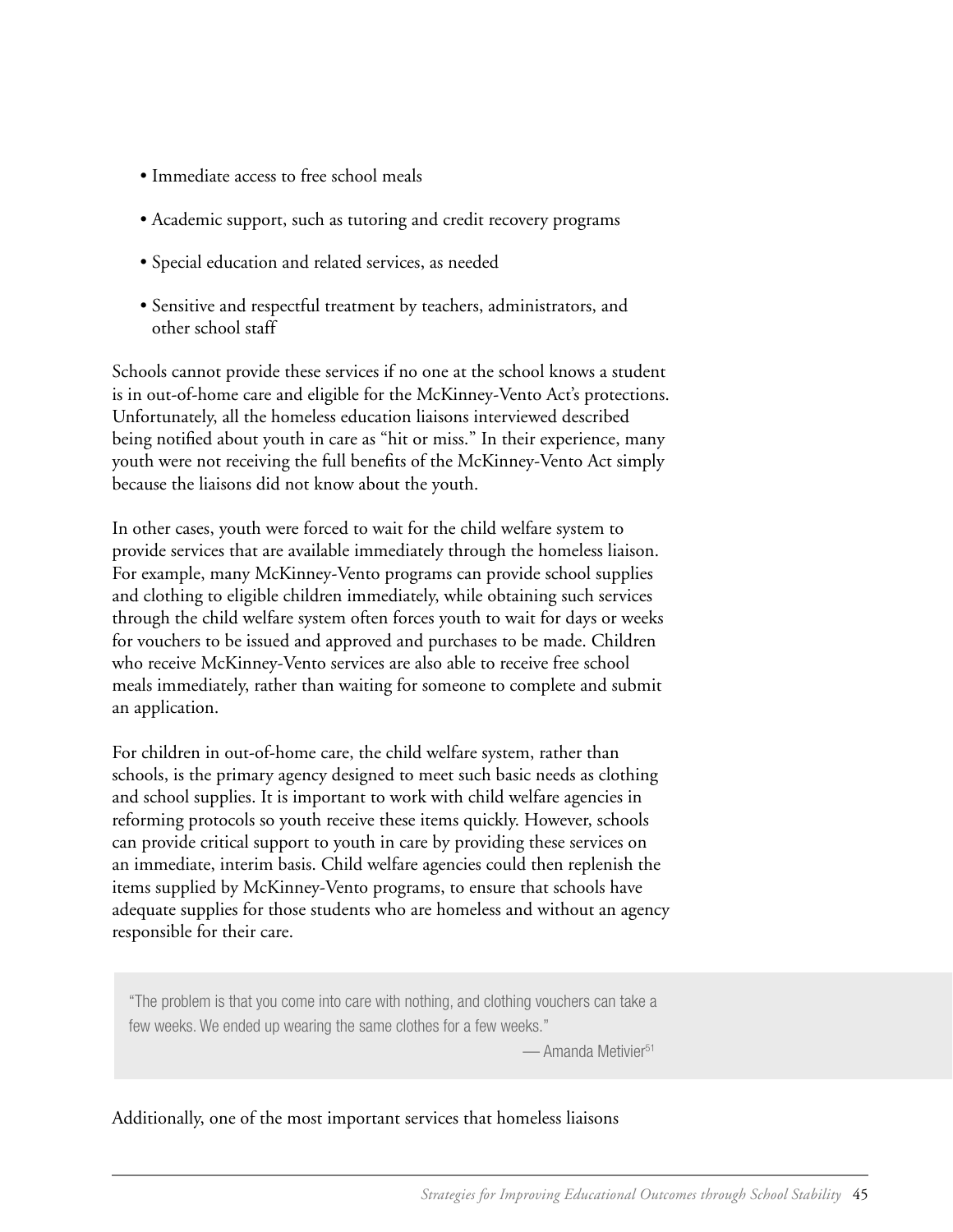can provide youth in out-of-home care is helping to sensitize school administrators, teachers, and other staff to the emotional and academic challenges of placement in foster care. Liaisons can help ensure that youth in out-of-home care are allowed to make up work they miss due to court hearings and case meetings and that they are not penalized for such absences. Furthermore, if teachers are aware that they have students in out-of-home care or homeless situations, they can be more sensitive in assigning homework or school projects. For example, it may be difficult for youth in care to bring cupcakes for the class or to complete school projects that require a lot of space or expensive supplies.

" My sister had to do a PowerPoint about her family, and she was so stressed out about how to do it and how to explain our family to the class. It's a delicate situation. If teachers know, they can be more sensitive."

— Amanda Metiver52

There are many practical strategies for ensuring the appropriate sharing of information between child welfare and education agencies. For example, in Anchorage, the Office of Children's Services periodically emails the McKinney-Vento program a list of all children and youth awaiting foster care placement. The agencies are hoping to continue using technology to make their information-sharing more regular and efficient by matching their databases.

The Arizona Department of Child Protective Services has embarked on a powerful collaboration in Pima County. A child welfare program manager worked with two group homes and the local high school to improve educational outcomes for youth involved in those programs. The group homes provided the high school with a list of students residing in those homes. The principal and caseworkers reviewed the students' achievement and consulted with their teachers. Through this process, the team was able to identify strengths and weaknesses of individual students and implement services to support them. The program manager gave an example of their success:

" We found one girl who was doing really well in school but had failed a graphic design class. It turns out it was because she'd never seen a computer before. By sharing information and working together, we are better able to isolate and address specific issues like that."

— Carol Punske-Brasch53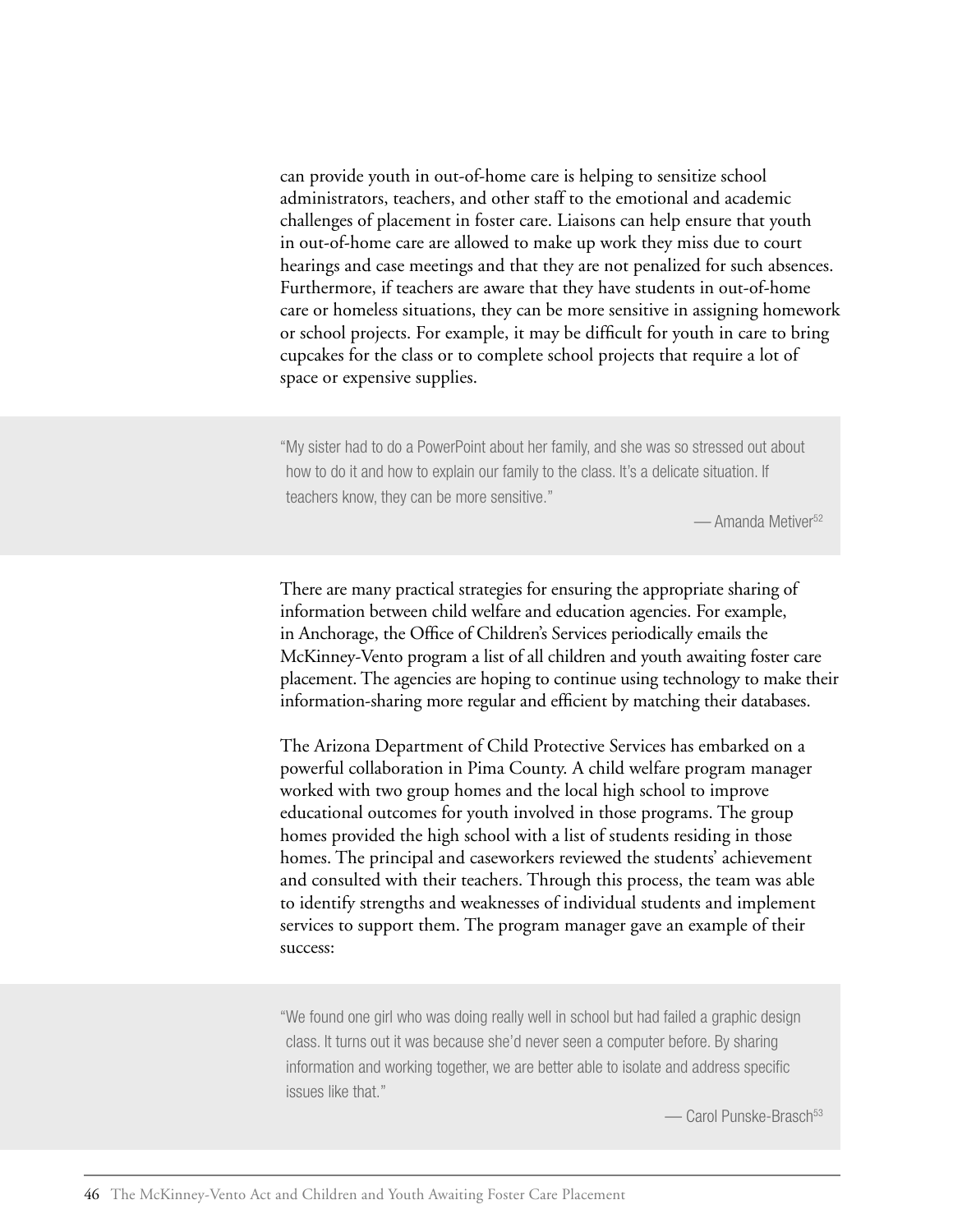The program manager is now working to expand the initiative throughout the county.

In Ann Arbor, MI, the local school district has signed a Memorandum of Understanding with the Student Advocacy Center, an educational advocacy organization that works with the juvenile court (see, Legal Center for Foster Care & Education, www.abanet.org/child/education). The MOU has resulted in an effective process for providing immediate, appropriate services to youth in care:

- 1. The Student Advocacy Center has the specific responsibility to "promptly alert [the school district] of any youth qualifying for and needing services, including transportation coordination, enrollment assistance, and school transition support."
- 2. Upon making a referral, the Student Advocacy Center completes a referral form and a release of information/permission to provide services form.
- 3. Upon receiving the form, the homeless liaison calls the student and caregiver to do a complete educational intake, focusing on specific educational needs such as school stability, transportation, credit recovery, and tutoring.
- 4. The homeless liaison initiates appropriate educational services immediately.

Other jurisdictions have developed forms to assist in information-sharing. In Fairfax County, VA, the homeless education liaison developed an enrollment and intake form to facilitate the exchange of information (see, Legal Center for Foster Care & Education, www.abanet.org/child/education). The Connecticut Department of Children and Family Services (DCF) has used a standard form for years to notify schools about the living arrangements of youth in care (see, Legal Center for Foster Care & Education, www.abanet.org/child/education). DCF caseworkers are required to complete the form and forward it to the involved school districts whenever a youth enters care or changes placement. The form indicates the following information:

- The address of the child's placement
- The status of the biological parents' rights
- Whether the youth requires or may require special education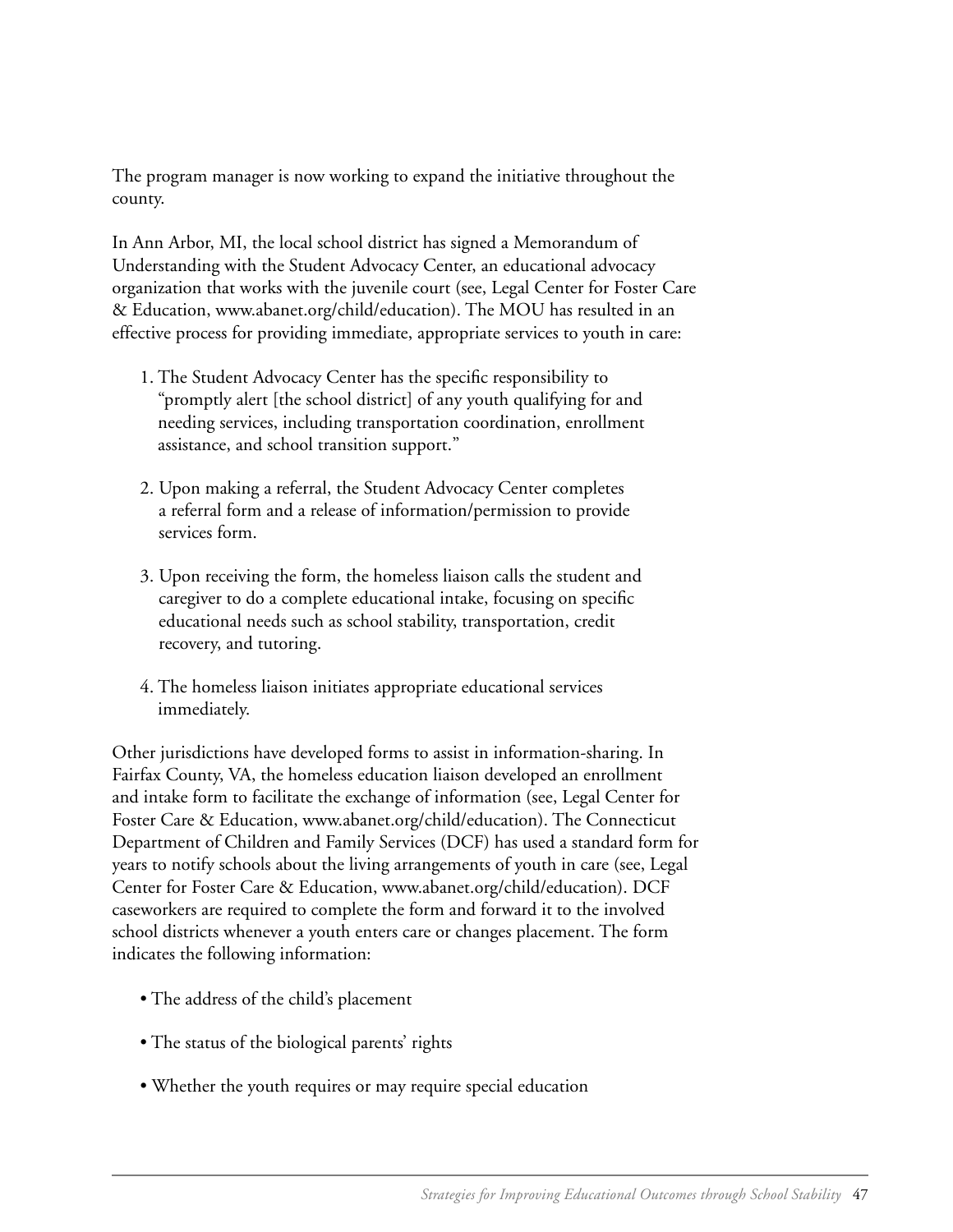- If a request for educational records is being made and where records should be sent
- The caseworker's name and phone number

Schools also need to share information with caseworkers, so the child welfare system can implement actions to support students' academic achievement. Arizona's brochure for schools offers educators a clear explanation of the need and procedure for such information-sharing (see, Legal Center for Foster Care & Education, www.abanet.org/child/education).

#### **WHAT SHOULD I DO WHEN THE CASE MANAGER CALLS?**

The case manager is legally entitled to all information about the child allowable under the Family Educational Rights and Privacy Act (FERPA). If contacted, you should:

- Confirm that the case manager is who he/she says he/she is. An official ID should be available.
- Answer any questions that individual may pose about the student.
- Relate positive experiences you have had with the child.
- Tell the case manager about concerns you may have about the child.
- Ask to be notified of court dates and medical appointments that may take the child out of school or cause emotional upheaval, even if only temporarily.
- Invite the case manager to attend upcoming school events, conferences, and multidisciplinary team or IEP meetings.

Of course, both schools and child welfare agencies must respect the privacy and dignity of youth in care. While certain school staff need to know if a youth is in out-of-home care, they do not need to know the details of the student's home life or personal situation. Educators must have clear guidelines for what information to share with whom.

Delaware's Draft Memorandum of Understanding addresses such confidentiality explicitly:

" Each Department assures that the confidential character of exchanged information will be preserved and, under no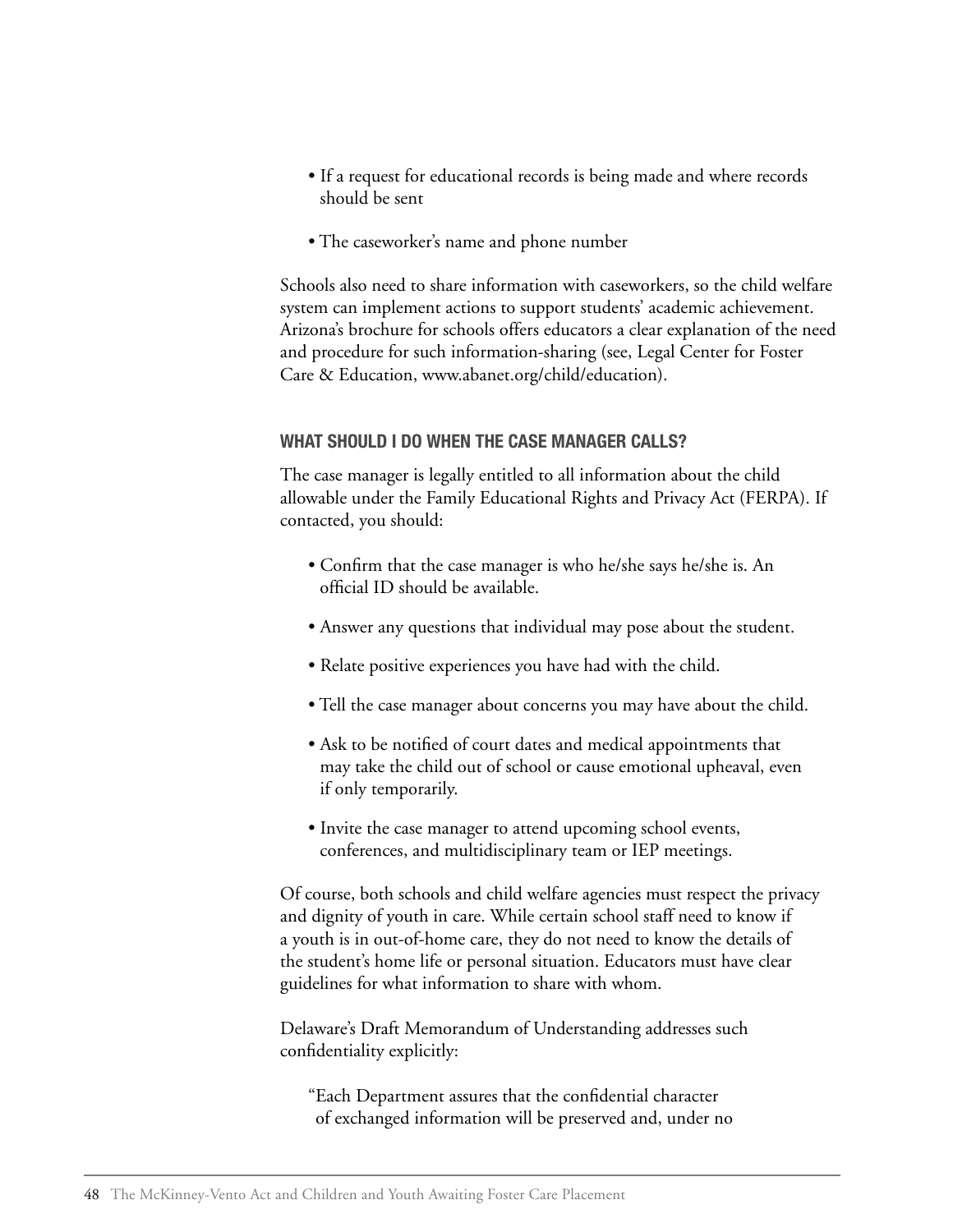circumstances will exchanged information be shared with any agency, program or person not party to this agreement without the express written consent of the family or by the authority of Family Court." (See, Legal Center for Foster Care & Education, www.abanet.org/child/education, which also includes the State of Delaware Interagency Consent to Release Information.)

Arizona's brochure for educators helps school staff understand why confidentiality is so important:

" Share the child's status as a foster child only with those who need to know; otherwise, keep the child's status confidential, unless you have the child's permission. Many foster children hide from their peers the fact that they are in the child welfare system. Even though adults may understand that it is not the child's fault that they are in foster care, your student may not want anyone to know." (See, Legal Center for Foster Care & Education, www.abanet.org/child/education.)

For an in-depth treatment of the issue of information-sharing between education and child welfare agencies, see "Mythbusting: Breaking Down Confidentiality and Decision-Making Barriers to Meet the Education Needs of Children in Foster Care" available at www.abanet.org/child/education/ mythbusting2.pdf.

Protecting a youth's confidentiality is an important way to protect dignity. Both schools and child welfare agencies must strive to treat youth in care with respect and understanding. The following section treats this critical issue in more depth.

## 7. Treat youth in out-of-home care with dignity, understanding, and discretion

"Be empathetic—try to put yourselves in our shoes."

- Rebecca Shier<sup>54</sup>

No strategy to support youth's educational success will be effective if it is not accompanied by an agency-wide commitment in both schools and child welfare offices to treat youth in out-of-home care with respect and concern for their education. Every strategy will be strengthened by the substantive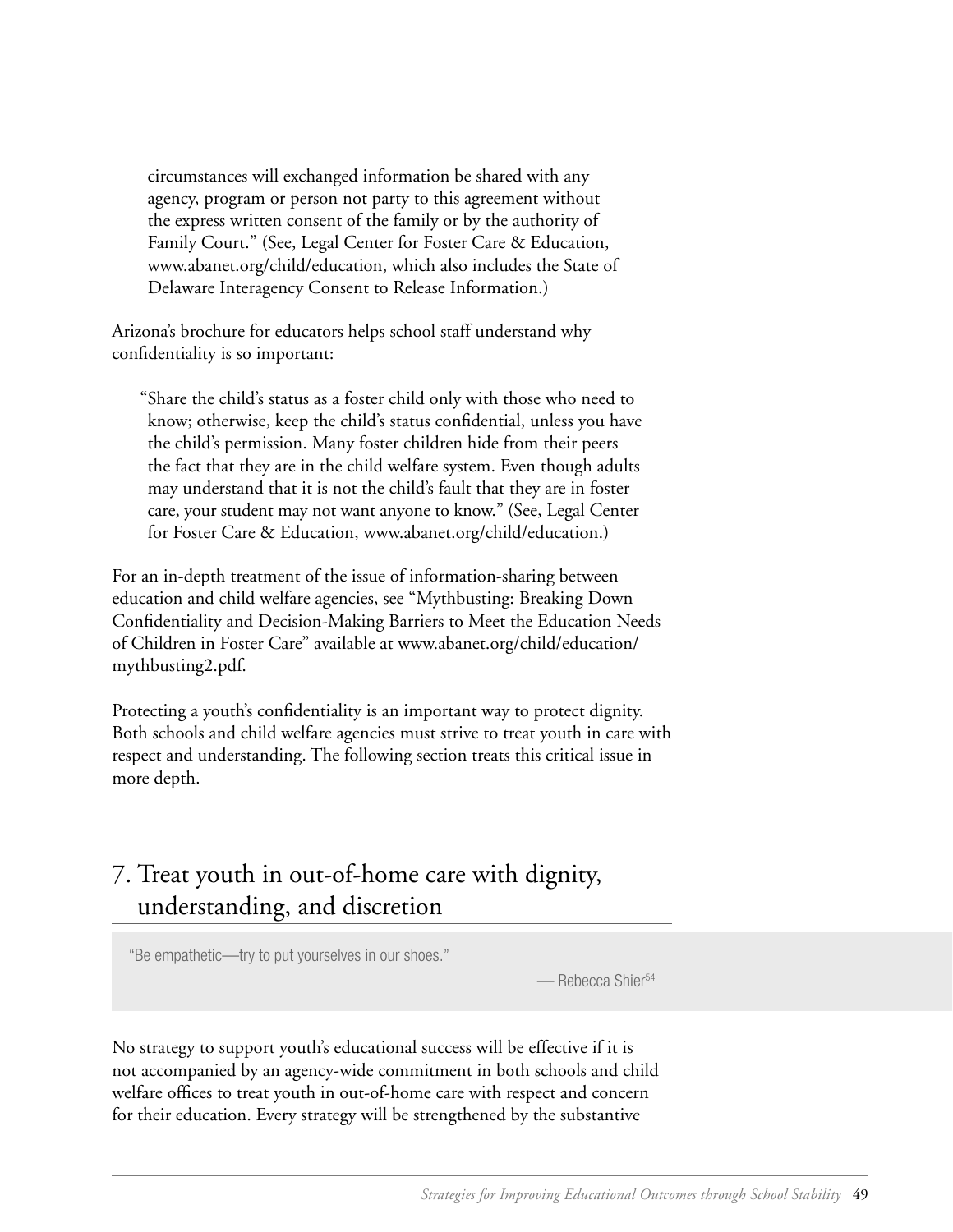input of current and former youth from foster care.

Even when policies create barriers to youth's success, a kind word and listening to a youth can make a big difference. The youth interviewed for this report emphasized that the simple act of treating youth in care with dignity and understanding was the single most important contribution of schools and child welfare caseworkers.

"I think the most important thing for schools is just being more supportive of youth being in care and understanding the realities of what we're facing. Once a teacher told me to get out of his classroom when I tried to talk to him about my situation and asked for the opportunity to get back into his class. Teachers need to try to understand our reality." — Amanda Metivier<sup>55</sup>

#### When teachers work to understand the particular challenges of youth in care, they leave a lasting impression on their students.

" Last year, my final project was a portfolio of six essays. It was a great idea—I really liked it. I wrote all six essays, but I could only turn in four. They were all on the lady's computer where I was staying before I went to Covenant House [shelter], and she wouldn't let me back in the house to print them out. Luckily, I had four handwritten drafts, which I typed all over at the [McKinney-Vento] night program. But I didn't have drafts of the other two. I drew lots of pictures and put in a lot of effort to make it the best I could, even without the other two essays. My teacher gave me an A+!"

— Rebecca Shier<sup>56</sup>

#### Similarly, when caseworkers prioritize education and provide youth with robust mentorship, the effect is striking.

" My first caseworker called me every single day, pressuring me, asking me what I was going to do with my life. After getting annoyed with him, I finally decided to go back to school. He called and talked to me, not just my foster parents. He made a difference in my life."

— Amanda Metivier<sup>57</sup>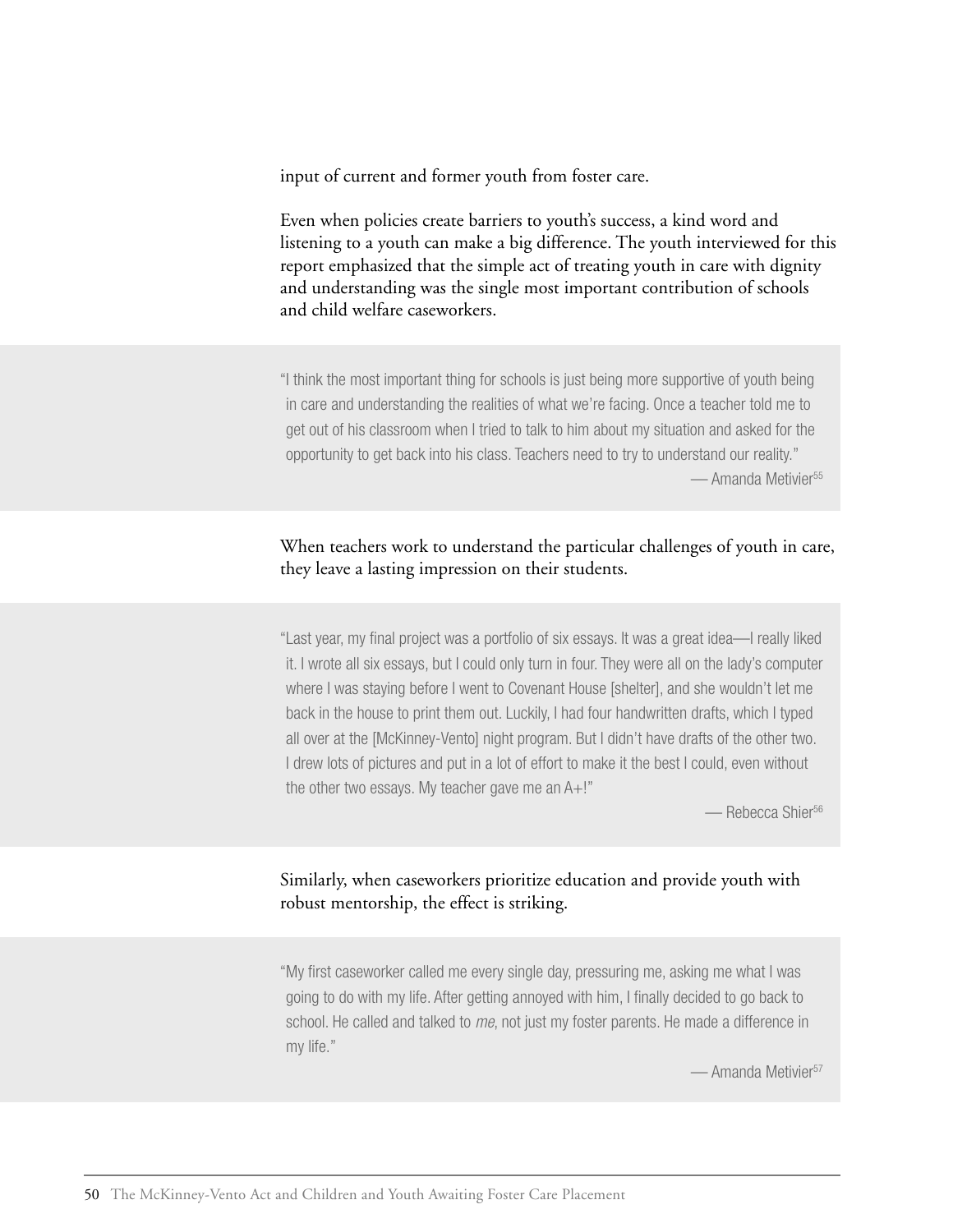"I had an amazing caseworker from junior year of high school until college, who empowered me and helped me find my voice. She listened and convinced me that I was significant in her caseload. With her support, I made foster care into a partnership instead of a system that defined me and controlled me. That was a turning point for me. It's amazing what being acknowledged and being given permission to dream can do for a person."

— Lupe Tovar<sup>58</sup>

Getting direct input from youth who are or have been in out-of-home care can help schools and caseworkers be more responsive to youth's needs and goals. Young people are the most experienced and well-informed experts available regarding their own strengths and challenges. They should be active partners in any efforts to support them.

The most obvious way for schools and child welfare agencies to partner with youth is to engage in active listening and team planning with individual youth in their care. In this way, adults can work in partnership with young people to help them meet their goals. In addition, education and child welfare agencies should involve youth in broader policymaking. Foster Care Alumni of America is a national group of former youth from foster care whose mission is "to connect the alumni community and to transform policy and practice, ensuring opportunity for people in and from foster care." FosterClub.com is another resource for connecting with youth currently and formerly in care. Many states also have organized groups of youth and alumni from care who are actively informing policy and practice.

Alumni can offer important specific advice for schools and caseworkers, such as these suggestions from alumni groups in Alaska and Arizona. (See, Legal Center for Foster Care & Education, www.abanet.org/child/education for the full documents.)

#### **Facing Foster Care in Alaska, Education Concerns**

What supports do you need to succeed with your educational experience?

- More teachers, more help during class
- Bus pass or reliable transportation
- Alumni mentor
- Not repeating the same work because they don't know you have already had it
- Knowing other youth and alumni in your school
- Credit for school work completed in other placements
- More preparation for exit exam (High School Qualifying Exam)
- More privacy in school around personal life
- Clothing or allowance every month
- More support from foster parents
- Better after-school programs
- Help with homework
- Foster parents who can help with school work
- More understanding teachers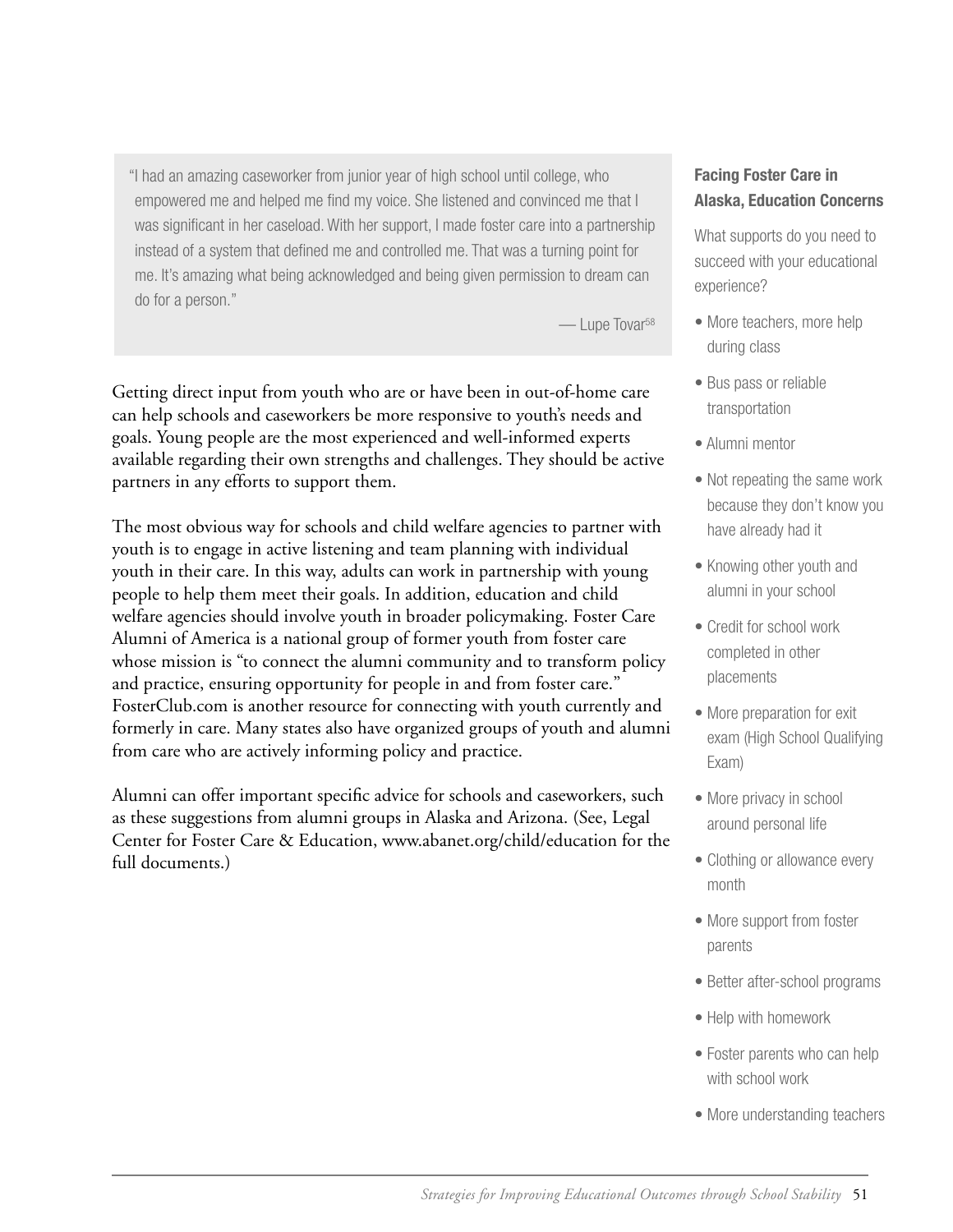#### **IN MY SHOES (TUCSON, ARIZONA): DO'S AND DON'TS FOR TEACHERS**

 $\overline{a}$ 

| D <sub>0</sub>                                                                                                                                                                | <b>DON'T</b>                                                                                                    |
|-------------------------------------------------------------------------------------------------------------------------------------------------------------------------------|-----------------------------------------------------------------------------------------------------------------|
| A teacher sees that a youth is<br>having a tough time in class and<br>takes him/her aside to ask, "Is<br>everything okay?" to see where the<br>behavior may be stemming from. | Make an announcement: "Bobby,<br>can you please come to the office.<br>Your case worker is here to see<br>you." |
| Praise children whenever possible.                                                                                                                                            | Label youth by their group home:<br>GAP Kids.                                                                   |
| Be supportive of students' interests.                                                                                                                                         | Be condescending.                                                                                               |
| Attend students' extracurricular<br>events.                                                                                                                                   | Do "Family Tree" activities.                                                                                    |
| Help them get mandatory items<br>for extracurricular events/groups/<br>interests.                                                                                             | Have youth bring in pictures of<br>when they were babies.                                                       |
| Be a role model.                                                                                                                                                              | Label who the foster youth are in<br>your classrooms.                                                           |
| Let proper authorities know if<br>foster parents do not participate<br>in teacher conferences and school<br>meetings.                                                         | Pull foster youth aside from entire<br>class for "special help"-let them<br>be involved with the class!         |
| Encourage; be really helpful.                                                                                                                                                 | Hesitate to report behavior or<br>safety concerns you may have.                                                 |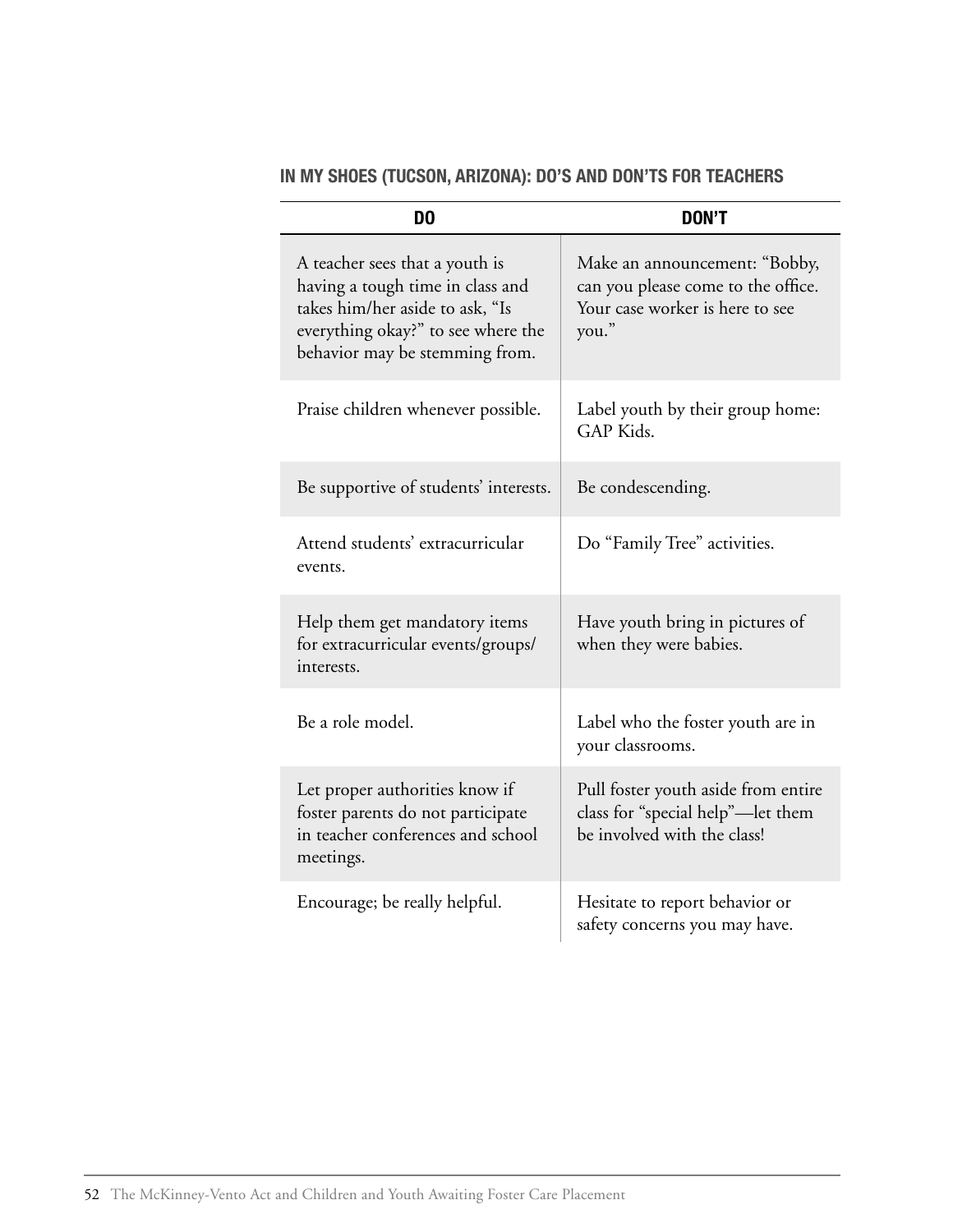# From Practice into Law: Policy Recommendations to Support the Educational Success of Youth in Out-of-Home Care

This report has highlighted the excellent work of many education and child welfare agencies in supporting the educational success of youth in out-of-home care. However, many other agencies have not focused on the educational achievement of youth in care or are struggling to provide appropriate services. Even those who have been successful would reach more youth with more services if public policy supported their efforts more fully.

As this publication goes to press, the President has just signed into law Fostering Connections to Success and Increasing Adoptions Act of 2008. This Act will strongly support the policy and practice recommendations in this report. The Fostering Connections Act incorporated the fundamental principles of school stability into federal child welfare law: 1) children should remain in their school of origin when it is in their best interest to do so, and 2) children should be immediately enrolled in school if a move becomes necessary. Also, the Act permits the use of foster care maintenance dollars to support transportation to the school of origin. With these new school stability requirements in child welfare law and the expansion of federal dollars that can be used to support school-of-origin transportation, state and local child welfare agencies now have new tools and supports to use in their collaborations with their education partners that can bolster the implementation of the McKinney Vento Act for youth in out-of-home care.

In addition to the positive changes made by the Fostering Connections Act, the following policy recommendations would further ensure that all states, child welfare agencies, and school districts receive the incentives and resources they need to support the educational success of youth in out-of-home care. As with the strategies outlined above, obtaining the policy changes necessary to meet the needs of youth in care will require collaborative advocacy by both child welfare and education advocates.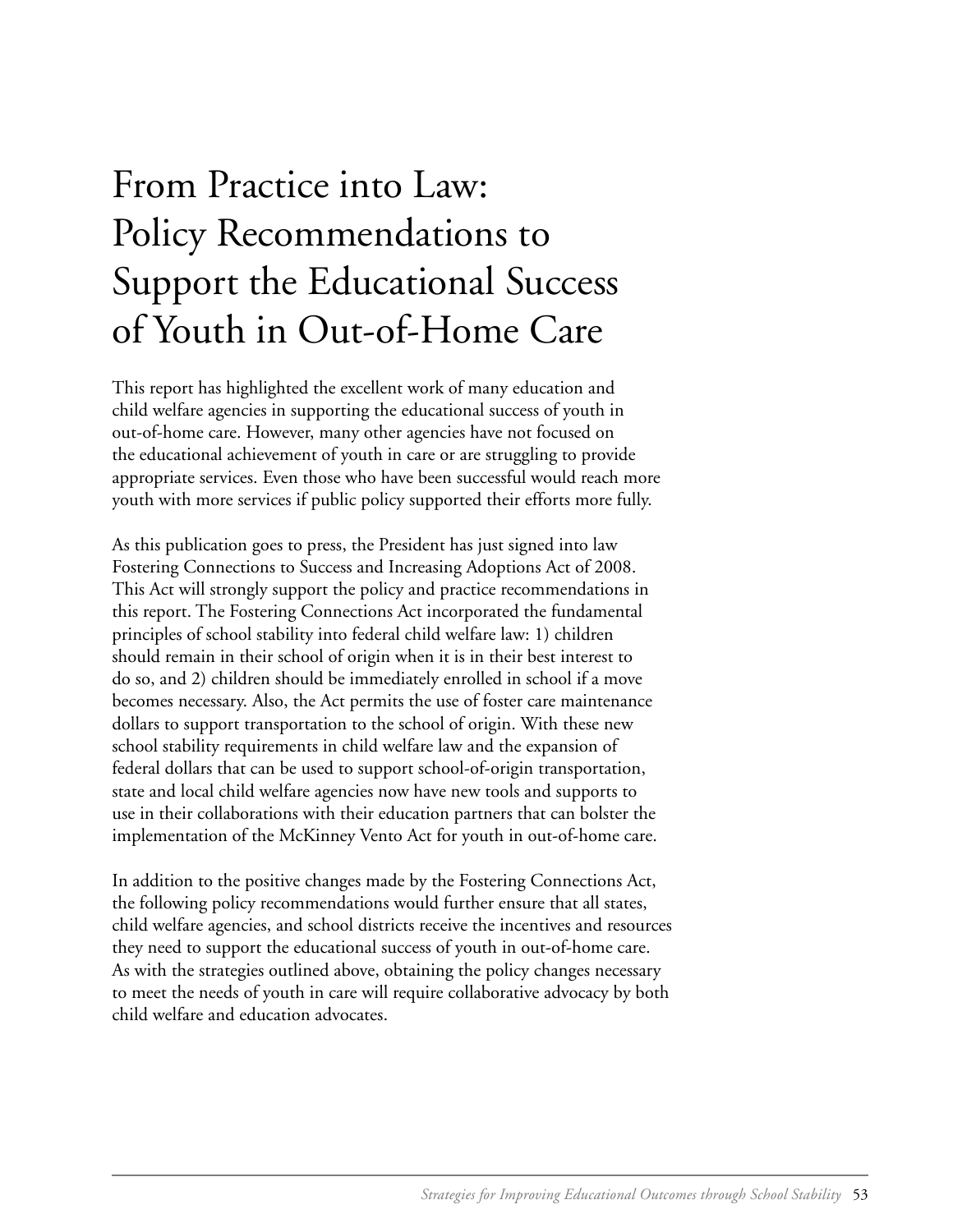1. Amend federal and state education legislation to ensure that all youth in care are able to stay in their school of origin if it is in their best interest, immediately enroll in school, and receive all the support they need to be successful in school.

(Such amendments should complement recent changes to federal child welfare laws.)

Ensuring that all children and youth in out-of-home care can benefit from school stability, immediate enrollment, and services to support academic success represents sound educational policy. For example, Facing Foster Care in Alaska, a group of youth in care and alumni, prepared a list of the 14 most significant difficulties in their educational experience. Half of those difficulties could be relieved in whole or in part by services such as those provided by the McKinney-Vento Act, including:

- Assigned the same work over and over
- Trouble obtaining transcripts
- Lost credit for work completed in shorter stays
- No reliable transportation to school
- Changing schools with placement changes
- Difficulty making friends when there for a short time
- Not able to be in extra-curricular activities

#### One youth in out-of-home care described her school district's McKinney-Vento program as a touchstone:

"For a few years, I went to summer school [at the McKinney-Vento program] even when I didn't have to make up credits, just because it was free and positive. I got free food, met people who were in similar situations, and got help with homework. It was really good networking. I was able to get some required classes done there, so I didn't have to worry so much during the year. It opened up more time in my schedule during the school year. I was working 50 hours a week, too, and I got school credit for my jobs. Normally that costs around \$80 per credit, but I got it for free. I got my SAT fees waived, too."

- Rebecca Shier<sup>59</sup>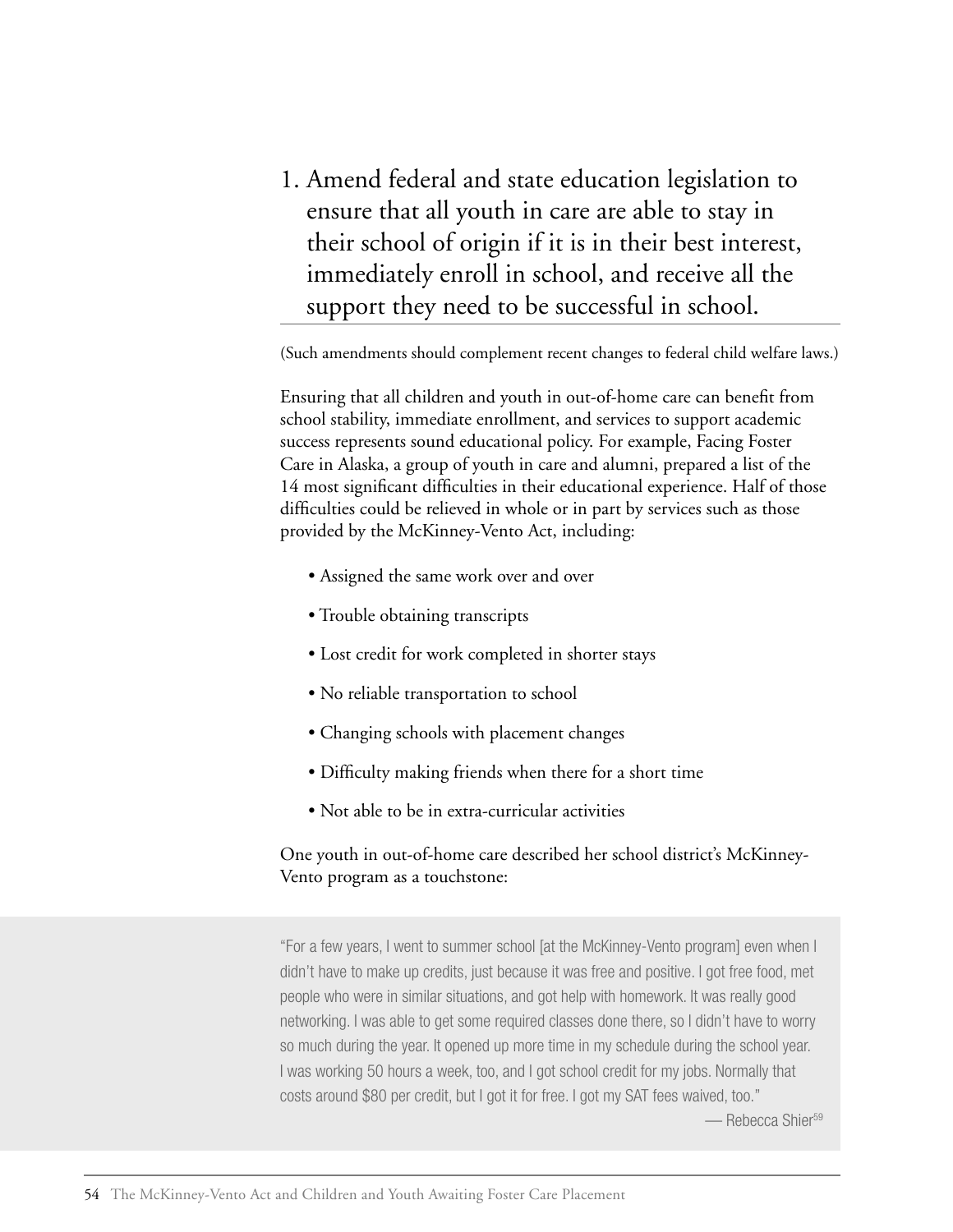## 2. Amend federal and state child welfare legislation to facilitate and support educational success for youth in care.

Amendments to facilitate and support educational success should also complement recent changes to federal child welfare laws and should entail:

- Clarifying and strengthening the role and responsibility of child welfare agencies in educational matters. Education is a critical part of the ultimate success and independence of youth in out-ofhome care. McKinney-Vento eligibility should not be interpreted as taking over the responsibility of child welfare agencies for school enrollment, attendance, and success.
- Strengthening supports for child welfare agencies to place youth near their schools of origin (unless contradicting safety or permanency outcomes), including substantial efforts to expand the availability of foster homes and other placements, increase placement stability, and change placements at breaks in the school year whenever possible.
- Developing a joint, state-level implementation plan.
- Requiring training on the McKinney-Vento Act and educational needs and services for child welfare administrators and caseworkers.
- Requiring collaboration between child welfare agencies and schools at the state and local level, including establishing protocols for appropriate information-sharing.
- Providing for child welfare and education agencies to share the responsibility for transportation, both in terms of funding and infrastructure, such as recruiting bus drivers, maintaining buses, and hiring personnel to arrange transportation and keep up with mobility.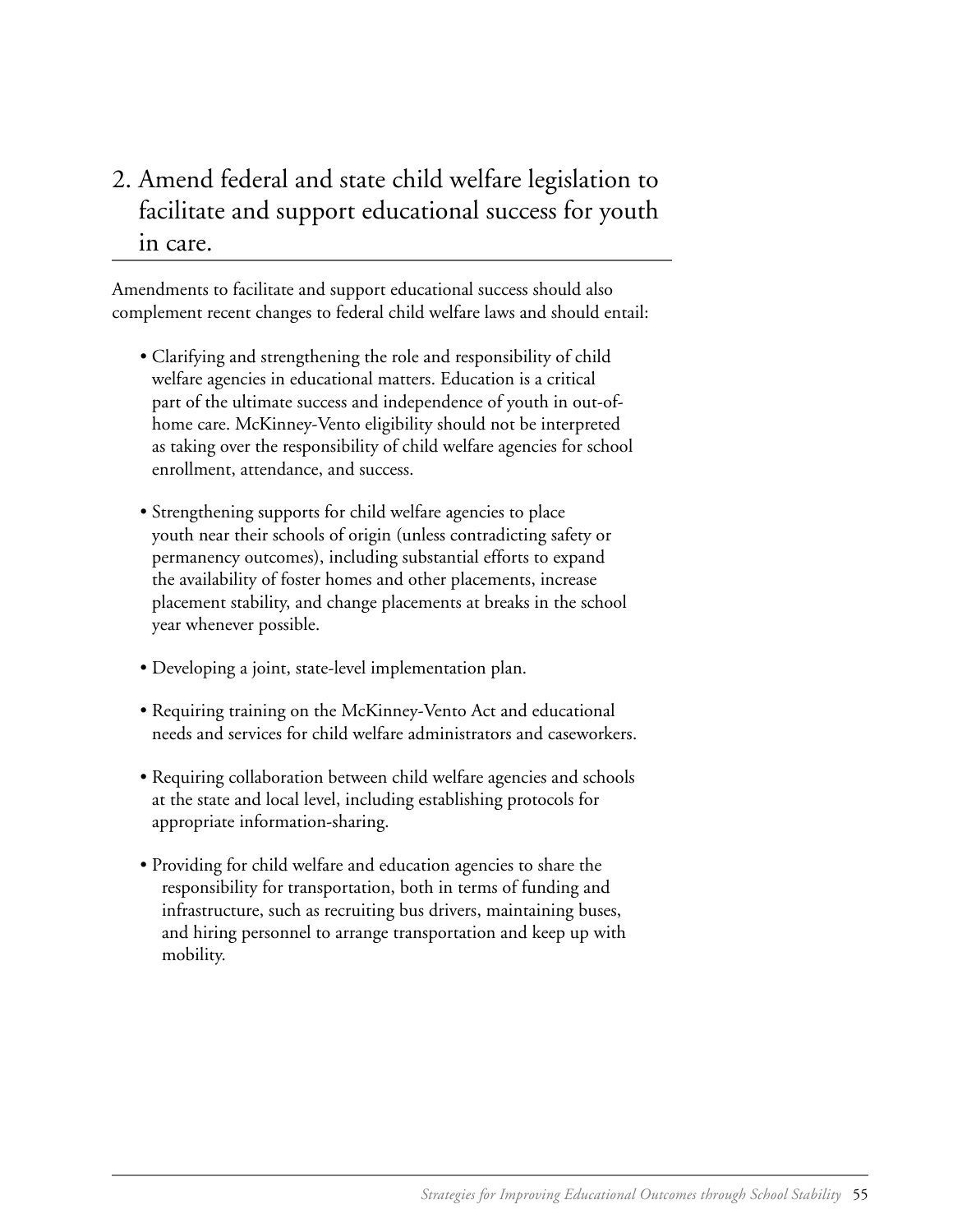## 3. Ensure that states and counties establish interagency task forces, steering committees, and agreements.

None of the recommendations in this report, in either practice or policy, can be successful without ongoing, effective collaboration between child welfare and education agencies. Such collaboration must include both informal relationships and regular meetings to discuss concerns and adjust policies and practices based on lessons learned. It should also include cross-training between agencies. The interagency agreements or memoranda that result from collaboration must address all the points necessary to ensure immediate enrollment, school stability, transportation, and services.

## 4. Ensure that both education and child welfare agencies have designated staff with sufficient training, capacity, and resources to ensure immediate enrollment, attendance, and services.

Youth in out-of-home care will not receive the full benefit of the McKinney-Vento Act unless designated staff are able to fully implement it. Therefore, both McKinney-Vento state coordinators and homeless liaisons must have the capacity and resources to implement the law for all eligible children, both those experiencing homelessness and those in out-of-home care. Child welfare agencies also must designate education specialists to ensure that the agency meets its responsibility to support youth's educational success.

## 5. Clarify education-related roles and responsibilities and ensure that school staff know who the decisionmaker is for each student.

Youth in out-of-home care tend to have many adults and agencies involved in their lives. Schools must know which of those adults is authorized to and responsible for enrolling the youth in school, deciding between the school of origin and the local school, and requesting and arranging transportation. Further, education and child welfare agencies should establish protocols for addressing questions and disputes that may arise regarding the application of the McKinney-Vento Act.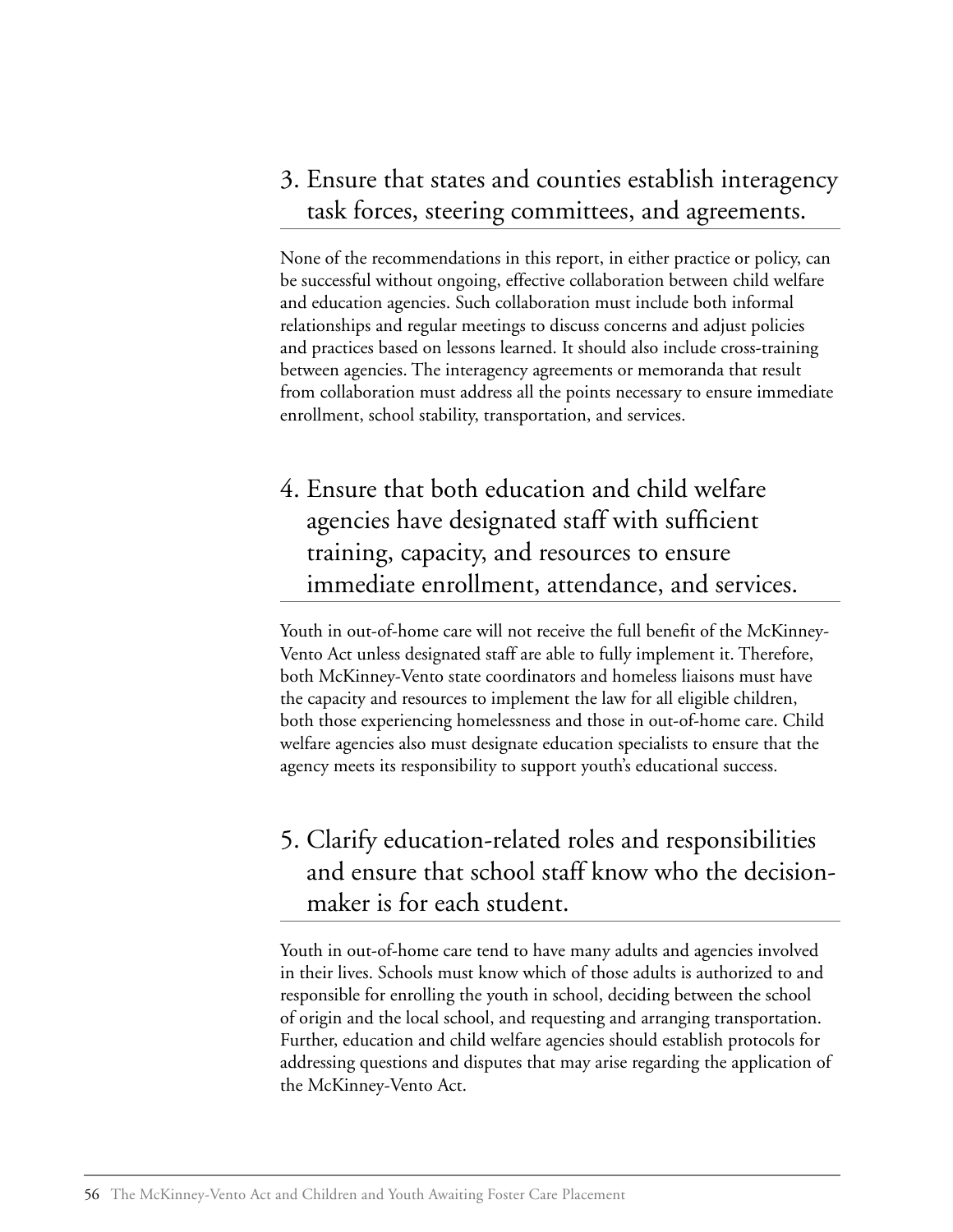## 6. Implement procedures for schools and child welfare agencies to share information in order to deliver timely, effective services to children in care.

To provide the most appropriate services to youth in care, schools must know who those youth are. At the same time, it is imperative that the privacy and dignity of youth be preserved. Therefore, schools and child welfare agencies must develop procedures to share the information necessary to ensure that youth receive the services they need quickly, while not revealing details that are private and unnecessary.

## 7. Strengthen and fully fund the McKinney-Vento Act to provide appropriate services for all eligible youth.

The benefits that youth awaiting foster care placement receive under the McKinney-Vento Act depend in large part upon what the Act itself provides. The core protections that youth in care need are already present in the Act. However, several additions would streamline the Act's applicability to youth in care.

First, since many different individuals and agencies may be involved in deciding whether a youth attends the local school or the school of origin, it would be helpful to establish clear criteria in the Act to make this determination. Similarly, the various agencies involved with a youth may have differing opinions as to where the youth should attend school. Therefore, stronger and clearer dispute procedures are needed in the Act. Lastly, homeless liaisons must be required to participate in training on the Act, and states must conduct monitoring and oversight of school districts' compliance, to ensure that all eligible students are served appropriately.

In addition to such procedural issues, certain substantive improvements in the Act are important for youth in care. These include streamlining youth's ability to participate immediately in all school activities, particularly extracurricular activities, athletics, and school programs and activities with deadlines or fees. Similarly, requiring schools to award youth partial credit for coursework completed in other schools and to support credit recovery activities is a critical support for youth in out-of-home care. Finally, it is essential that the McKinney-Vento Act's application to preschool-aged children be clarified, so that young children in out-of-home care can enjoy the Act's protections for immediate enrollment and stability in preschool programs.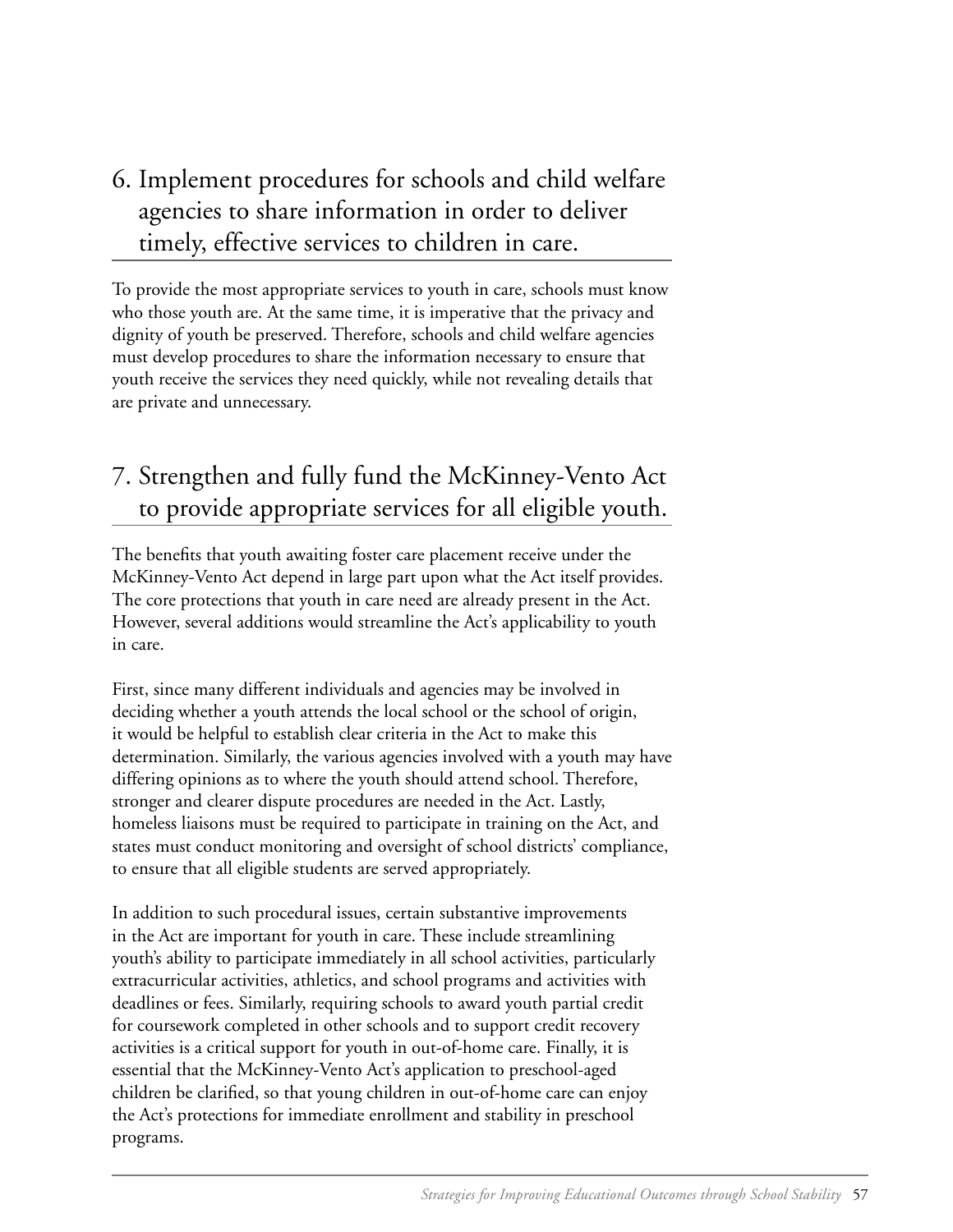Fully implementing the McKinney-Vento Act for all eligible youth requires significant funding. In fact, current McKinney-Vento funding is insufficient to reach all the children and youth eligible for services under current law. Only 6% of school districts, serving roughly half of the homeless children and youth identified by schools, receive funds. Therefore, additional funding is desperately needed.

### 8. Involve youth in care and alumni in all policymaking endeavors.

Young people must be active participants in all policy-making endeavors. Getting direct input from youth in out-of-home care strengthens the response and activities of child welfare and education agencies, from individual teachers and caseworkers to state and federal policy makers. Young people are the most experienced and well-informed experts available regarding their own strengths and challenges.

"Young people have a lot to contribute. They bring energy, and fresh and unique perspectives; they may offer ideas and solutions that have not been considered or offer a new approach to an old idea. Youth also bring a unique range of knowledge about youth issues"60

In addition to benefiting the collaborations, service providers, and youth receiving the services, youth involvement also contributes to the self-esteem and success of those who participate. Foster Care Alumni of America and other state groups of alumni from care are experts on policy and practice. Educators and child welfare agencies should take advantage of their profound expertise.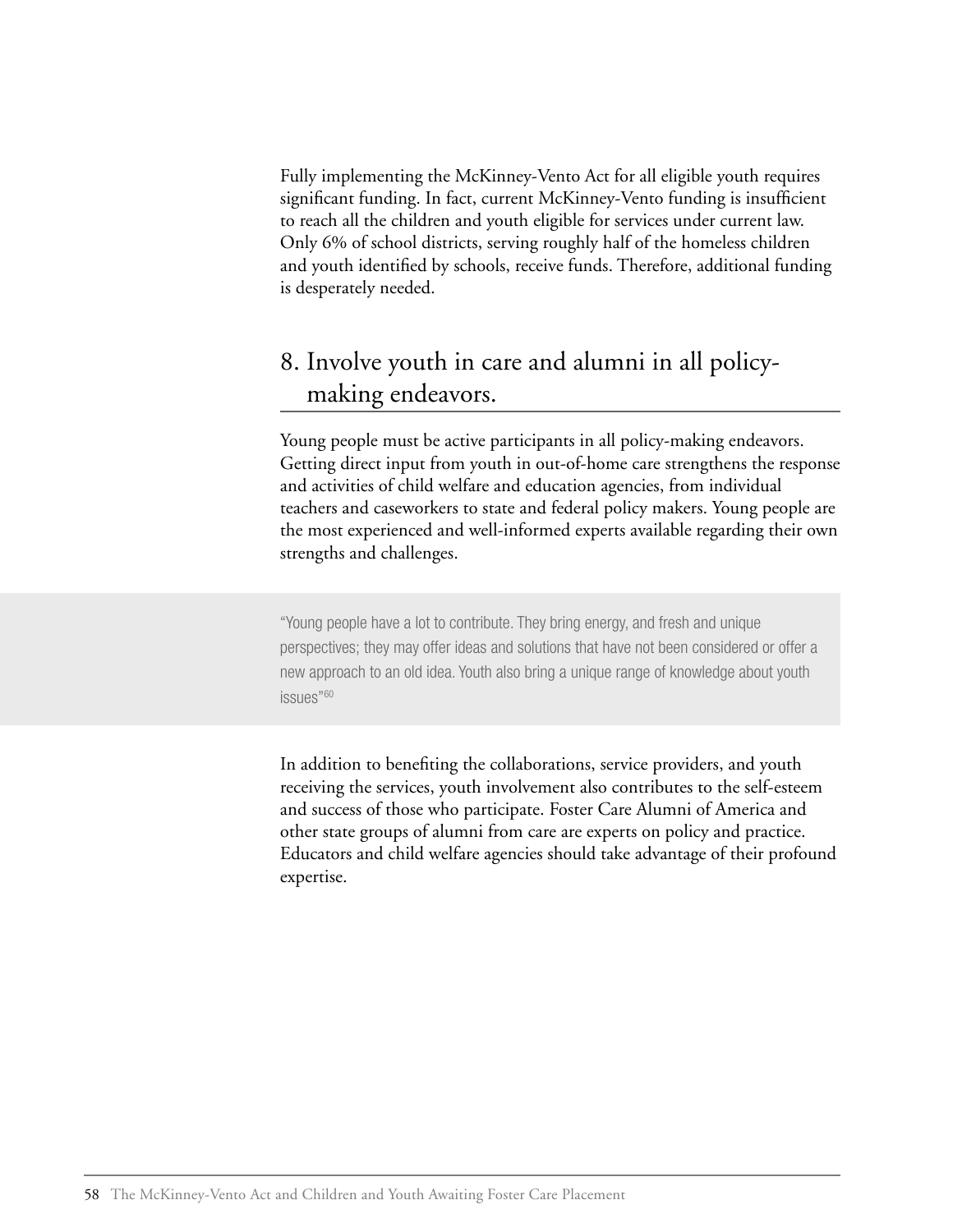# Conclusion

As the efforts of jurisdictions highlighted in this publication show, effective collaboration across agencies can increase the academic success and overall well-being of youth in care. We encourage readers to examine the strategies described in this report and adapt them to best meet their local needs. However, to ensure that all youth in out-of-home care can benefit from school stability and support for academic success, changes to federal education and child welfare legislation are necessary.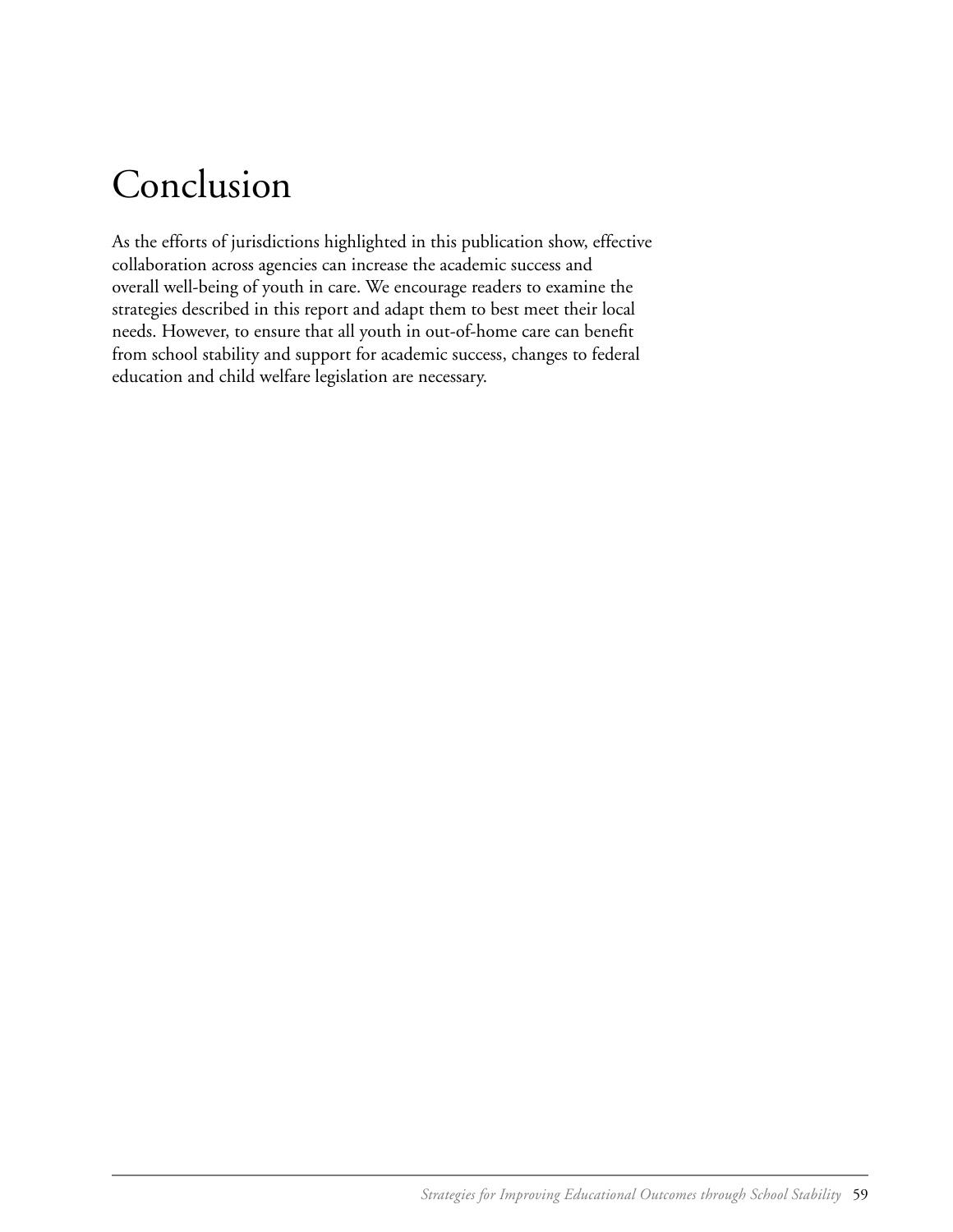# Glossary of Terms

**Awaiting foster care placement:** A phrase used in the McKinney-Vento Act to refer to a particular subset of children and youth who are covered by the Act. The Act does not define the phrase.

**Child welfare agency:** A state or local agency, public or private, whose mission includes providing a child protection system of prevention, preservation, and permanency to abused and neglected children and youth.

**Foster care:** Used as a synonym for out-of-home care in this publication (see below).

**Local education agency (LEA):** Local agencies that operate schools; primarily school districts, county offices of education, and charter school districts.

**McKinney-Vento Act:** A federal law originally passed in 1987 to address homelessness. Subtitle VII-B of the Act is the Education of Homeless Children and Youth Program, which provides educational rights and services to homeless children and youth.

**No Child Left Behind Act:** A federal law passed in 2001 to reauthorize the Elementary and Secondary Education Act. Title I of the No Child Left Behind Act reauthorized the Improving the Academic Achievement of the Disadvantaged program. Title X, Part C of the Act reauthorized Subtitle VII-B of the McKinney-Vento Act.

**Out-of-home care:** Living arrangements for youth who cannot live with their biological parents due to issues of abuse and neglect; includes foster family homes, kinship care arrangements, and child care institutions; where youth are placed in substitute care by a child welfare agency.

**School of origin:** For homeless children and youth, the school they attended when permanently housed or the school in which they were last enrolled.

**State education agency (SEA):** The state agency that oversees local education agencies, typically, the state department of education.

**Title I:** Title I of the Elementary and Secondary Education Act, reauthorized by the No Child Left Behind Act, which provides funding to local education agencies to improve the academic achievement of disadvantaged students.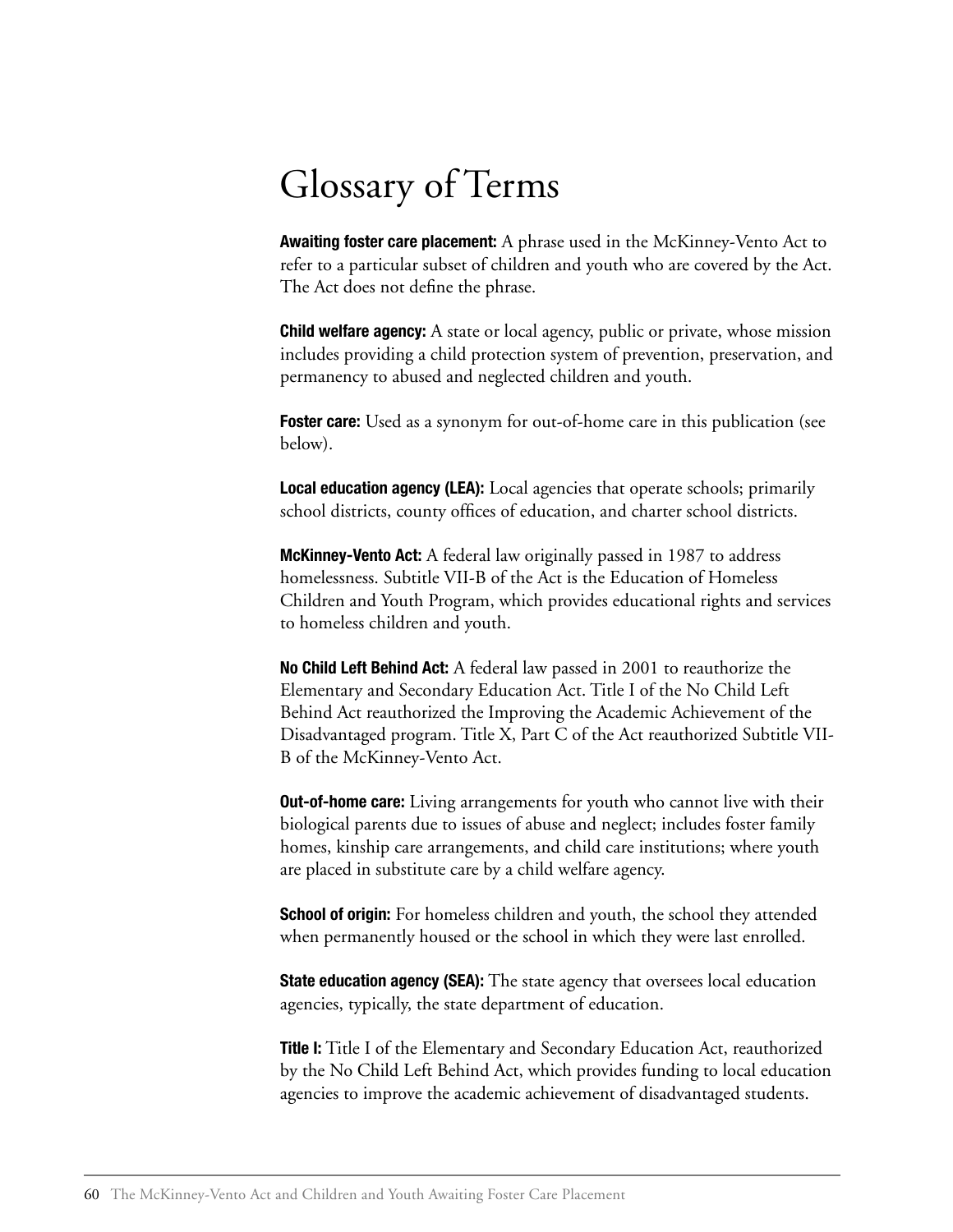## References

Advocates for Children of New York, Inc. (2000). *Educational neglect: The delivery of educational services to children in New York City's foster care system.* New York: Author.

Burley, M., & Halpern, M. (2001). *Educational attainment of foster youth: Achievement and graduation outcomes for children in state care.* Olympia, WA: Washington State Institute for Public Policy.

Burt, M., & Aron, L. (2000). *America's homeless II: Populations and services.*  Washington, DC: The Urban Institute.

Burt, M., Aron, L., & Douglas, T, et al (1999). *Homelessness: Programs and the people they serve. Summary report: Findings of the National Survey of Homeless Assistance Providers and Clients.* Washington, DC: The Urban Institute.

Cauce, A., Paradise, M., Ginzler, J., Embry, L., Morgan, C., & Lohr, Y., et al. (2000). The characteristics of mental health of homeless adolescents: Age and gender differences. *Journal of Emotional and Behavioral Disorders*, 8(4), 230-239.

Choice, P., D'Andrade, A., Gunther, K., Downes, D., Schaldach, J., Csiszar, C. & Austin, M. (2001). *Education for foster children: Removing barriers to academic success.* Berkeley, CA: Bay Area Social Services Consortium, Center for Social Services Research, School of Social Welfare, University of California, Berkeley.

Courtney, M. E., Terao, S., & Bost, N. (2004). *Midwest evaluation of the adult functioning of former foster youth: Conditions of youth preparing to leave state care.* Chicago, IL: Chapin Hall Center for Children at the University of Chicago.

Education Law Center (2002). *Lost in the shuffle revisited.* Philadelphia, PA: Author.

Foster, L., Gieck B., & Dienst, A. (2005). *Involving youth in policymaking and coordinating youth policy: State-level structures in California and other states.* Sacramento, CA: California Research Bureau.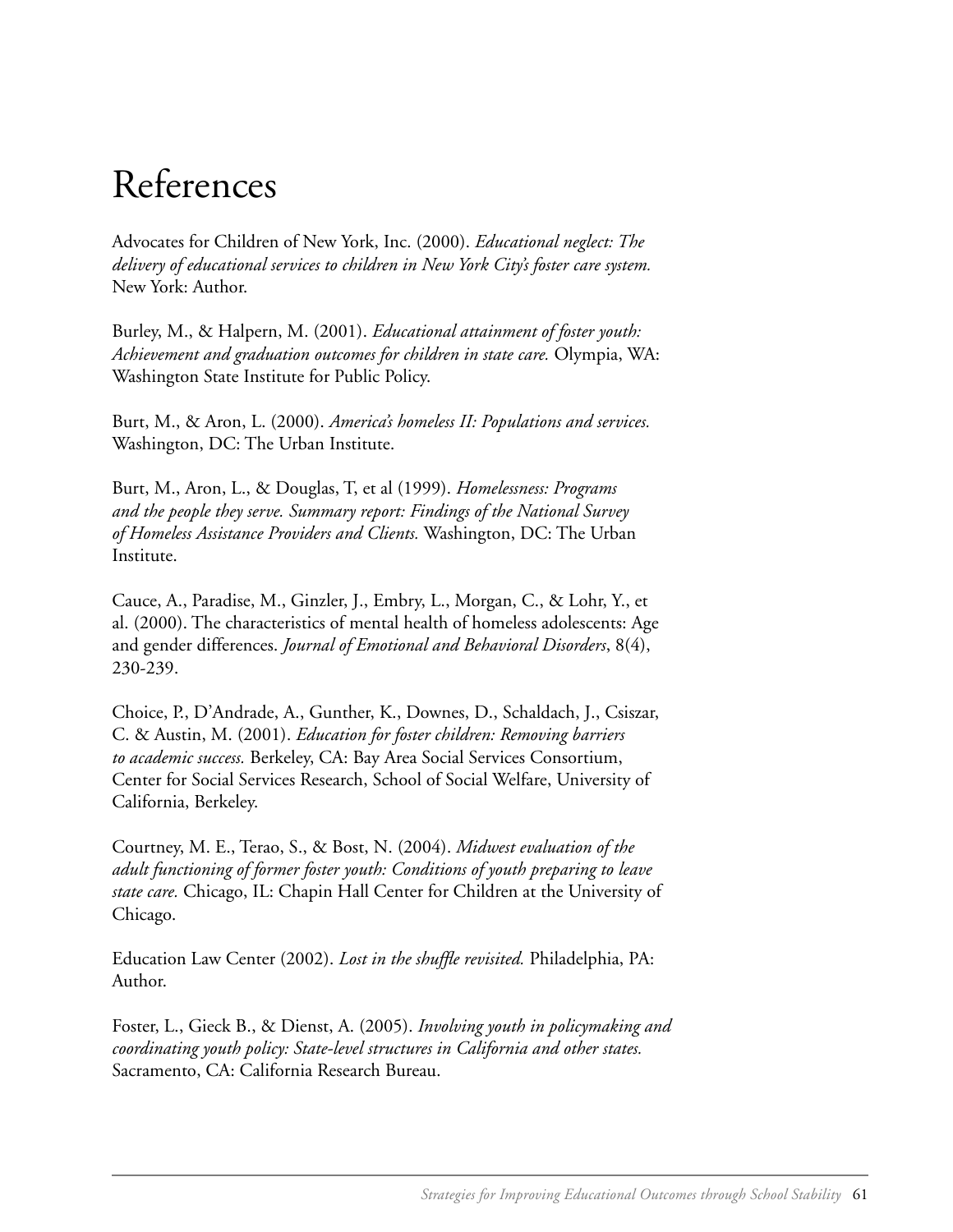Greene, J. (1995). *Youth with runaway, throwaway, and homeless experiences: Prevalence, drug use, and other at-risk behaviors.* Research Triangle Institute. Washington, DC: U.S. Dept. of Health and Human Services.

Hammer, H., Finkelhor, D., & Sedlak, A. (2002). *Runaway/thrownaway children: National estimates and characteristics.* National Incidence Studies of Missing, Abducted, Runaway, and Thrownaway Children. Washington, DC: Office of Juvenile Justice and Delinquency Prevention.

Ingersoll, G. M., Scamman, J. P., & Eckerling, W. D. (1989). Geographic mobility and student achievement in an urban setting. *Educational Evaluation and Policy Analysis*, 11, 143-149.

Legal Center for Foster Care & Education. (2007). *Fact sheet: Educational stability and continuity for children and youth in out-of-home care.* Seattle WA: National Working Group on Foster Care and Education.

MacLean, M. G., Embry, L. E., & Cauce, A. M. (1999). Homeless adolescents' paths to separation from family: Comparison of family characteristics, psychological adjustment, and victimization. *Journal of Community Psychology*, 27(2), 179-187.

Mao, M. X., Whitset, M. D., & Mellor, L. T. (1997). S*tudent mobility, academic performance, and school accountability* (Report No. TM 026 966). Austin, TX: ERIC Document Reproduction Service No. ED409380.

McNaught, K. (2007). *Mythbusting: Breaking down confidentiality and decision-making barriers to meet the education needs of children in foster care.* Washington, DC: American Bar Association Center on Children and the Law.

Melman Heinlein, L., & Shinn, M. (2000) School mobility and student achievement in an urban setting. *Psychology in the Schools*, 37, 349-355.

National AFCARS Data (2002). Available from the Child Welfare League of America's National Data Analysis System (NDAS).

National Center on Family Homelessness. (1999). *Homeless children: America's new outcasts.* Newton, MA: Author.

Pribesh, S., & Downey, D. B. (1999). Why are residential and school moves associated with poor school performance? *Demography*, 36, 521-534.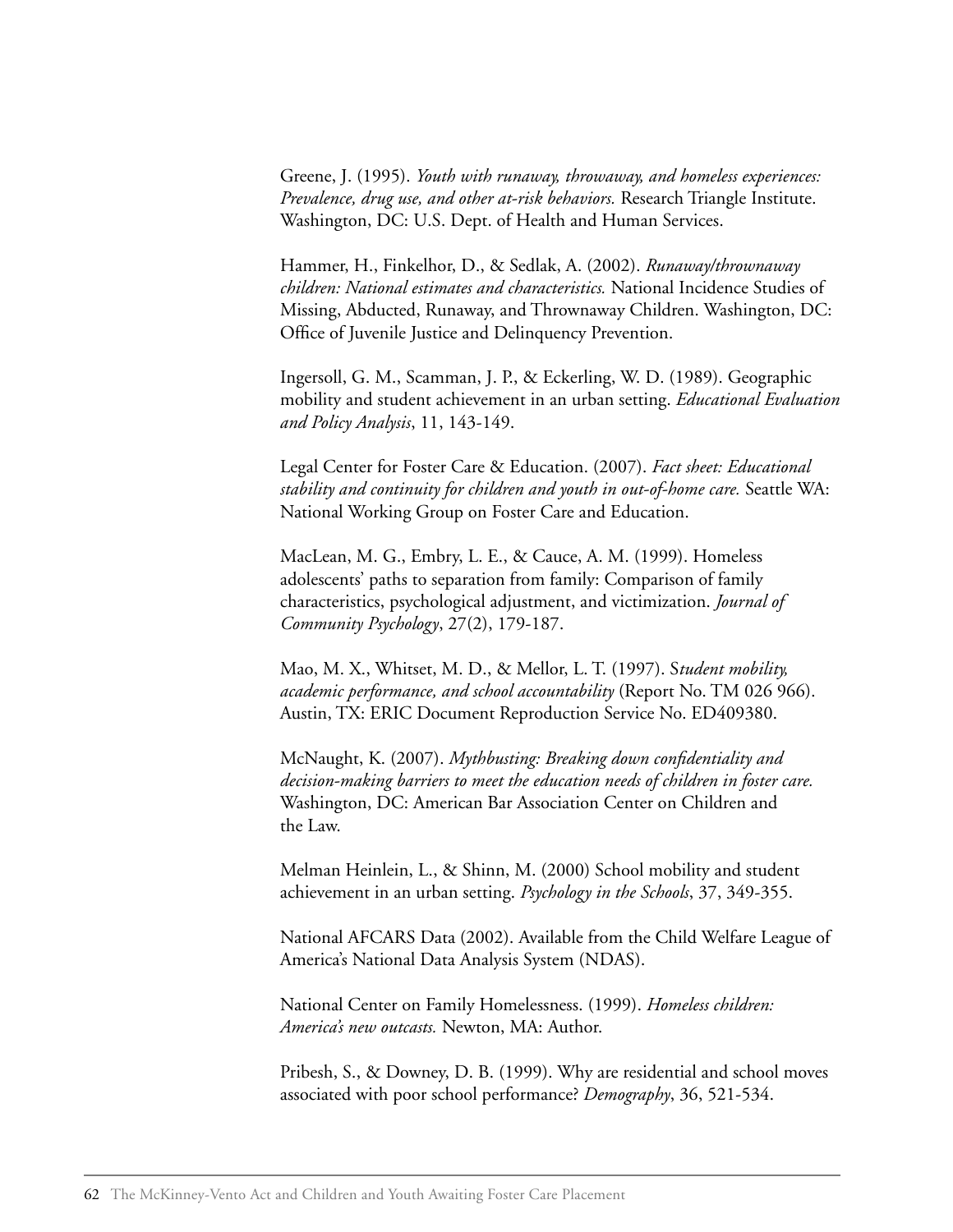Robertson, M., & Toro, P. (1999). *Homeless youth: Research, intervention, and policy. Practical lessons: The 1998 National Symposium on Homelessness Research.* Washington, DC: U.S. Dept. of Housing and Urban Development. Retrieved July 18, 2007 from http://aspe.os.dhhs.gov/progsys/homeless/ symposium/3-Youth.htm.

Rumberger, R. W., Larson, K. A., Ream, R. K., & Palardy, G. J. (1999). *The educational consequences of mobility for California students and schools.* Berkeley, CA: Policy Analysis for California Education.

Smithgall, C., Gladden, R. M., Howard, E., Goerge, R., & Courtney, M. (2004). *Educational experiences of children in out-of-home care.* Chicago, IL: Chapin Hall Center for Children at the University of Chicago.

Texas Education Agency. (1997). *A study of student mobility in Texas public schools. Statewide Texas Educational Progress Study Report No. 3.* Austin, TX: Author.

U.S. Department of Education. (2004). *Education for Homeless Children and Youth Program non-regulatory guidance.* Washington, DC: Author.

Virginia Department of Education. (2005). *Superintendents' Memo No. 125*, June 24, 2005. Retrieved September 25, 2007 from http://www.doe.virginia. gov/VDOE/suptsmemos/2005/inf125.html.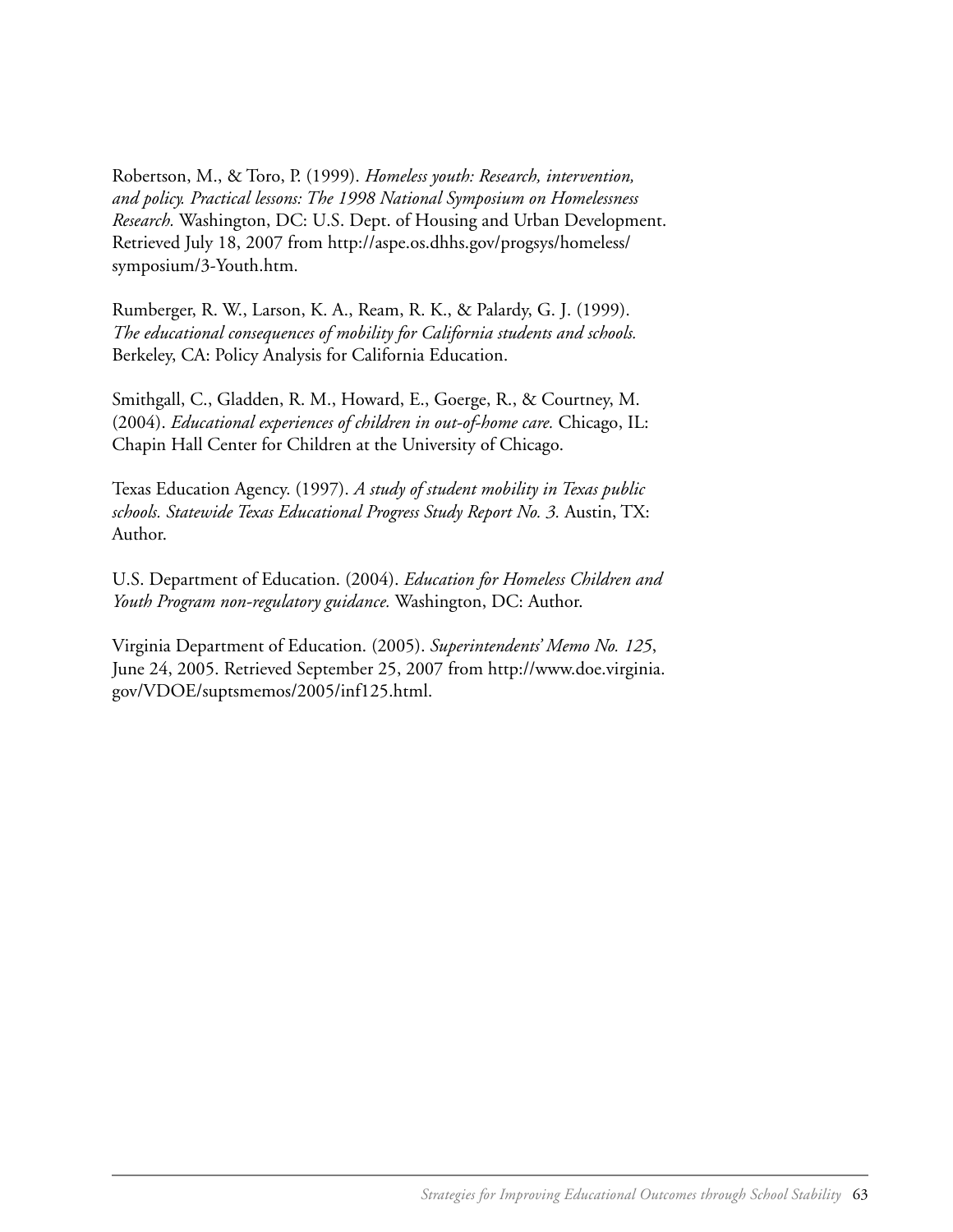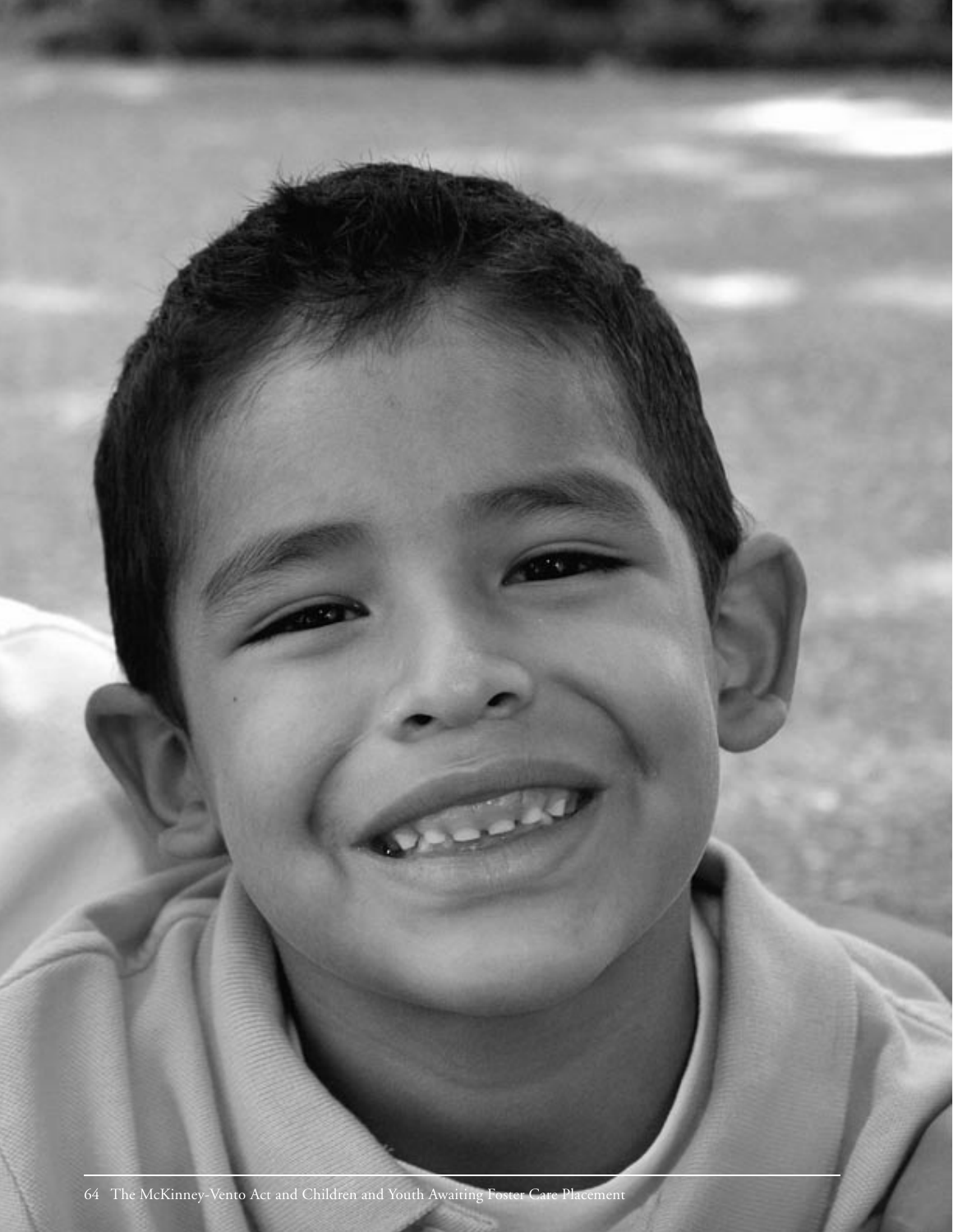# APPENDIX

## List of Interviewees

Authors' note: On behalf of NAEHCY and Casey Family Programs, we would like to thank the following interviewees who contributed their time, expertise, and passion to this publication. The good ideas contained herein are theirs, not ours.

Dianne Curran, Deputy General Counsel, Massachusetts Dept. of Social Services

Barb Dexter, Homeless Liaison, Anchorage School District, Alaska

Andrea Foster, Community Involvement Specialist/Homeless Liaison, Sunnyside Unified School District, Arizona

Carolyn Fowler, Program Manager, Fairfax County Department of Social Services, Virginia

Carlyse Giddens, Director of the Division of Family Services, Delaware

Howard Haberman, Education Consultant/Pupil Service Specialist, Connecticut Department of Children and Families

Margaret Harner, Advocate, Student Advocacy Center of Michigan

Elizabeth Hinz, District Liaison for Homeless and Highly Mobile Students, Minneapolis Public Schools, Minnesota

Amanda Metivier, President of Facing Foster Care in Alaska/Casey Family Programs Employee and alumna from foster care, Anchorage, Alaska

Joanne Miro, former McKinney-Vento State Coordinator, Delaware Department of Education

Ann Price, former Homeless Liaison, Amphitheater School District, Arizona

Carol Punske-Brasch, Assistant Program Manager, Arizona Child Protective Services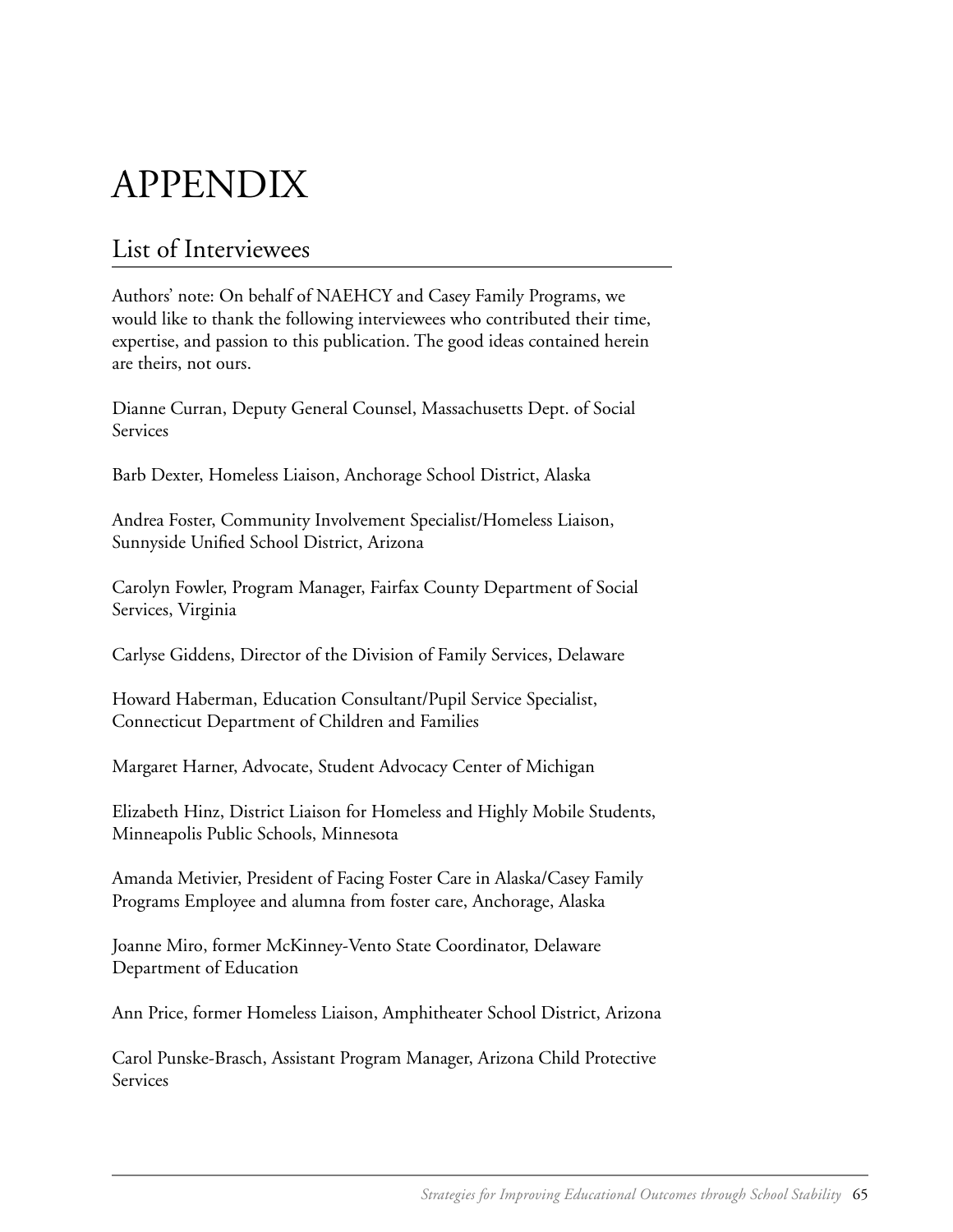Rebecca Shier, alumna from foster care, Anchorage, Alaska

Kathi Sheffel, Homeless Liaison, Fairfax County Public Schools, Virginia

Sarah Slaughterback, Specialist, Office for the Education of Homeless Children and Youth, Massachusetts Department of Elementary and Secondary Education

Janine Moore, Child Protection Program Manager, Hennepin County Human Services & Public Health Department, Minnesota

Susan Stelk, Education Director, Massachusetts Department of Social Services

Peri Stone-Palmquist, Coordinator of the Education Project for Homeless Youth, Washtenaw Intermediate School District, Michigan

Louis Tallarita, McKinney-Vento State Coordinator, Connecticut State Department of Education

Theresa Tanoury, Senior Director of the Alaska Systems Improvement Office, Casey Family Programs

Lupe Tovar, Program Coordinator of In My Shoes and alumna from foster care, Pima County, Arizona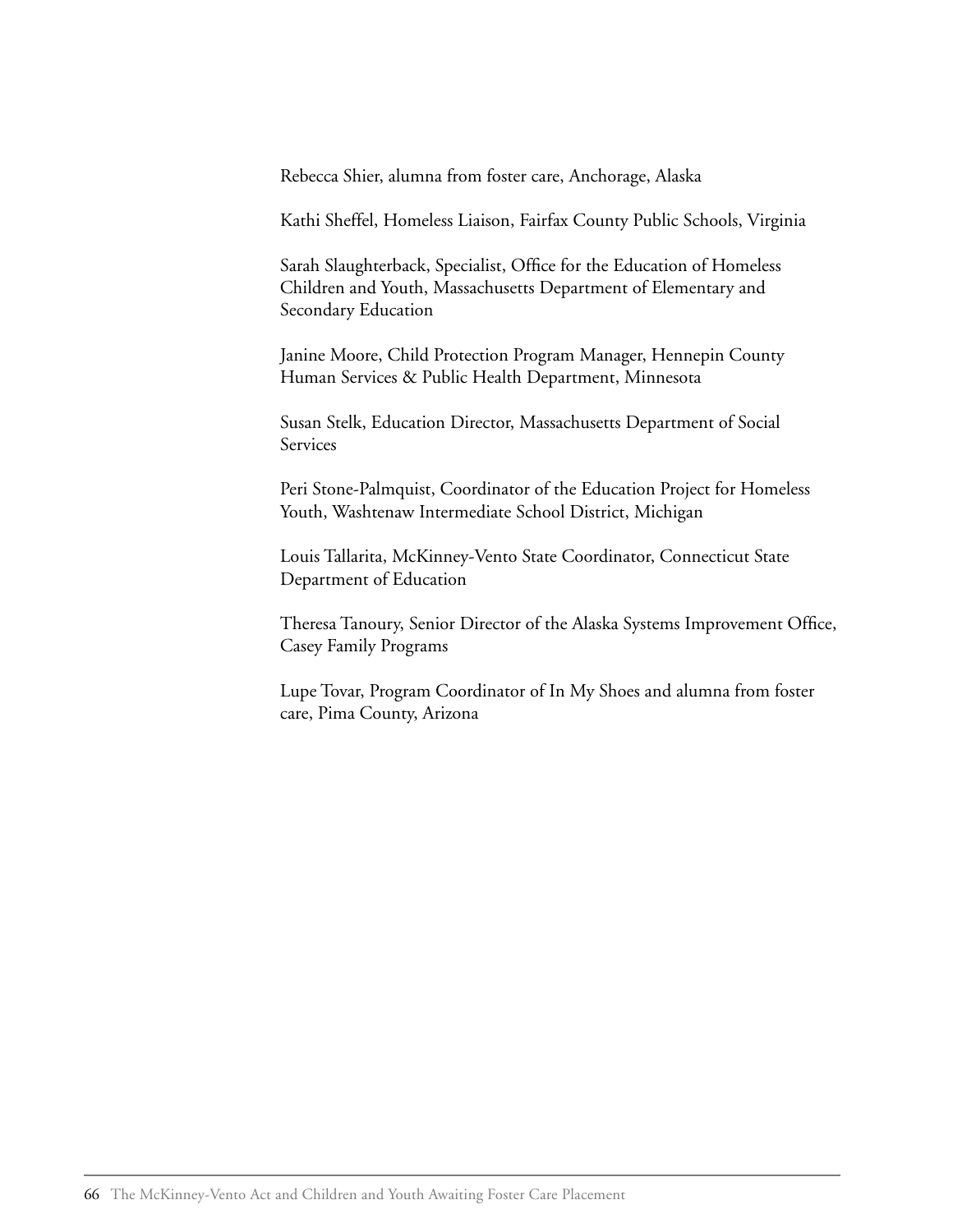## Endnotes

- <sup>1</sup> Personal communication, Lupe Tovar, October 8, 2007. Tovar is program coordinator of In My Shoes and an alumna from foster care, Pima County, AZ.
- 2 The term *out-of-home care* includes children and youth in the custody of the child welfare system in out-of-home care, including foster family homes, kinship care arrangements, and child care institutions.
- 3 National AFCARS data. (2002). Available from the Child Welfare League of America's National Data Analysis System (NDAS).
- 4 National Center on Family Homelessness. (1999). *Homeless Children: America's New Outcasts.* Newton, MA: Author.
- 5 Burley, M., & Halpern, M. (2001). *Educational attainment of foster youth: Achievement and graduation outcomes for children in state care.* Olympia, WA: Washington State Institute for Public Policy.
- <sup>6</sup> Quotation from a youth interviewed in Rumberger, R. (2001). *Student mobility. The Informed Educator Series.* Educational Research Service: Alexandria, VA
- 7 Personal communication, Lupe Tovar, October 8, 2007.
- 8 Burt, M., Aron, L., & Douglas, T, et al (1999). *Homelessness: Programs and the people they serve. Summary report. Findings of the National Survey of Homeless Assistance Providers and Clients.* Washington, DC: The Urban Institute.
- 9 Burt, M., & Aron, L. (2000). *America's homeless II: Populations and services.* Washington, DC: The Urban Institute.
- <sup>10</sup> Studies of homeless youth on their own have found that 20% to 50% were sexually abused in their homes, while 40 to 60% were physically abused. Over half of youth in shelters and on the streets have reported that their parents either told them to leave or knew they were leaving but did not care. Robertson, M., & Toro, P. (1999). Homeless youth: Research, intervention, and policy. P*ractical Lessons: The 1998 National Symposium on Homelessness Research.* Washington DC: U.S. Dept. of Housing and Urban Development. Retrieved July 18, 2007 from http://aspe. os.dhhs.gov/progsys/homeless/symposium/3- Youth.htm. See also MacLean, M. G., Embry, L. E., & Cauce, A. M. (1999). Homeless adolescents' paths to separation from family: Comparison of family characteristics, psychological adjustment, and victimization. J*ournal of Community Psychology, 27*(2), 179-187 and Greene, J. (1995). Youth with runaway, throwaway, and homeless experiences: Prevalence, drug use, and other at-risk behaviors. *Research Triangle Institute.* Washington DC: U.S. Dept. of Health and Human Services.
- 11 Hammer, H., Finkelhor, D., & Sedlak, A. (2002). Runaway/thrownaway children: National estimates and characteristics. *National Incidence Studies of Missing, Abducted, Runaway, and Thrownaway Children.* Washington DC: Office of Juvenile Justice and Delinquency Prevention. See also Greene, J., supra, note 5.
- <sup>12</sup> National Center on Family Homelessness. (1999). *Homeless children: America's new outcasts.* Newton, MA: Author.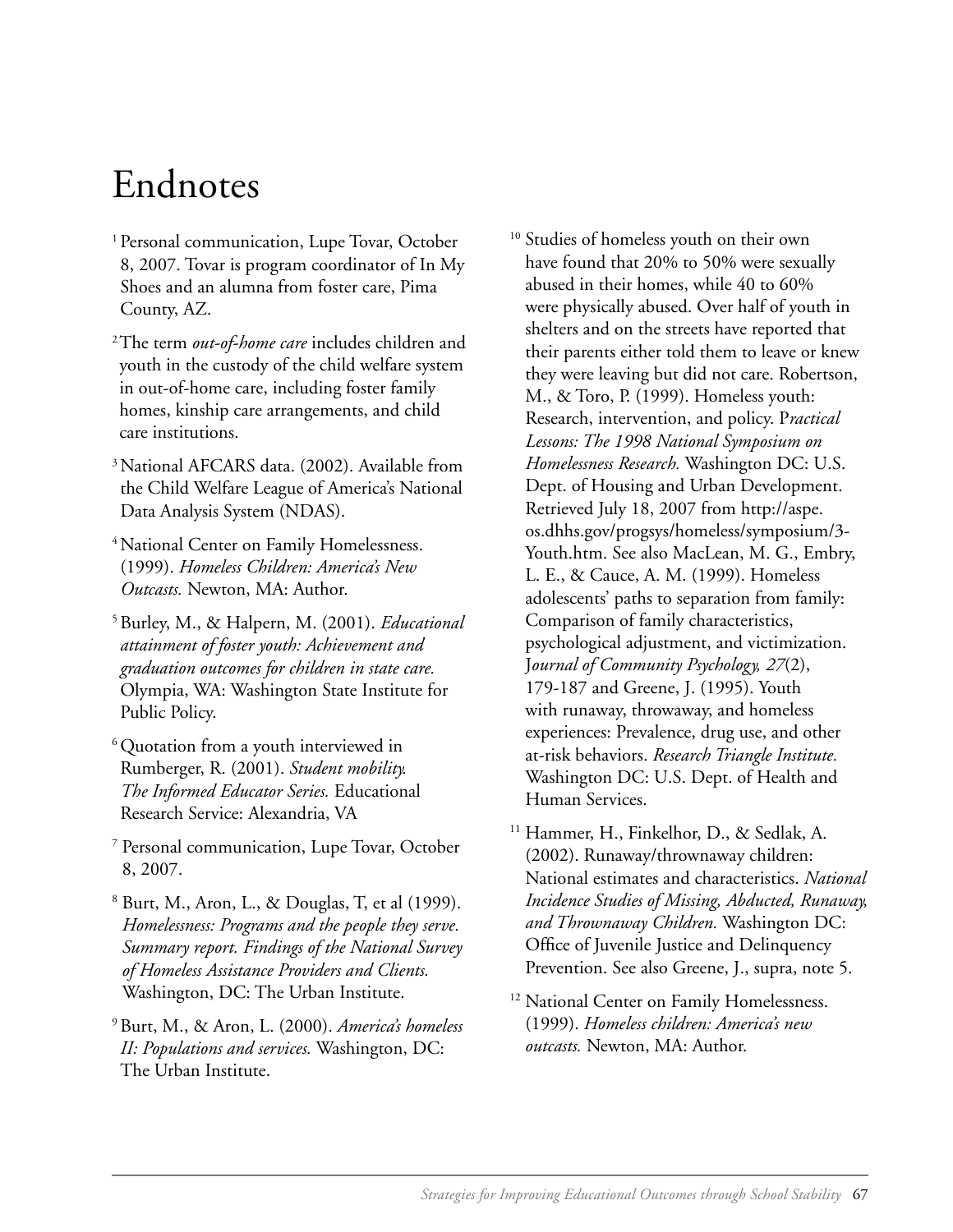- 13 National AFCARS data. (2002). Available from the Child Welfare League of America's National Data Analysis System (NDAS).
- <sup>14</sup> Personal communication, Rebecca Shier, alumna from foster care, Anchorage, AK, September 28, 2007.
- 15 Advocates for Children of New York, Inc. (2000). *Educational neglect: The delivery of educational services to children in New York City's foster care system.* New York: Author.
- <sup>16</sup> Burley, M. and Halpern, M. (2001). *Educational attainment of foster youth: Achievement and graduation outcomes for children in state care.* Olympia, WA: Washington State Institute for Public Policy.
- <sup>17</sup> Smithgall, C., Gladden, R. M., Howard, E., Goerge, R., & Courtney, M. (2004). *Educational experiences of children in out-ofhome care.* Chicago, IL: Chapin Hall Center for Children at the University of Chicago.
- 18 Mao, M. X., Whitset, M. D., & Mellor, L. T. (1997). *Student mobility, academic performance, and school accountability* (Report No. TM 026 966). Austin, TX: ERIC Document Reproduction Service No. ED409380; Texas Education Agency (1997). *A study of student mobility in Texas public schools, Statewide Texas Educational Progress Study Report No. 3.* Austin, TX: Author; Melman Heinlein, L. & Shinn, M. (2000) School mobility and student achievement in an urban setting. *Psychology in the Schools*, 37, 349-355.
- 19 Rumberger, R. W., Larson, K. A., Ream, R. K., & Palardy, G. J. (1999). *The educational consequences of mobility for California students and schools.* University of California at Berkeley: Policy Analysis for California Education.
- 20 Pribesh, S., & Downey, D. B. (1999). Why are residential and school moves associated with poor school performance? *Demography*, 36, 521-534; Rumberger, R. W., Larson, K. A., Ream, R. K., & Palardy, G. A., *supra*, note 8.
- 21 Advocates for Children of New York, *supra*, note 13; Choice, P., D'Andrade, A., Gunther, K., Downes, D., Schaldach, J., Csiszar, C., & Austin, M. (2001). *Education for foster children: Removing barriers to academic success*. Berkeley, CA: Bay Area Social Services Consortium, Center for Social Services Research, School of Social Welfare, University of California, Berkeley; Education Law Center. (2002). Lost in the shuffle revisited. Philadelphia: Author.
- 22 Ingersoll, G. M., Scamman, J. P., & Eckerling, W. D. (1989). Geographic mobility and student achievement in an urban setting. *Educational Evaluation and Policy Analysis*, 11, 143-149.
- 23 Cauce, A., Paradise, M., Ginzler, J., Embry, L., Morgan, C., & Lohr, Y., et al. (2000). The characteristics of mental health of homeless adolescents: Age and gender differences. *Journal of Emotional and Behavioral Disorders*, 8(4), 230−239.
- <sup>24</sup> Burley, M., & Halpern, M.  $(2001)$ . *Educational attainment of foster youth: Achievement and graduation outcomes for children in state care.* Olympia, WA: Washington State Institute for Public Policy.
- $25$  Courtney, M.E., Terao, S., & Bost, N. (2004). *Midwest evaluation of the adult functioning of former foster youth: Conditions of youth preparing to leave state care.* Chicago, IL: Chapin Hall Center for Children at the University of Chicago; Smithgall, *supra*, note 17.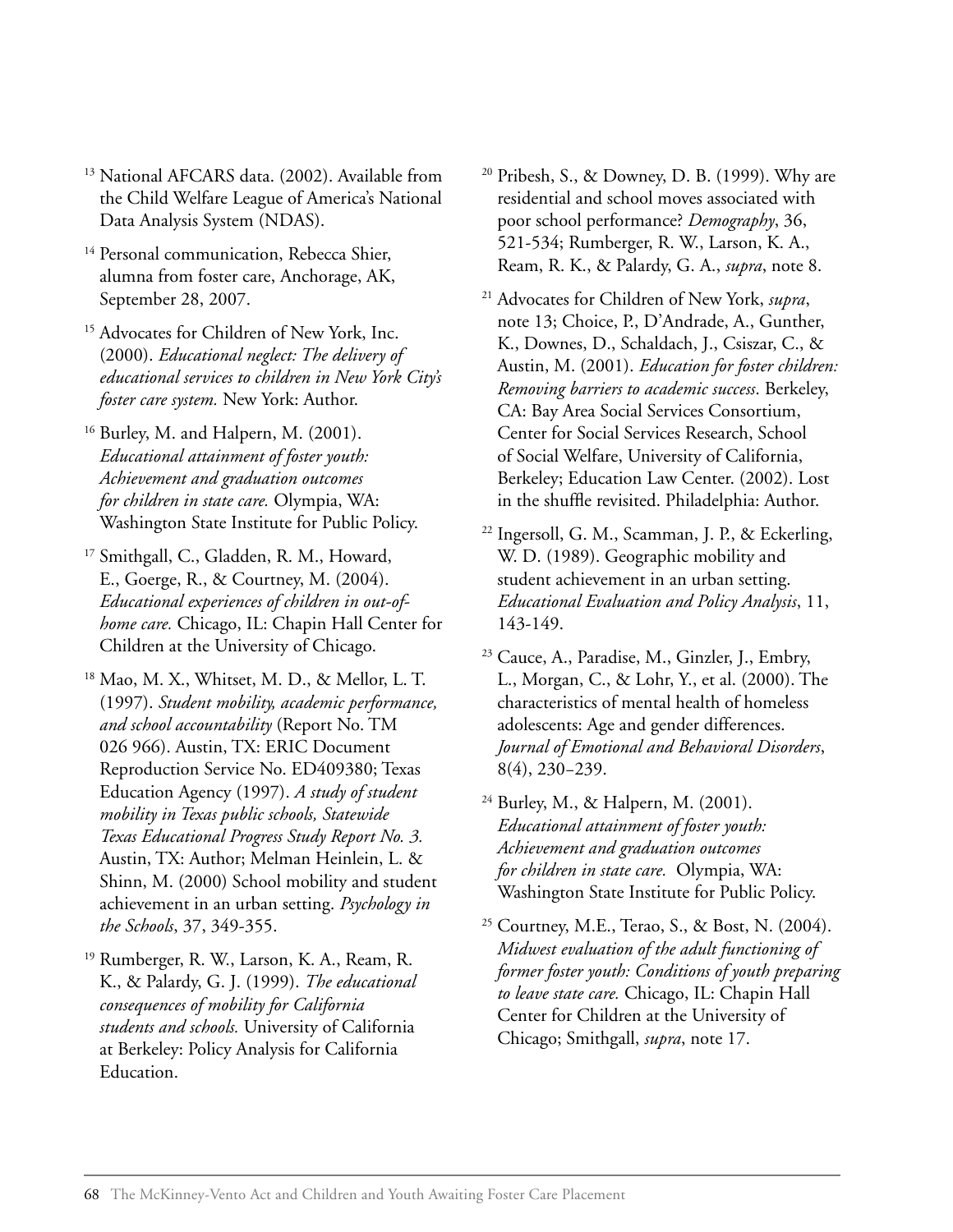- 26 Burley, M., & Halpern, M. (2001). *Educational attainment of foster youth: Achievement and graduation outcomes for children in state care.* Olympia, WA: Washington State Institute for Public Policy.
- <sup>27</sup> Personal communication, Margaret Harner, Advocate, Student Advocacy Center of Michigan, October 1, 2007.
- $28\,42\,$  U.S.C.  $\S\$ 11432(g)(1)(J)(iii),  $11432(g)(3)(A) - (B)$ .
- $29$  42 U.S.C.  $$11432(g)(3)(C)$ .
- 30 42 U.S.C. §11432(f).
- 31 42 U.S.C. §11432(g)(1)(J)(ii).
- $32\,42\,$  U.S.C.  $\frac{1432(f)}{f}$ , (g)(6).
- 33 42 U.S.C. §11434A.
- <sup>34</sup> U.S. Department of Education (2004). *Education for homeless children and youth program non-regulatory guidance.* Washington, DC: Author.
- <sup>35</sup> Personal communication, Carlyse Giddens, Director of the Division of Family Services, Delaware, September 7, 2007.
- <sup>36</sup> Even without higher education, youth with a high school diploma will earn an average of \$9,476 more per year than those without a diploma. High school graduates have even been found to live longer than people who never obtained their diploma. Legal Center for Foster Care & Education (2007). *Fact sheet: Educational Stability and Continuity for Children and Youth in Out-of-Home Care.* Seattle WA: National Working Group on Foster Care and Education.
- 37 McNaught, K. (2007). *Mythbusting: Breaking down confidentiality and decision-making barriers to meet the education needs of children in foster care.* Washington, DC: American Bar Association Center on Children and the Law.
- <sup>38</sup> Personal communication, Margaret Harner, October 1, 2007.
- 39 Personal communication, Kathi Sheffel, Homeless Liaison, Fairfax County Public Schools, September 5, 2007.
- 40 Personal communication, Barb Dexter, Homeless Liaison, Anchorage School District, September 6, 2007.
- <sup>41</sup> More information about the Committee to Improve Educational Outcomes for Court-Involved Youth is available in *Court-based Education Efforts for Children in Foster Care: The Experience of the Pima County Juvenile Court (Arizona),* a publication of the National Council of Juvenile and Family Court Judges and Casey Family Programs at www.casey. org/Resources/Publications/.
- 42 Personal communication, Howard Haberman, Education Consultant/Pupil Service Specialist, Connecticut Department of Children and Families, September 24, 2007.
- 43 Va. Code §22.1-3.4(A).
- <sup>44</sup> Virginia Department of Education (2005). *Superintendents' Memo No. 125, June 24, 2005.* Retrieved September 25, 2007 from www.doe.virginia.gov/VDOE/ suptsmemos/2005/inf125.html.
- <sup>45</sup> Personal communication, Margaret Harner, October 1, 2007.
- 46 Personal communication, Rebecca Shier, September 28, 2007.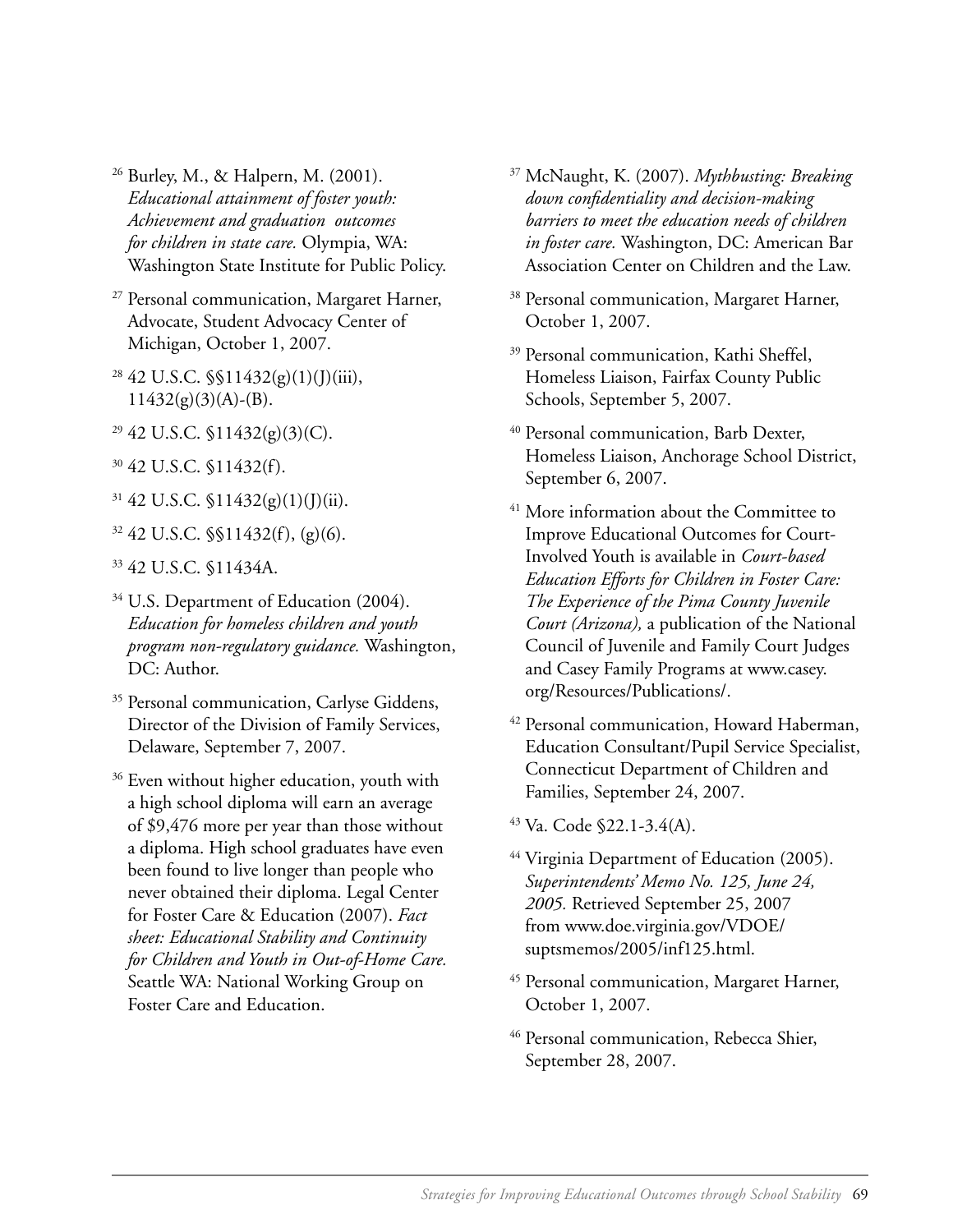- 47 Personal communication, Howard Haberman, September 24, 2007.
- 48 Personal communication, Elizabeth Hinz, District Liaison for Homeless and Highly Mobile Students, Minneapolis Public Schools, September 14, 2007.
- 49 For more information about team decisionmaking, visit the website of the Annie E. Casey Foundation, at www.aecf.org.
- 50 Personal communication, Kathi Sheffel, September 5, 2007.
- 51 Personal communication, Amanda Metivier, September 26, 2007.
- 52 Personal communication, Amanda Metivier, September 26, 2007.
- 53 Personal communication, Carol Punske-Brasch, Assistant Program Manager, Arizona Child Protective Services, September 19, 2007.
- 54 Personal communication, Rebecca Shier, September 28, 2007.
- 55 Personal communication, Amanda Metivier, September 26, 2007.
- 56 Personal communication, Rebecca Shier, September 28, 2007.
- 57 Personal communication, Amanda Metivier, September 26, 2007.
- 58 Personal communication, Lupe Tovar, October 8, 2007.
- 59 Personal communication, Rebecca Shier, September 28, 2007.
- 60 Foster, L., Gieck, B., & Dienst, A. (2005). *Involving youth in policymaking and coordinating youth policy: State-level structures in California and other states.* Sacramento, CA: California Research Bureau.